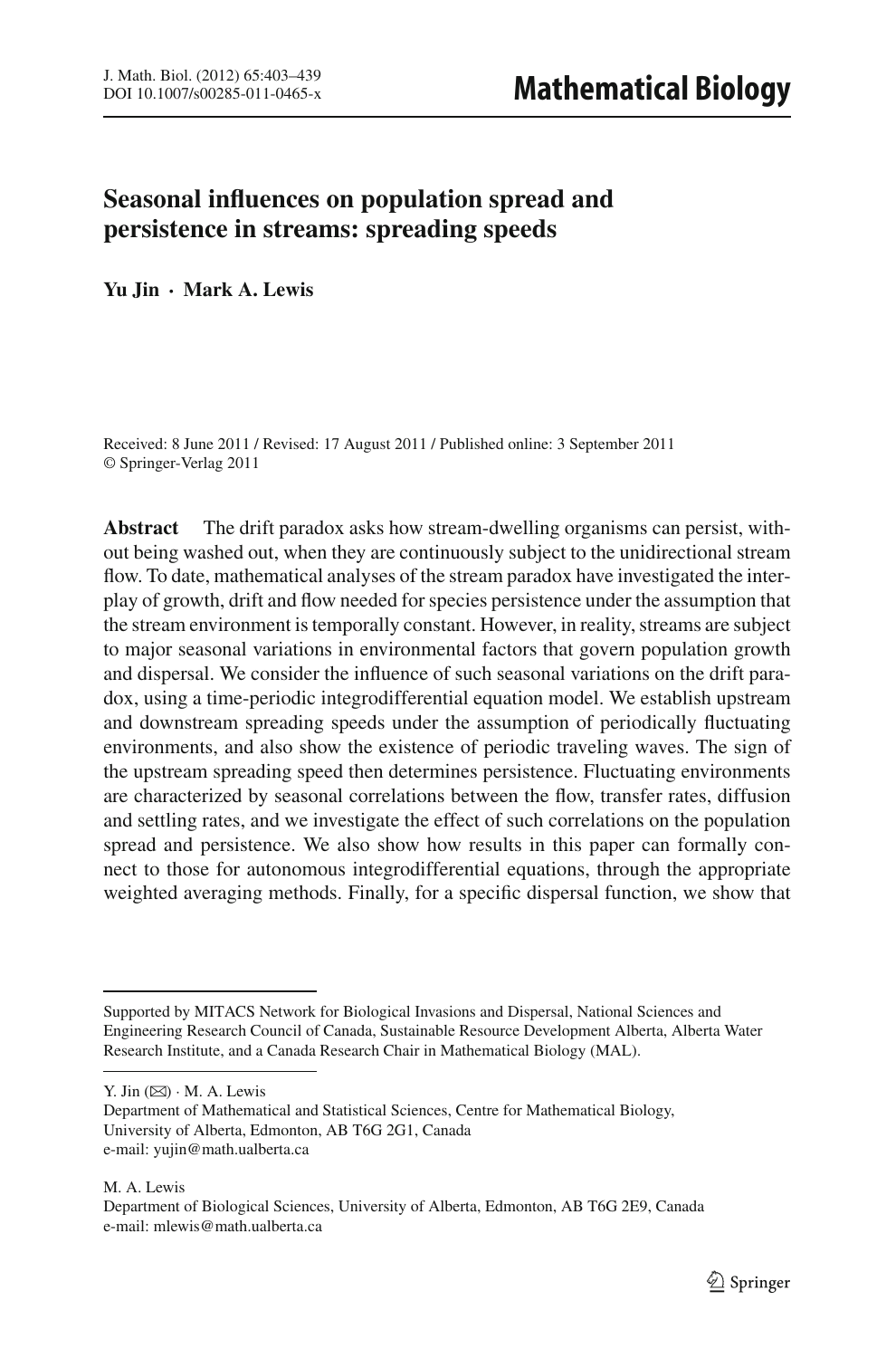the upstream spreading speed is nonnegative if and only if the critical domain size exists in this temporally fluctuating environment.

**Keywords** Seasonal environment · Population · Stream · Spreading speeds · Periodic traveling waves

**Mathematics Subject Classification (2000)** 37N25 · 45K05 · 92B05

# **1 Introduction**

Because stream species are subject to unidirectional flows for much of their lives, their growth, movement and persistence in the flow has attracted increasing scientific scrutiny. Indeed, the influences of population dynamics, individual random diffusion and flow velocity on the spread and persistence of a population in a stream have been extensively investigated by mathematicians and ecologists (see, e.g., [Kot et al. 1996](#page-35-0); [Kot and Schaffer 1986](#page-35-1); [Lutscher et al. 2006](#page-36-0)[,](#page-36-4) [2005](#page-36-1); [Müller 1954,](#page-36-2) [1982;](#page-36-3) Pachepsky et al. [2005;](#page-36-4) [Speirs and Gurney 2001;](#page-36-5) [Van Kirk and Lewis 1997](#page-36-6)). However, to date, these investigations have focused on temporally constant stream environments, even though typical temperate stream environments can exhibit strong seasonal fluctuations in both population growth rates and hydrodynamical properties such as flow rates and random dispersal. This seasonality may be a key factor that can affect the population spread or persistence and thus its influence cannot be neglected in long term studies of stream species. One approach to investigate such seasonality is to ask how mathematical predictions for population persistence and invasion in streams change, both quantitatively and qualitatively, when the seasonality is included in models for stream populations.

Traditional mathematical models for populations in streams are partial differential equations, in which population dispersal consists of local random diffusion and movements caused by water advection (see e.g., [Lutscher et al. 2006;](#page-36-0) [Pachepsky et al.](#page-36-4) [2005;](#page-36-4) [Speirs and Gurney 2001\)](#page-36-5). In recent years, integrodifference and integrodifferential equations have been used to describe biological invasions and population persistence (see e.g., [Jin and Zhao 2009](#page-35-2); [Kot et al. 1996](#page-35-0); [Kot and Schaffer 1986](#page-35-1); [Lutscher et al. 2005](#page-36-1); [Van Kirk and Lewis 1997](#page-36-6)). Integrodifferential equations provide a flexible modelling framework for population dispersal in streams because both asymmetric dispersal and long-range effects are taken into account [\(Lutscher et al.](#page-36-1) [2005\)](#page-36-1). In these models, the long distance dispersal of a population is described by a dispersal kernel,  $k(x, y)$ , which represents the proportion of individuals moving from location *y* to location *x* over a given dispersal event.

For many aquatic organisms it is reasonable to expect that dispersal will operate on a fast fine scale of days or weeks relative to a slower fine scale of months or years for population dynamics. In these cases, a simple form for the dispersal kernels can be derived from a submodel (see Appendix A) operating on the fast fine scale that involves population diffusion  $(D)$ , water advection  $(v)$  and population settling from water to benthos  $(\beta)$  (see also [Lutscher et al. 2005](#page-36-1) for a derivation of the time-independent version). This gives rise to an asymmetric dispersal kernel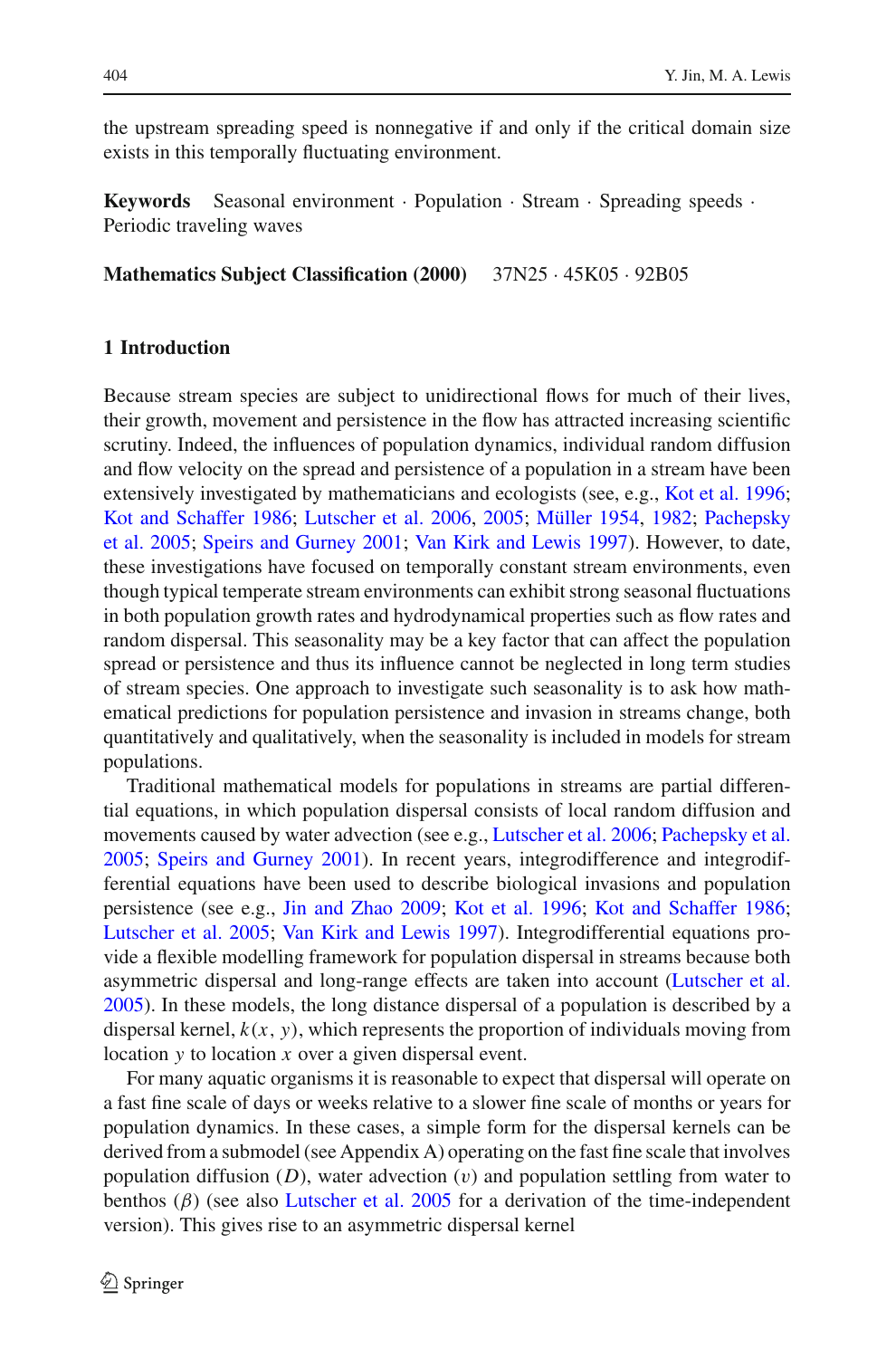$$
k(t, x, y) = \begin{cases} A(t) \exp(b_1(t)(x - y)), & x - y \le 0 \\ A(t) \exp(b_2(t)(x - y)), & x - y > 0 \end{cases}
$$
(1.1)

<span id="page-2-1"></span>where

$$
b_{1,2}(t) = \frac{v(t)}{2D(t)} \pm \sqrt{\frac{v^2(t)}{4D^2(t)} + \frac{\beta(t)}{D(t)}}
$$

and

$$
A(t) = \frac{b_1(t)b_2(t)}{b_2(t) - b_1(t)},
$$

where the asymmetry arises from the advection  $v(t)$ . Figure [1a](#page-2-0), b give examples of symmetric and asymmetric versions of this dispersal kernel, respectively. It is clear that in natural streams, the stream factors such as water discharge, temperature, light and etc, and population dynamics usually vary in time, especially in different seasons. Therefore, it is reasonable to introduce a time-dependent dispersal kernel  $k(t, x, y)$ into a stream population model. Moreover, note that many previous authors have imposed symmetry condition on the dispersal kernel  $k(t, x, y) = k(t, y, x)$ , which means that the proportion that the population moving from location *x* to location *y* is the same as that from *y* to *x*. While this may be true for many population systems, it is unreasonable when we consider a species dispersing in a river or stream where the individuals face a unidirectional flow (see Fig. [2\)](#page-3-0). The water advection reduces the probability of upstream movement and increases the probability of downstream movement, and hence provides reasons for assuming an asymmetric dispersal kernel  $k(t, x, y)$  for stream species.

In this work, based on an extension of the autonomous integro-differential equation in [Lutscher et al.](#page-36-1) [\(2005\)](#page-36-1), we will investigate the influences of the seasonal variations of population dynamics and dispersal on the population spread and persistence in streams. We consider the following periodic model for stream species



<span id="page-2-0"></span>**Fig. 1** Time-independent dispersal kernels  $k(t, x, y)$  defined in [\(1.1\)](#page-2-1), where the diffusion rate  $D(t) \equiv 1$ , the settling rate  $\beta(t) \equiv 1$ . **a** The flow velocity  $v(t) \equiv 0$ . **b** The flow velocity  $v(t) \equiv 2$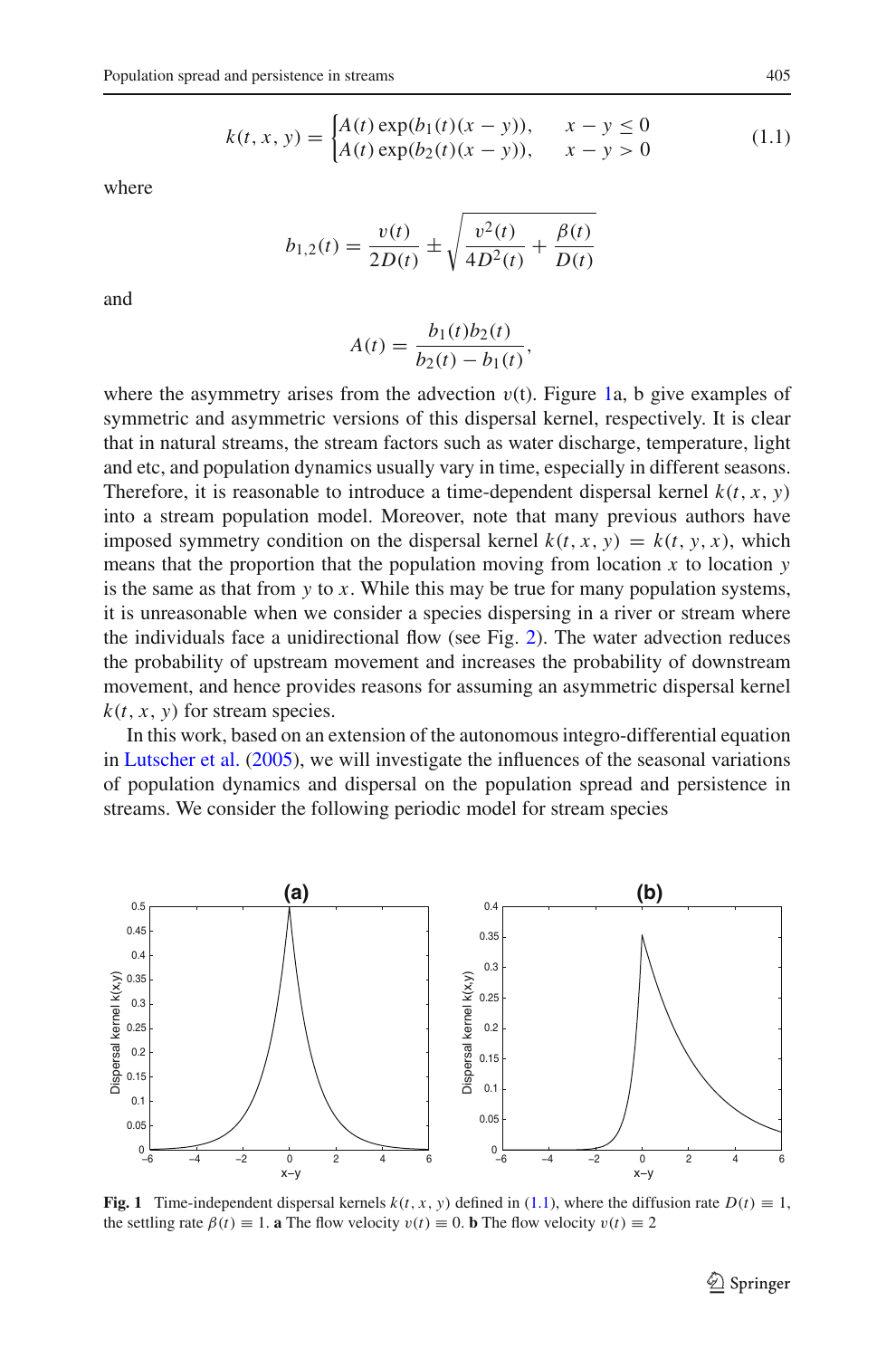

<span id="page-3-0"></span>**Fig. 2** The flow speed v, upstream spreading speed  $c^-$  and downstream spreading speed  $c^+$  of a population in a stream. The directions of the *arrows* indicate the positive direction of the corresponding variables. That is,  $v > 0$  corresponds to the flow to the downstream and  $v < 0$  to the flow to the upstream;  $c^+ > 0$  corresponds to population spreading to the downstream and  $c^+ < 0$  to population spreading to the upstream; *c*<sup>−</sup> > 0 corresponds to population spreading to the upstream and *c*<sup>−</sup> < 0 to population spreading to the downstream. Due to the definition of *c*−, the relation between the sign of *c*<sup>−</sup> and population's spreading direction in this paper is different from that in some previous works (e.g., [Lutscher et al. 2005](#page-36-1)), where *c*<sup>−</sup> > 0 corresponds to population spreading to the downstream and *c*<sup>−</sup> < 0 to population spreading to the upstream

<span id="page-3-1"></span>
$$
\frac{\partial u(t, x)}{\partial t} = \underbrace{u(t, x)g(t, u(t, x))}_{\text{growth}} - \underbrace{a(t)u(t, x)}_{\text{emigration}} + a(t) \underbrace{\int_{\Omega} k(t, x, y)u(t, y)dy}_{\text{im migration}}, \quad t \ge 0, \quad x \in \Omega,
$$
\n(1.2)

where  $\Omega = \mathbb{R}$  represents a stream in one dimensional space,  $u(t, x)$  is the spatial density of a population at the point  $x \in \Omega$  at time  $t \geq 0$ ,  $g(t, u)$  is the per capita growth rate at the density *u* at time  $t > 0$ ,  $a(t)$  is the rate at which an individual leaves its current location at time  $t \geq 0$ , or the transfer rate of the population from stationary state to the mobile state at time  $t \geq 0$ , and  $k(t, x, y)$  is the dispersal kernel that describes the proportion of individuals that moves from point *y* to point *x* at time  $t > 0$  and is not symmetric in *x* and *y*. Moreover, we assume that *g*, *a* and *k* are  $\omega$ -periodic in *t* for some  $\omega > 0$ . In the sense of seasonality variation,  $\omega$  can be considered as the length of one year. This model can be derived from a two-stage (mobile and stationary) population model; see Appendix A.

As first introduced by [Aronson and Weinberger](#page-35-3) [\(1975](#page-35-3)) for reaction–diffusion equations, the asymptotic speed of spread (in short, spreading speed) is an important ecological metric in a wide range of ecological applications. It describes the asymptotic tendency of the spread or invasion phenomenon of species in spatial habitats and predicts the long term invasion of a population (see Fig. [2](#page-3-0) for population spreading in a stream environment). It has been extensively investigated for many ecological models (see, e.g., [Liang et al. 2006](#page-35-4); [Liang and Zhao 2007](#page-35-5)[;](#page-36-8) [Weinberger 1982](#page-36-7); Weinberger and Zhao [2010](#page-36-8)). Traveling wave solutions have also been studied for a variety of evolution equations (see, e.g.[,Liang et al. 2006;](#page-35-4) [Liang and Zhao 2007](#page-35-5); [Lutscher et al. 2005](#page-36-1);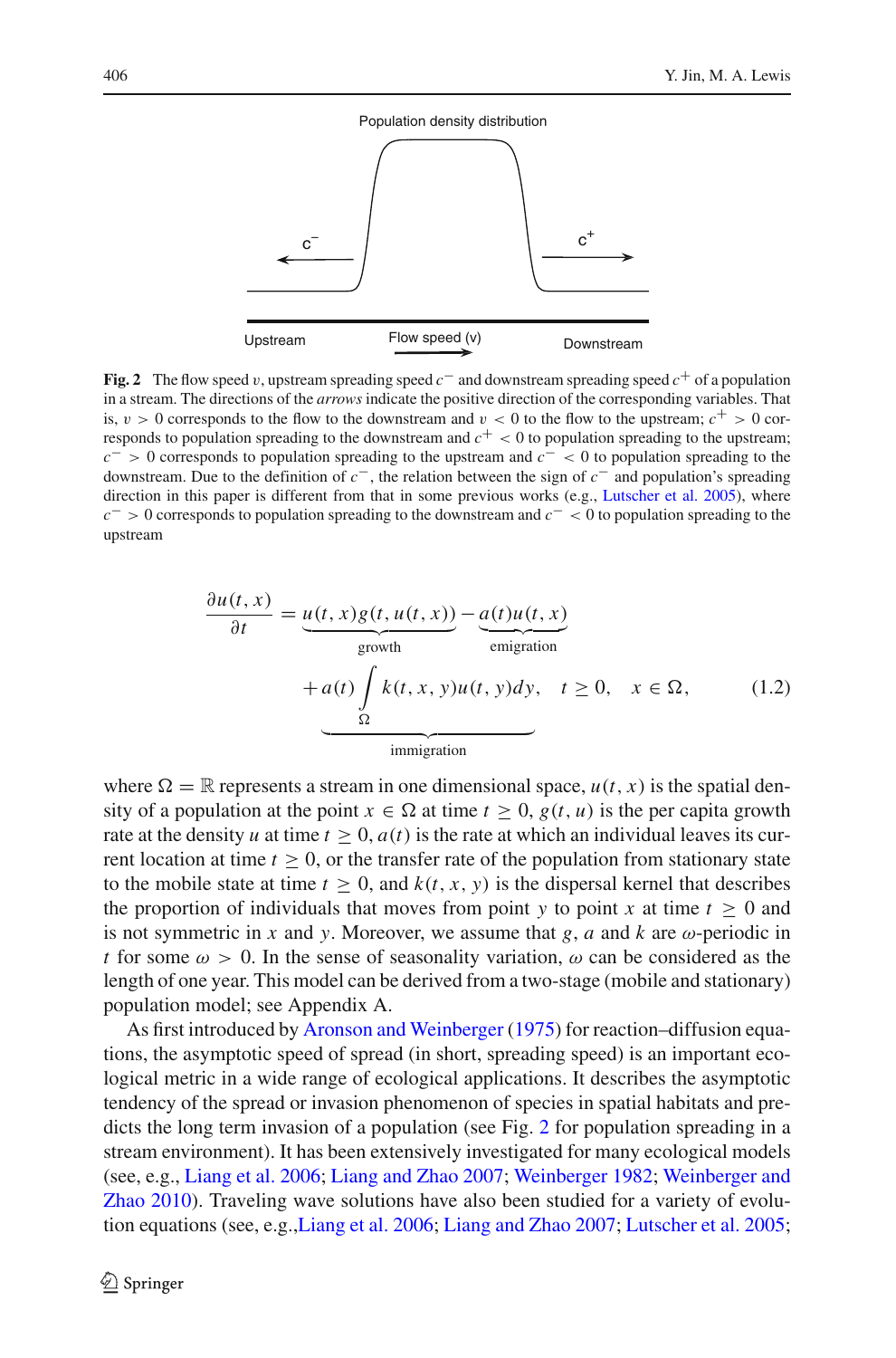[Weinberger 1982;](#page-36-7) [Weinberger and Zhao 2010;](#page-36-8) [Yagisita 2009\)](#page-36-9), as they represent a kind of special evolution dynamics.

The *drift paradox* problem (see, e.g., [Müller 1954](#page-36-2), [1982](#page-36-3)) asks how aquatic species can avoid washout when living in environments with unidirectional flow. Since the problem was proposed by [Müller](#page-36-2) [\(1954\)](#page-36-2), one line of research has shown that the drift paradox relates to the upstream spreading speed for the population and its dependence on the flow speed. The population will be washed downstream if the water flow speed is too high, but will persist, i.e., spread to both upstream and downstream, if the water velocity is relatively low and the reproduction is sufficiently large [\(Lockwood et al.](#page-35-6) [2002;](#page-35-6) [Lutscher et al. 2005](#page-36-1); [Müller 1954](#page-36-2), [1982;](#page-36-3) [Pachepsky et al. 2005](#page-36-4)[;](#page-36-5) Speirs and Gurney [2001\)](#page-36-5). In this work, we attempt to provide some solutions to the drift paradox problem via the study of spreading speeds, especially, the upstream spreading speed.

This paper is the sequel to [Jin and Lewis](#page-35-7) [\(2011](#page-35-7)), where the seasonal influences on population invasions have been investigated mathematically from the perspective of the critical domain size, which is the minimal size of the habitat needed for a species to persist. The analysis in [Jin and Lewis](#page-35-7) [\(2011](#page-35-7)) showed that seasonal variations of population birth, death, transfer from stationary to mobile states, diffusion, settling, and the flow velocity greatly influence the critical domain size and hence the possibility of population persistence in a bounded stream.

In this paper, we assume spatially uniform time-dependent asymmetric dispersal so, at any point in time, dispersal between two locations depends on the signed distance between them. Thus *k* is rewritten as  $k(t, x - y)$  and Eq. [\(1.2\)](#page-3-1) becomes

<span id="page-4-0"></span>
$$
\frac{\partial u(t,x)}{\partial t} = u(t,x)g(t,u(t,x)) - a(t)u(t,x) + a(t)\int_{\mathbb{R}} k(t,x-y)u(t,y)dy.
$$
\n(1.3)

For the case where *k* is independent of time *t* and symmetric (i.e.,  $k(x) = k(-x)$ for any  $x \in \mathbb{R}$ ), spreadings speeds and periodic traveling waves for [\(1.3\)](#page-4-0) have been studied [\(Jin and Zhao 2009\)](#page-35-2). As theses assumptions violate a real stream situations, results are not suitable for a stream species. We start in Sect. [2](#page-5-0) by considering upstream and downstream spreading speeds for our more realistic model. Although spread can vary on the short times scales between seasons, we consider the year-to-year spread on longer times scales via a Poincaré map, and determine a formula for calculating the speed of this spread. We show that, when the dispersal kernel has a moment generating function, this spread has finite speeds in both upstream and downstream directions and they coincide with the minimal wave speeds for periodic traveling waves, in both directions, respectively. We interpret a positive upstream spreading speed as persistence of the population in the time-periodic river environment. When the moment generating function does not exist, the population spreads at accelerating speeds and has infinite spreading speeds. This translates into unconditional persistence in the time-periodic river environment. Section [3](#page-12-0) analyses the spreading speeds in a two-season environment and obtains the approximate effects of the normalized covariances between the flow velocity and the transfer rate, the diffusion rate and the settling rate, on the spreading speeds. By this approximation, we see very interesting results about the co-effects,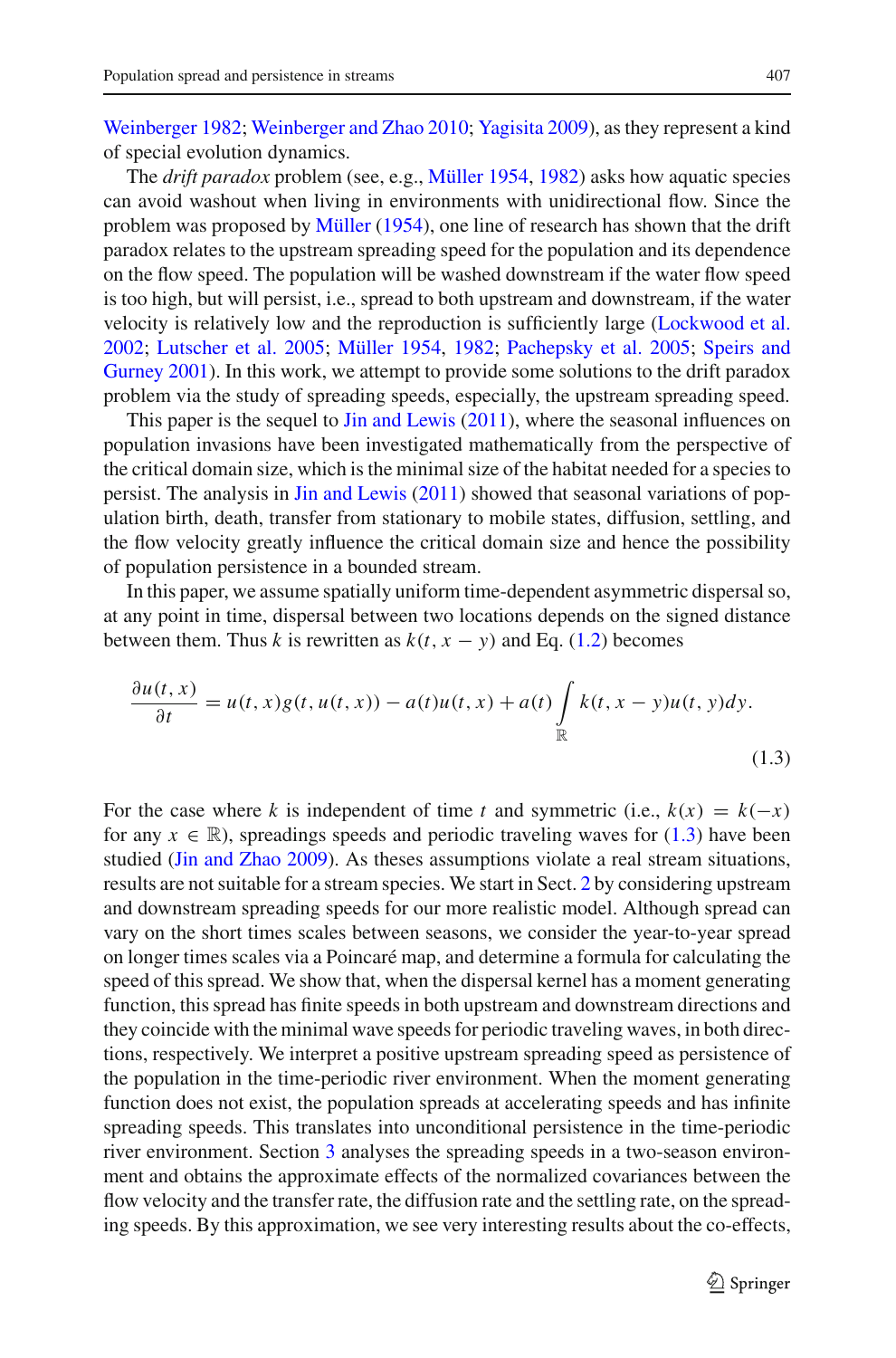in the sense of normalized covariances, of the flow velocity and the transfer rate, the diffusion rate and the settling rate, on the spreading speeds and population persistence. In Sect. [4,](#page-22-0) as we analyze the expressions of spreading speeds for the periodic model [\(1.3\)](#page-4-0) and its autonomous case, we find that the spreading speeds are equal to those of an associated autonomous model which is obtained by averaging the functions  $g(t, u)$ and  $a(t)k(t, x - y)$  with respect to *t*. Moreover, for [\(1.3\)](#page-4-0) with the dispersal kernel in  $(1.1)$  but constant  $\beta$ , v and D, by comparing the conditions for the critical domain size to exist in  $\text{Jim}$  and Lewis [\(2011](#page-35-7)) and those for the upstream spreading speed to be positive in this paper, we see that the conditions for the upstream spreading speed to be nonnegative in an infinitely long stream are exactly those for the population to persist in a bounded stream.

#### <span id="page-5-0"></span>**2 Spreading speeds and periodic traveling waves**

In this section, we will study the upstream and downstream spreading speeds and the existence of periodic traveling waves for the system  $(1.3)$ . Firstly, we make some biologically reasonable assumptions for the model that facilitate the mathematical analysis of the model:

- (H1) (i)  $g \in C(\mathbb{R}^2_+, \mathbb{R})$  and  $g_u(t, u) < 0$  for all  $(t, u) \in \mathbb{R}^2_+$ , i.e., the per capita growth rate  $g(t, u)$  decreases with respect to the population density;  $\int_0^{\omega} g(t, 0) dt > 0$ , which leads to the instability of the zero solution, and hence, population with a low density does not become extinct; there exists  $\hat{u} > 0$  such that  $g(t, \hat{u}) \leq 0$  for all  $t \geq 0$ , i.e., the growth rate is negative if the population density is over  $\hat{u}$ , and hence, the population will not explode;
	- (ii) the transfer rate  $a(t) > 0$  and continuous, that is, transfer occurs continuously during the cycle;
	- (iii) there exists  $\bar{L} > 0$  such that  $| [u_{1}g(t, u_{1}) a(t)u_{1}] [u_{2}g(t, u_{2})]$  $-a(t)u_2$ ||  $\leq L |u_1 - u_2|$  for all  $t \geq 0, u_1, u_2 \in W$  with

$$
W := [0, \hat{u}],
$$

which implies  $ug(t, u) - a(t)u$  is uniformly Lipschitz continuous in *u* on *W*;

- (H2) (i)  $k(t, x) \ge 0$  for all  $t \ge 0$ ,  $x \in \mathbb{R}$ , and  $\int_{\mathbb{R}} k(t, y) dy = 1$  for all  $t \ge 0$ , which mean that the proportion of individuals that moves from one point to another point is nonnegative and that the total proportion of individuals that moves from one point to all possible points on the real line should be 1;
	- (ii)  $k(t, x)$  is continuous in  $t \in \mathbb{R}$  uniformly for x in any bounded interval on R, i.e., the dispersal of the population continuously varies in any bounded part of the stream;
	- (iii) the moment generating function

$$
M(t, \alpha) = \int_{\mathbb{R}} k(t, y) e^{\alpha y} dy
$$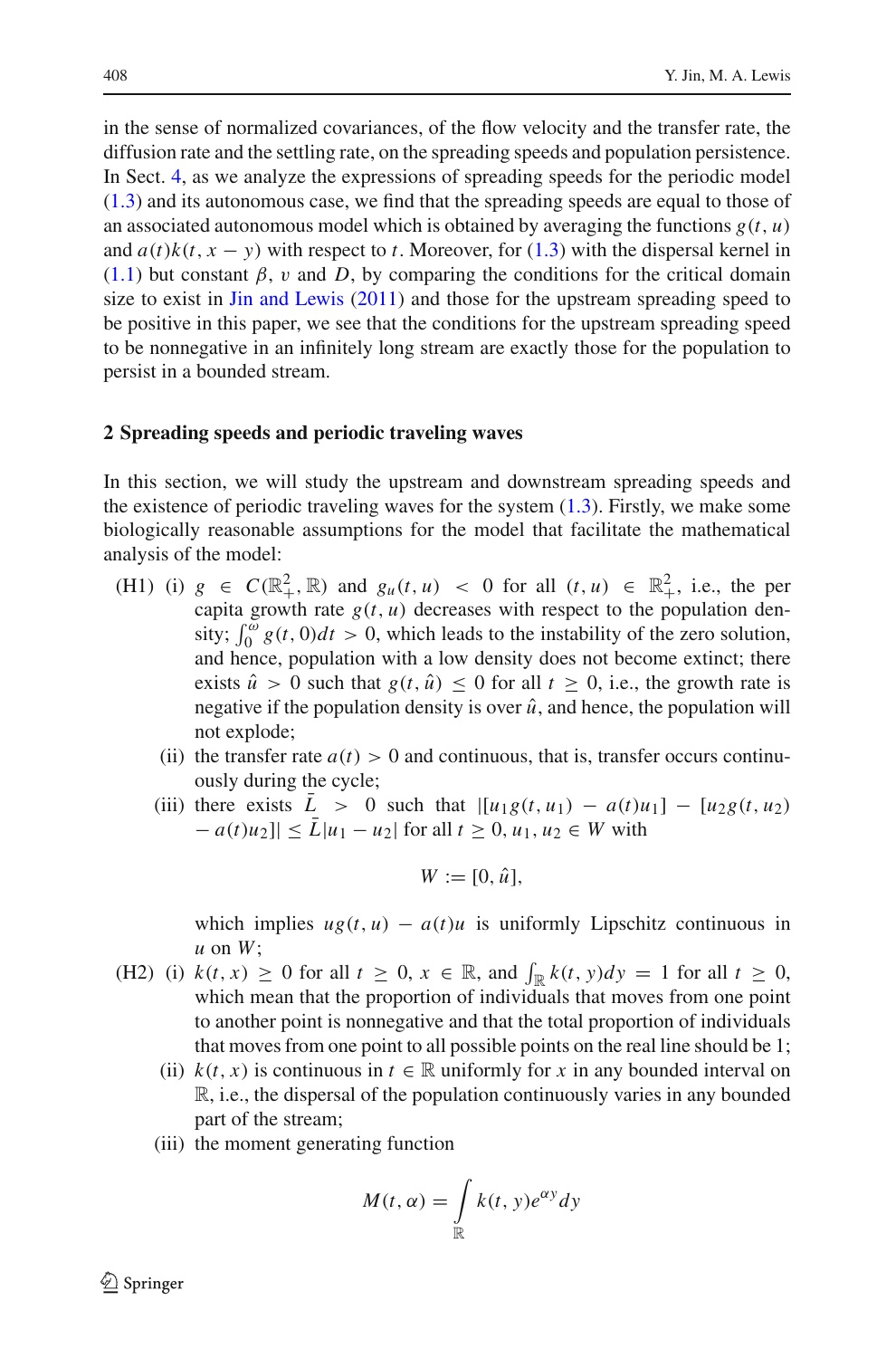exists for all  $\alpha \in (-\Delta_-, \Delta_+)$  and  $t \geq 0$  with  $M(t_0, -\Delta_-) = \infty$  and  $M(t_1, \Delta_+) = \infty$  for some  $t_0, t_1 \geq 0$ , where  $\Delta_+ > 0$ , and  $-\Delta_-$  and  $\Delta_+$  are the abscissae of convergence and may be infinity, which implies that at any time  $t > 0$ , the dispersal kernel  $k(t, x)$  has exponentially bounded tails and the tails are uniformly bounded for all  $t \geq 0$ ; this assumption is later relaxed in Sect. [2.2](#page-9-0) where we consider the possibility of accelerating spread.

*Remark* The dispersal kernel *k* defined in [\(1.1\)](#page-2-1) satisfies (H2) with  $\Delta = \min_{\lambda \geq 0} \{b_1(t)\}$ and  $\Delta_+ = -\max_{t\geq 0} \{b_2(t)\}\text{, for positive, periodic and continuous functions } v(t), D(t)$ and  $\beta(t)$ , if  $x - y$  is considered as one argument in [\(1.1\)](#page-2-1).

#### 2.1 Finite spreading speeds and periodic traveling waves

Let C be the set of all bounded and continuous functions from  $\mathbb R$  to  $\mathbb R$ . For any  $r > 0$ , we define  $C_r := \{u \in C : 0 \le u(x) \le r \text{ for all } x \in \mathbb{R}\}$ . For  $u, v \in C$ , we write  $u \ge v(u \gg v)$  provided that  $u(x) \ge v(x)(u(x) > v(x))$  for all  $x \in \mathbb{R}$ , and  $u > v$ provided  $u \geq v$  but  $u \neq v$ . We equip C with the compact open topology, that is,  $v^n \to v$  in *C* means that the sequence of functions  $v^n(x)$  converges to  $v(x)$  uniformly for *x* in every compact subset of  $\mathbb{R}$ . We define the metric function *d* on *C* by

$$
d(u, v) := \sum_{k=1}^{\infty} \frac{\max_{|x| \le k} |u(x) - v(x)|}{2^k}, \quad \forall u, v \in C.
$$

Thus,  $(C, d)$  is a metric space and its induced topology is the same as the compact open topology.

It is not hard to see that the arguments for the well-posedness, monotonicity and continuity of solutions for the model [\(1.3\)](#page-4-0) with *k* being independent of time (i.e.,  $k(t, x) = k(x)$  for all  $t > 0$  and  $x \in \mathbb{R}$ ) in [Jin and Zhao](#page-35-2) [\(2009\)](#page-35-2) are also true for [\(1.3\)](#page-4-0) with slight modifications. It then follows from the results in Sect. [2](#page-5-0) and Lemma 3.1 in [Jin and Zhao](#page-35-2) [\(2009\)](#page-35-2) that [\(1.3\)](#page-4-0) admits a positive  $\omega$ -periodic solution  $u^*(t)$ , which is globally asymptotically stable for all initial values in  $(0, \hat{u})$  for the spatially homogeneous system associated with  $(1.3)$ , and that  $(1.3)$  generates a monotone periodic semiflow  ${Q_t}_{t\ge0}$  on  $C(\mathbb{R}, W)$ , where  $Q_t$  is defined by

$$
Q_t[\varphi](x) := u(t, x; \varphi), \quad \forall x \in \mathbb{R}, \ t \ge 0,
$$

where  $u(t, x; \varphi)$  is the solution of [\(1.3\)](#page-4-0) satisfying  $u(0, x; \varphi) = \varphi(x)$  for all  $x \in \mathbb{R}$ .  ${Q_t}_{t\geq0}$  is a periodic semiflow in the sense that  $Q_0[\varphi]=\varphi$  for all  $\varphi\in C(\mathbb{R}, W)$ , that  $Q_t[Q_{\omega}[\varphi]] = Q_{t+\omega}[\varphi]$  for all  $t \geq 0$  and  $\varphi \in C(\mathbb{R}, W)$ , and that  $Q[t, \varphi] := Q_t[\varphi]$ is continuous in  $(t, \varphi)$  on  $[0, +\infty) \times C(\mathbb{R}, W)$ . The continuity of  $u(t, x; \varphi)$  in  $(t, \varphi)$ is with respect to the compact open topology. Moreover,  $Q_t[\varphi_1] \geq Q_t[\varphi_2]$  for all  $t \geq 0$  and  $\varphi_1, \varphi_2 \in C(\mathbb{R}, W)$  with  $\varphi_1 \geq \varphi_2$ . In this section, we use both  $u(t, x)$  and  $u(t, x; \varphi)$  to represent a solution to [\(1.3\)](#page-4-0), where the latter notation specifies the initial function  $\varphi$ .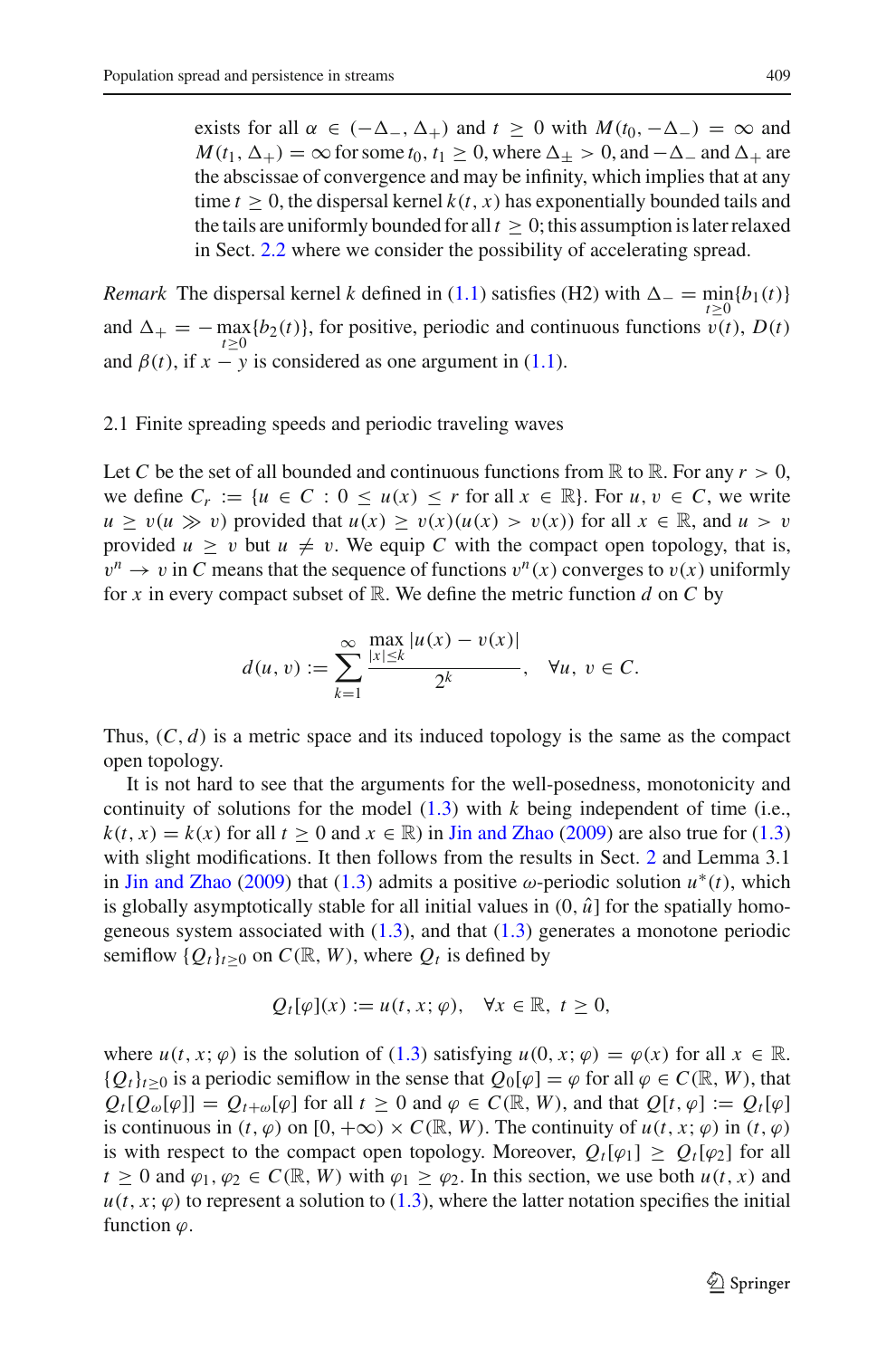Let  $Q_{\omega}$  be the Poincaré map of [\(1.3\)](#page-4-0). We can then apply the theories in [Liang et al.](#page-35-4) [\(2006\)](#page-35-4), [Liang and Zhao](#page-35-5) [\(2007](#page-35-5)) and [Weinberger](#page-36-7) [\(1982](#page-36-7)) and follow a similar deriva-tion as in [Jin and Zhao](#page-35-2) [\(2009\)](#page-35-2) to obtain the spreading speeds of  $Q_{\omega}$  and hence the spreading speeds of the periodic semiflow { $Q_t$ }<sub>t</sub> $>0$ . In the case of  $\Delta_+ = \infty$ , we apply the theory of spreading speeds for monotone scalar maps in [Liang and Zhao](#page-35-5) [\(2007\)](#page-35-5) and [Weinberger](#page-36-7) [\(1982\)](#page-36-7) to [\(1.3\)](#page-4-0) to show the existence of the spreading speeds of  $Q_{\omega}$ in the upstream and downstream directions. In the cases of  $\Delta_- < \infty$  or  $\Delta_+ < \infty$ , the existence of the spreading speed in the associated direction follows from a similar limiting argument as in the proof of Proposition 3.4 in [Jin and Zhao](#page-35-2) [\(2009](#page-35-2)). The result is given in the following proposition and the proof is in Appendix B. We can also follow a similar process as for the theories in [Liang and Zhao](#page-35-5) [\(2007\)](#page-35-5) and [Weinberger](#page-36-7) [\(1982\)](#page-36-7) to obtain the same result.

<span id="page-7-4"></span>**Proposition 2.1** *Assume that* (H1) *and* (H2) *hold. Let*  $Q_{\omega}$  *be the Poincaré map of* [\(1.3\)](#page-4-0)*. The spreading speeds of*  $Q_{\omega}$  *in the downstream*  $(c_{\omega}^{+})$  *and upstream*  $(c_{\omega}^{-})$  *directions are, respectively,*

$$
c_{\omega}^{+} = \inf_{0 < \alpha < \Delta_{+}} \frac{\int_{0}^{\omega} (g(s, 0) - a(s))ds + \int_{0}^{\omega} a(s) \int_{\mathbb{R}} k(s, y) e^{\alpha y} dy ds}{\alpha} \tag{2.1}
$$

<span id="page-7-3"></span><span id="page-7-1"></span>*and*

$$
c_{\omega}^- = \inf_{0 < \alpha < \Delta_-} \frac{\int_0^{\omega} (g(s, 0) - a(s)) ds + \int_0^{\omega} a(s) \int_{\mathbb{R}} k(s, y) e^{-\alpha y} dy ds}{\alpha}.
$$
 (2.2)

<span id="page-7-2"></span>Let

$$
c^{+} = \frac{c_{\omega}^{+}}{\omega} \quad \text{and} \quad c^{-} = \frac{c_{\omega}^{-}}{\omega}.
$$
 (2.3)

By similar arguments to those in [Lou and Zhao](#page-35-8) [\(2010](#page-35-8), Lemma 2.10), we obtain

 $c^+ + c^- > 0$ .

<span id="page-7-0"></span>Then by the proof of [Liang et al.](#page-35-4) [\(2006,](#page-35-4) Theorem 2.1) with  $\tau = 0$ , we can obtain the following theorem.

**Theorem 2.1** *Assume that* (H1) *and* (H2) *hold. Let*  $u(t, x; \varphi)$  *be the solution of* [\(1.3\)](#page-4-0) *with*  $u(0, x; \varphi) = \varphi(x)$  *for all*  $x \in \mathbb{R}$ *. The following results are valid.* 

(i) *For any*  $c > c^+$  *and*  $c' > c^-$ , if  $\varphi \in C_{u^*(0)}$  *with*  $\varphi(x) = 0$  *for x outside a bounded interval, then*

$$
\lim_{t \to \infty, x \ge ct} u(t, x; \varphi) = 0, \qquad \lim_{t \to \infty, x \le -c't} u(t, x; \varphi) = 0.
$$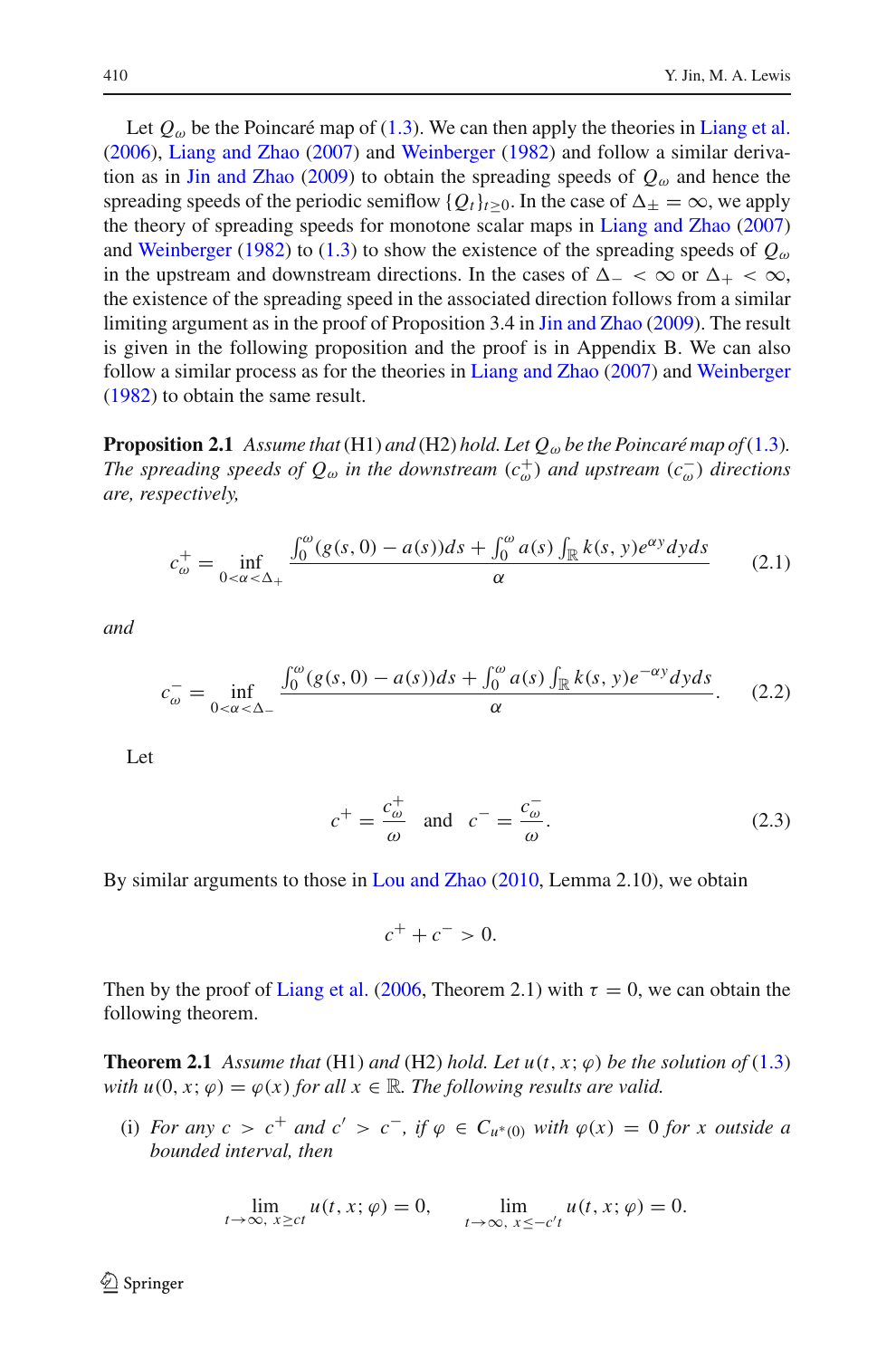(ii) *For any*  $c < c^+$  *and*  $c' < c^-$ *, there is a positive number*  $r \in \mathbb{R}$ *, such that if*  $\varphi \in C_{\mu^*(0)}$  *and*  $\varphi(x) > 0$  *for x on an interval of length r, then* 

$$
\lim_{t\to\infty,-c't\leq x\leq ct}(u(t,x;\varphi)-u^*(t))=0.
$$

*Remark* Theorem [2.1](#page-7-0) (i) and (ii) state that  $c^+$  and  $c^-$  are the spreading speeds of solutions to [\(1.3\)](#page-4-0) in the downstream and upstream directions, respectively.

According to the analysis in [Jin and Zhao](#page-35-2) [\(2009\)](#page-35-2), we know that the downstream spreading speed  $c^+$  is always positive. To solve the "drift paradox" problem such that the population can spread to the upstream, the upstream spreading speed *c*<sup>−</sup> has to be positive (see Fig. [2](#page-3-0) for the signs of spreading speeds). By [\(2.2\)](#page-7-1) and [\(2.3\)](#page-7-2),

$$
c^{-} > 0 \Leftrightarrow \inf_{0 < \alpha < \Delta_{-}} \frac{\int_{0}^{\omega} (g(s, 0) - a(s)) ds + \int_{\mathbb{R}} \int_{0}^{\omega} a(s) k(s, y) ds e^{-\alpha y} dy}{\alpha} > 0,
$$

which requires  $\int_0^{\omega} (g(s, 0) - a(s))ds$  and  $\int_0^{\omega} a(s)k(s, y)ds$  being sufficiently large. Then to ensure that the population can spread to the upstream, it is necessary to assume sufficiently large total population growth in a period  $\int_0^\omega g(s, 0)ds$  (or average growth rate  $\int_0^{\omega} g(s, 0) ds/\omega$ ) when the population density is low, and sufficiently small population transfer over a period  $\int_0^\omega a(s)ds$ . If the sums of growth and transfer over a period (i.e.,  $\int_0^\omega$ (*g*(*s*, 0)−*a*(*s*))*ds* and  $\int_0^\omega$  *a*(*s*)*k*(*s*, *y*)*ds*) are kept constant, then changing the period  $\omega$  does not change the fact that the population will persist or be washed out, but will change the values of speeds at which the population spreads to the upstream or downstream.

Recall that  $u(t, x) = U(t, x + ct)$  is called an  $\omega$ -periodic traveling wave of [\(1.3\)](#page-4-0) connecting 0 to  $u^*(t)$  provided that it is a solution of [\(1.3\)](#page-4-0),  $U(t, \xi)$  is  $\omega$ -periodic in *t*, and  $U(t, -\infty) = 0$  and  $U(t, \infty) = u^*(t)$  uniformly for  $t \in [0, \omega]$ . In the following, we further show that the spreading speeds for  $(1.3)$  coincide with the minimal wave speeds of periodic traveling waves for  $(1.3)$ , in the upstream and downstream directions respectively. The following theorem gives the nonexistence of periodic traveling waves for  $c < c^{\pm}$ [.](#page-35-4) [We](#page-35-4) [omit](#page-35-4) [the](#page-35-4) [proof](#page-35-4) [here](#page-35-4) [as](#page-35-4) [it](#page-35-4) [is](#page-35-4) [very](#page-35-4) [similar](#page-35-4) [to](#page-35-4) the [proofs](#page-35-4) [of](#page-35-4) Liang et al. [\(2006,](#page-35-4) Theorem 2.2) and [Liang and Zhao](#page-35-5) [\(2007](#page-35-5), Theorem 4.1).

**Theorem 2.2** *Assume that* (H1) *and* (H2) *hold. Let*  $c^{\pm}$  *be the spreading speeds of* [\(1.3\)](#page-4-0) *in the downstream and upstream directions, respectively. Then the following two statements are true.*

- (i) *For any c* ∈ (0, *c*−)*, system* [\(1.3\)](#page-4-0) *admits no continuous* ω*-periodic traveling wave solution*  $U(t, x + ct)$  *connecting* 0 *and*  $u^*(t)$ *.*
- (ii) *For any*  $c \in (0, c^+)$ *, system* [\(1.3\)](#page-4-0) *admits no continuous*  $\omega$ -periodic traveling *wave solution*  $U(t, x - ct)$  *connecting*  $u^*(t)$  *and* 0*.*

When  $c \geq c^-$  or  $c \geq c^+$ , since the solution map  $Q_t$  does not have compactness, we refer to the theory in [Yagisita](#page-36-9) [\(2009](#page-36-9)). After a similar process as in [Jin and Zhao](#page-35-2) [\(2009,](#page-35-2) Section 4) we obtain the existence of left-continuous nondecreasing periodic traveling waves connecting 0 and  $u^*(t)$  when  $c \geq c^-$ . For  $c \geq c^+$ , introducing  $x = -z$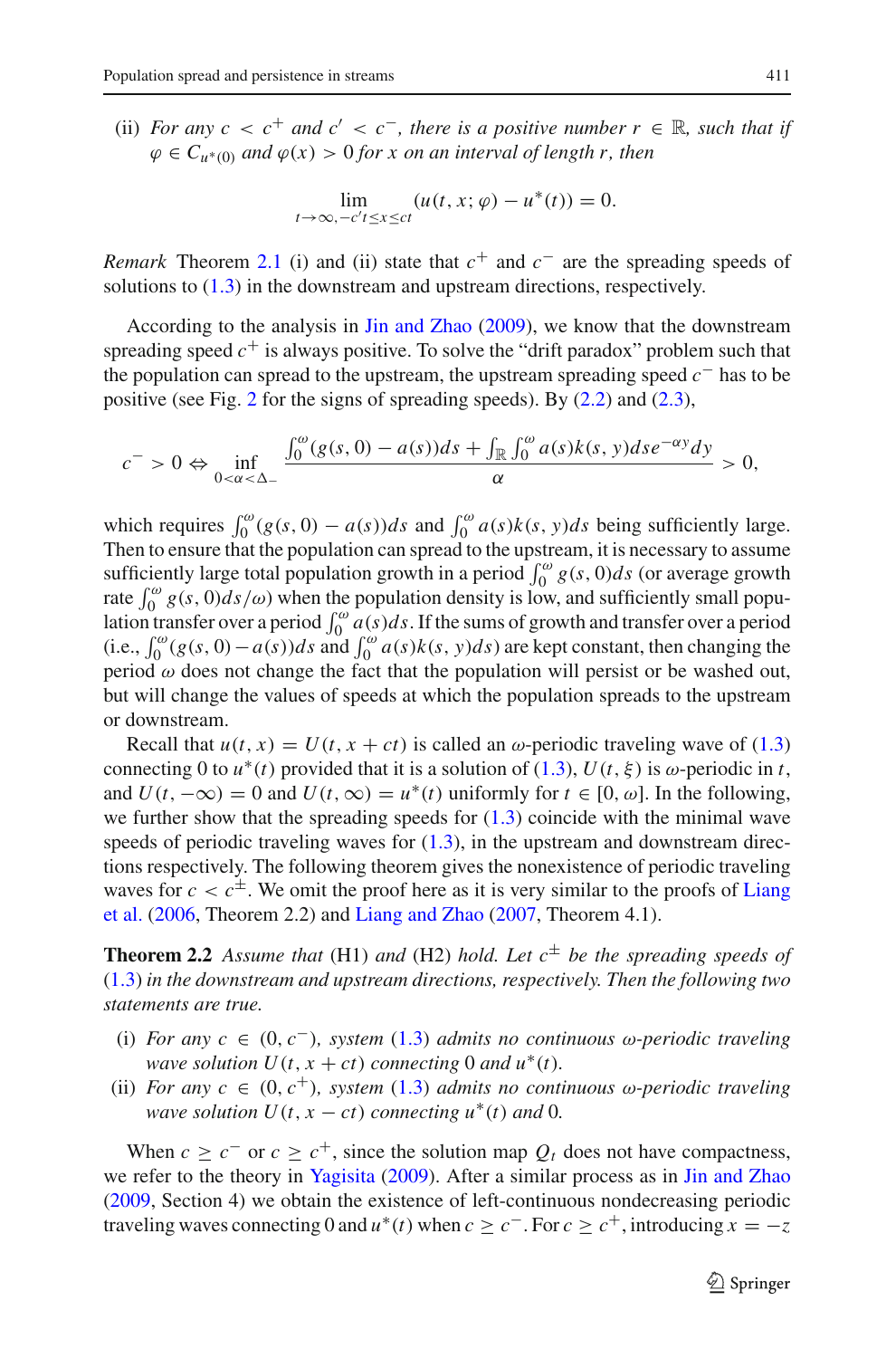to [\(1.3\)](#page-4-0) and taking *z* as the new spatial variable to the new equation, we then obtain left-continuous nondecreasing periodic traveling waves connecting 0 to *u*∗(*t*) for the new equation, which correspond to right-continuous nonincreasing periodic traveling waves connecting  $u^*(t)$  to 0 for [\(1.3\)](#page-4-0). The results are stated as follows.

**Theorem 2.3** *Assume that* (H1) *and* (H2) *hold. Let*  $c^{\pm}$  *be the spreading speeds of* [\(1.3\)](#page-4-0) *in the downstream and upstream directions, respectively. The following results hold true.*

- (i) *For any c* >  $c^-$ , *there exists a function U(t, \\tepseft) defined on*  $\mathbb{R}^+ \times \mathbb{R}$  *such that*  $U(t, \xi)$  *is differentiable with respect to t, that*  $U(t, \xi)$  *is monotone nondecreasing and left-continuous in* ξ *, and that U*(*t*, *x* + *ct*) *is a periodic traveling wave solution of*  $(1.3)$  *connecting* 0 *and*  $u^*(t)$ *.*
- (ii) *For any c*  $\geq c^+$ *, there exists a function U(t, \\times) defined on*  $\mathbb{R}^+ \times \mathbb{R}$  *such that*  $U(t, \xi)$  *is differentiable with respect to t, that*  $U(t, \xi)$  *is monotone nonincreasing and right-continuous in* ξ *, and that U*(*t*, *x* − *ct*) *is a periodic traveling wave solution of*  $(1.3)$  *connecting*  $u^*(t)$  *and* 0*.*

<span id="page-9-0"></span>2.2 Infinite spreading speeds

In the case that the dispersal kernel does not have a moment generating function, that is, for any  $t \geq 0$ ,  $\int_{\mathbb{R}} k(t, y)e^{\alpha y} dy$  does not converge for any positive or negative  $\alpha$ , we can obtain that the Poincaré map of [\(1.3\)](#page-4-0) attains infinite spreading speeds  $c_{\omega}^+$  or  $c_{\omega}^-$ , by studying a limiting process of spreading speeds for [\(1.3\)](#page-4-0) with kernels *km*'s defined as truncations of  $k(t, x)$  for  $m > 0$  (see [\(5.5\)](#page-30-0) for  $k_m$  when  $\int_{\mathbb{R}} k(t, y)e^{\alpha y} dy$  does not converge for  $\alpha < 0$ ). Since  $c^+ = c^+_{\omega}/\omega$  and  $c^- = c^-_{\omega}/\omega$ , we then obtain the existence of infinite spreading speeds for the system  $(1.3)$ . The result is stated as follows.

<span id="page-9-1"></span>**Theorem 2.4** *The spreading speed*  $c^+$  ( $c^-$ ) *of* [\(1.3\)](#page-4-0) *in the downstream* (*upstream*) *direction is infinity if and only if*  $\int_{\mathbb{R}} k(t, y)e^{\alpha y} dy = \infty$  *for all positive (negative)*  $\alpha$ *and*  $t \geq 0$ *.* 

As we know, when the downstream spreading speed is positive, the population spreads to the downstream, and when the upstream spreading speed is positive, the population spreads to the upstream. As the condition  $\int_{\mathbb{R}} k(t, y)e^{\alpha y} dy = \infty$  for all negative  $\alpha$  guarantees infinite upstream spreading speed, it actually guarantees the persistence of the population in an infinitely long river.

In the following, we approximate the accelerating spread for  $(1.3)$  with dispersal kernel *k* independent of time *t*:

$$
\frac{\partial u(t,x)}{\partial t} = ug(t, u(t,x)) - a(t)u(t,x) + a(t)\int_{\mathbb{R}} k(x-y)u(t,y)dy, \quad (2.4)
$$

<span id="page-9-2"></span>where *k* does not have a moment generating function, that is,  $\int_{\mathbb{R}} k(y)e^{\alpha y} dy = \infty$  for all positive and negative  $\alpha$ . It follows from Theorem [2.4](#page-9-1) that  $c^+ = \infty$  and  $c^- = \infty$ .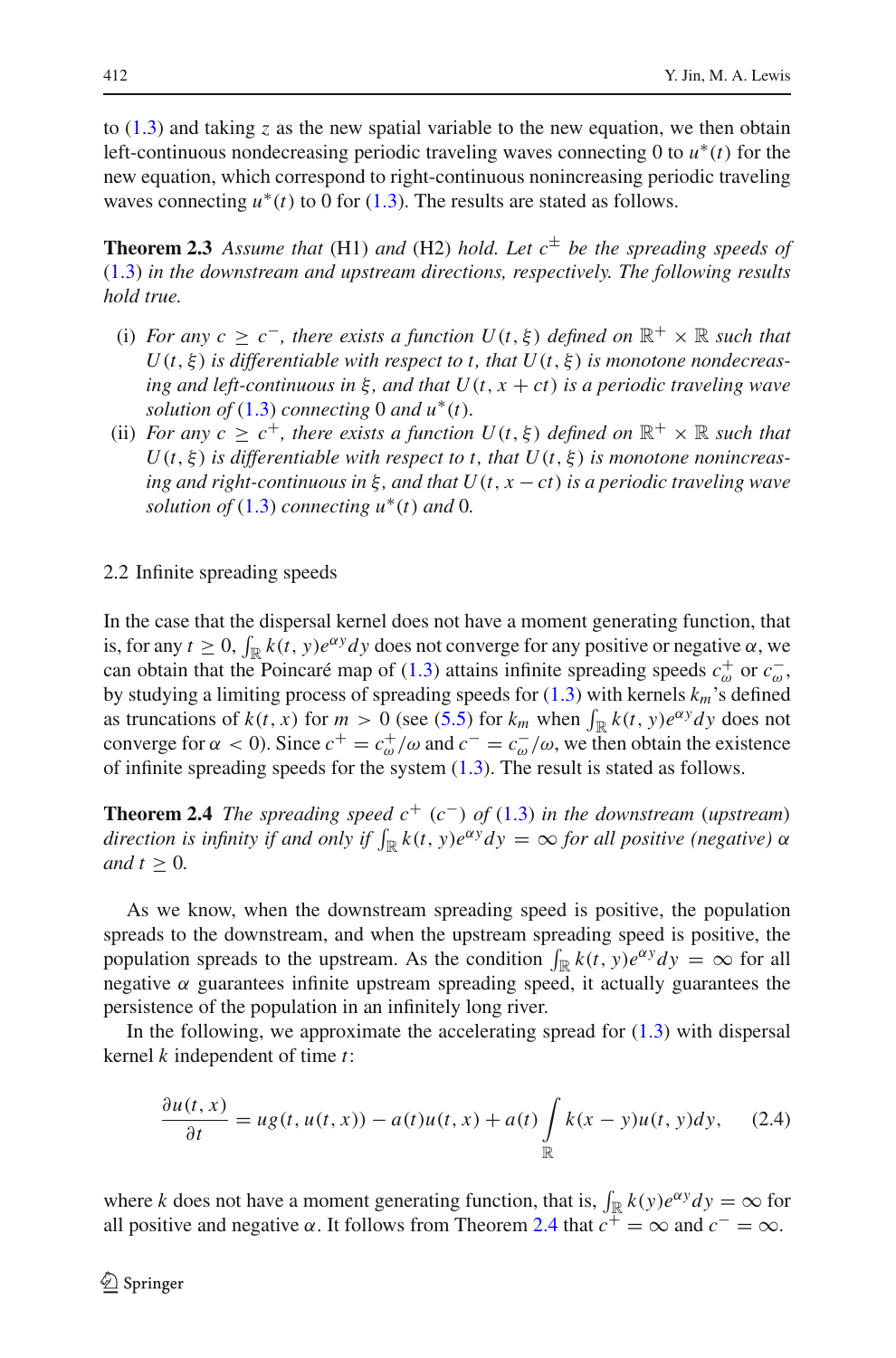The linearized equation of  $(2.4)$  at  $u = 0$  is

<span id="page-10-0"></span>
$$
\frac{\partial u(t,x)}{\partial t} = (g(t,0) - a(t))u(t,x) + a(t)\int\limits_{\mathbb{R}} k(x-y)u(t,y)dy, \forall t \ge 0, x \in \mathbb{R}.
$$
\n(2.5)

Assume that  $u(0, x) = u_0 \delta(x)$ , where  $u_0 > 0$  and  $\delta(x)$  is the Dirac delta function. Further suppose that the dispersal kernel  $k(x)$  has finite moments

<span id="page-10-1"></span>
$$
\zeta_n = \int\limits_{\mathbb{R}} x^n k(x) dx
$$

for all orders  $n = 0, 1, 2, \ldots$  By virtue of the Fourier transform, we can establish an approximation of the solutions to  $(2.5)$  with an initial point source.

<span id="page-10-2"></span>**Theorem 2.5** *The solution to* [\(2.5\)](#page-10-0) *with an initial point source of strength u<sub>0</sub> <i>satisfies* 

$$
u(t, x) \sim u_0 k(x) e^{\int_0^t g(s, 0) ds}
$$
 (2.6)

*for*  $|x| \gg 1$ ,  $t > 0$ , provided that

$$
\lim_{|x| \to \infty} \left[ \frac{1}{k(x)} \frac{d^n k(x)}{dx^n} \right] = 0 \tag{2.7}
$$

<span id="page-10-3"></span>*uniformly for all*  $n \geq 0$ *.* 

Based on [Kot et al.](#page-35-0) [\(1996](#page-35-0), Appendix A), the proof of Theorem [2.5](#page-10-1) is given in Appendix C. Then we can estimate the speeds of spread for the linearized equation [\(2.5\)](#page-10-0) in both upstream and downstream directions, by the approximation [\(2.6\)](#page-10-2). If we consider that the spreading speeds for [\(2.4\)](#page-9-2) can be linearly determined, this estimation can also be taken as the approximation to the speeds of spread for  $(2.4)$ . This is shown in the following example.

*Example* Consider  $g(t, u) = (2 - u)(1 + \sin(t))$  and  $a(t) = 1 + \sin(t)$ . Then *g* and *a* are periodic functions in t with a period  $2\pi$ . Define

$$
k(x) = \begin{cases} A_1 e^{-B_1 \sqrt{-x}}, & x \le 0, \\ A_2 e^{-B_2 \sqrt{x}}, & x > 0, \end{cases}
$$
 (2.8)

<span id="page-10-4"></span>with  $A_1/B_1^2 + A_2/B_2^2 = 1/2$ . Then  $\int_{\mathbb{R}} k(x)dx = 1$ ; *k* does not have the moment generating function, but has finite moments  $\zeta_n = \int_{\mathbb{R}} x^n k(x) dx$  for all orders  $n = 0, 1, 2, \ldots$ Moreover,  $k$  satisfies  $(2.7)$ . Let the initial function be

$$
u(0,x) = u_0 \delta(x)
$$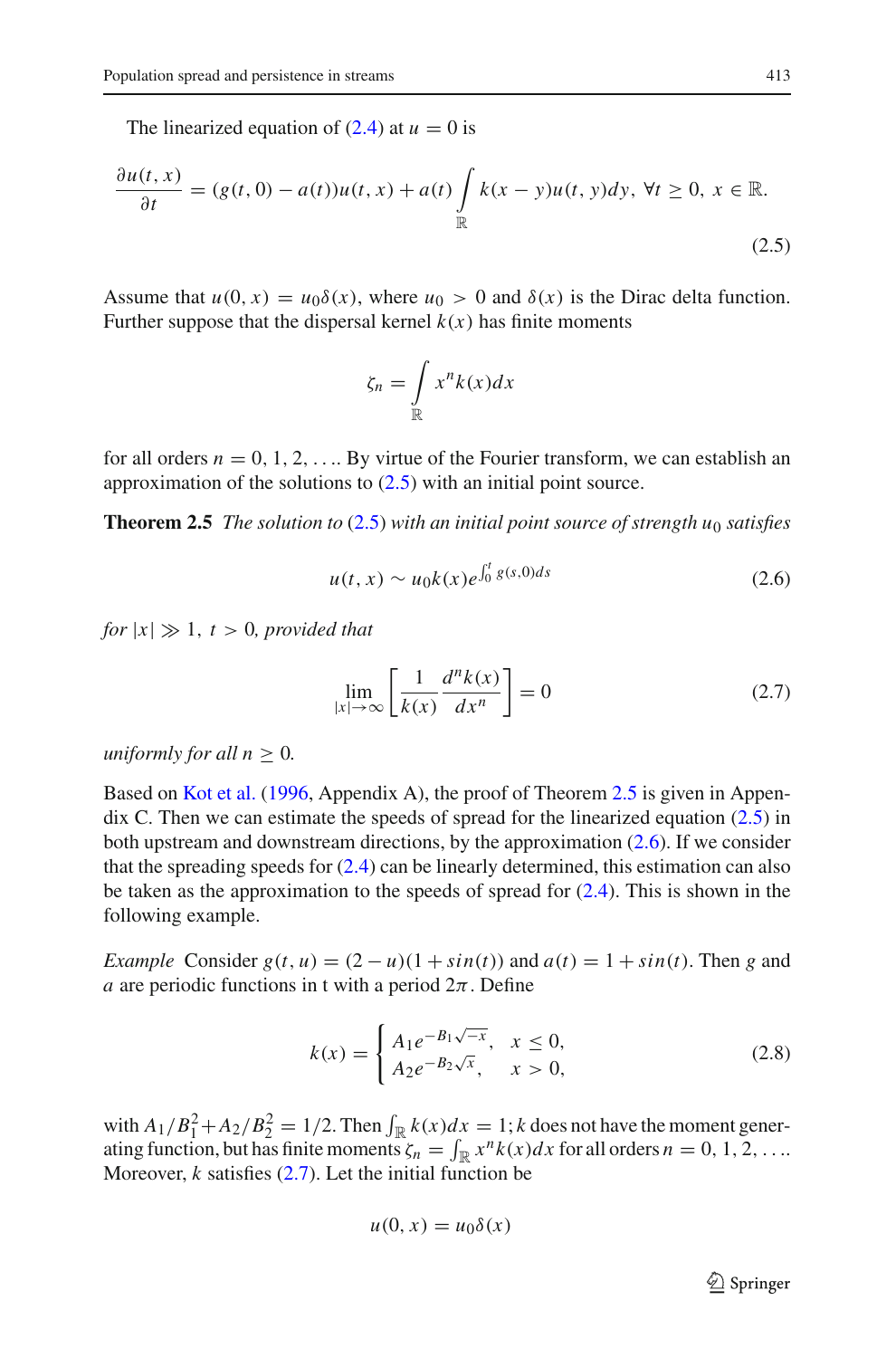

<span id="page-11-1"></span>**Fig. 3** The extents  $x_t^{\pm}$  and speeds of spread  $x_t^{\pm}/t$  for [\(2.5\)](#page-10-0), based on the exact solution to (2.5) and the approximation [\(2.6\)](#page-10-2). Here  $g(t, u) = (2 - u)(1 + \sin(t))$  and  $a(t) = 1 + \sin(t)$ , and  $k(x)$  is defined in approximation (2.6). Here  $g(t, u) = (2 - u)(1 + sin(t))$  and  $a(t) = 1 + sin(t)$ , and  $k(x)$  is defined in [\(2.8\)](#page-10-4) with  $A_1 = A_2 = 1/2$ ,  $B_1 = 2$ ,  $B_2 = 2/\sqrt{3}$ . The initial function for the exact solution to [\(2.5\)](#page-10-0) is defined in [\(2.9\)](#page-11-0) with space step  $\Delta x = 0.5$  and  $u_0 = 1$ ; the initial function for the approximation [\(2.6\)](#page-10-2) is  $u(0, x) = u_0 \delta(x)$  with  $u_0 = 1$ . The extent threshold  $\bar{u}$  is 0.01. The *solid curves* represents extents or speeds obtained from the exact solution to [\(2.5\)](#page-10-0); the *dash curves* represents extents or speeds obtained from the approximation [\(2.6\)](#page-10-2)

with  $u_0 > 0$ . Define the extent  $x_t$  of a population as the distance from the source where the [population](#page-35-0) [first](#page-35-0) [falls](#page-35-0) [below](#page-35-0) [a](#page-35-0) [given](#page-35-0) [sufficiently](#page-35-0) [small](#page-35-0) [threshold,](#page-35-0)  $\bar{u}$  (see, e.g., Kot et al. [1996\)](#page-35-0). By  $(2.6)$ , the extents for a solution to  $(2.5)$  are approximately

$$
x_t^- = -\frac{\left(\ln(\frac{\bar{u}}{u_0 A_1}) - 2t + 2\cos(t) - 2\right)^2}{B_1^2}, \quad x_t^+ = \frac{\left(\ln(\frac{\bar{u}}{u_0 A_2}) - 2t + 2\cos(t) - 2\right)^2}{B_2^2},
$$

in the upstream and downstream directions, respectively. Consider  $x_t^{\pm}/t$  as the speeds that the population spreads to downstream and upstream. The extents  $x_t^{\pm}$  and speeds of spread  $x_t^{\pm}/t$  are shown as functions of *t* in Fig. [3.](#page-11-1) We see that both the extents and the speeds of spread increase in time.

On the other hand, we also obtain the exact solution to  $(2.5)$  with above settings except the initial value. Note that  $\delta_n(x) := \mathcal{N}(0, 1/n)$ , which is the normal distribution with mean 0 and variance  $1/n$ , satisfies  $\lim_{n\to\infty} \delta_n(x) = \delta(x)$  as  $n \to \infty$ . In the numerical simulation, to approximate the initial function  $u_0\delta(x)$  used above for [\(2.5\)](#page-10-0), we assume the initial function as

$$
u(0, x) = \begin{cases} \frac{u_0}{\Delta x}, & \text{if } x = 0, \\ 0, & \text{otherwise,} \end{cases}
$$
 (2.9)

<span id="page-11-0"></span>where  $\Delta x$  is the spatial space step size. The extents  $x_t^{\pm}$  and the approximate speeds  $x_t^{\pm}/t$  as functions of *t* are also shown in Fig. [3.](#page-11-1) It clearly indicates that if the dispersal kernel does not have the moment generating function but has finite moments, then the population spreads to the downstream and upstream at accelerating speeds. This verifies Theorem [2.4.](#page-9-1) Comparing  $x_t^{\pm}$  and  $x_t^{\pm}/t$  for [\(2.5\)](#page-10-0) from the exact solutions and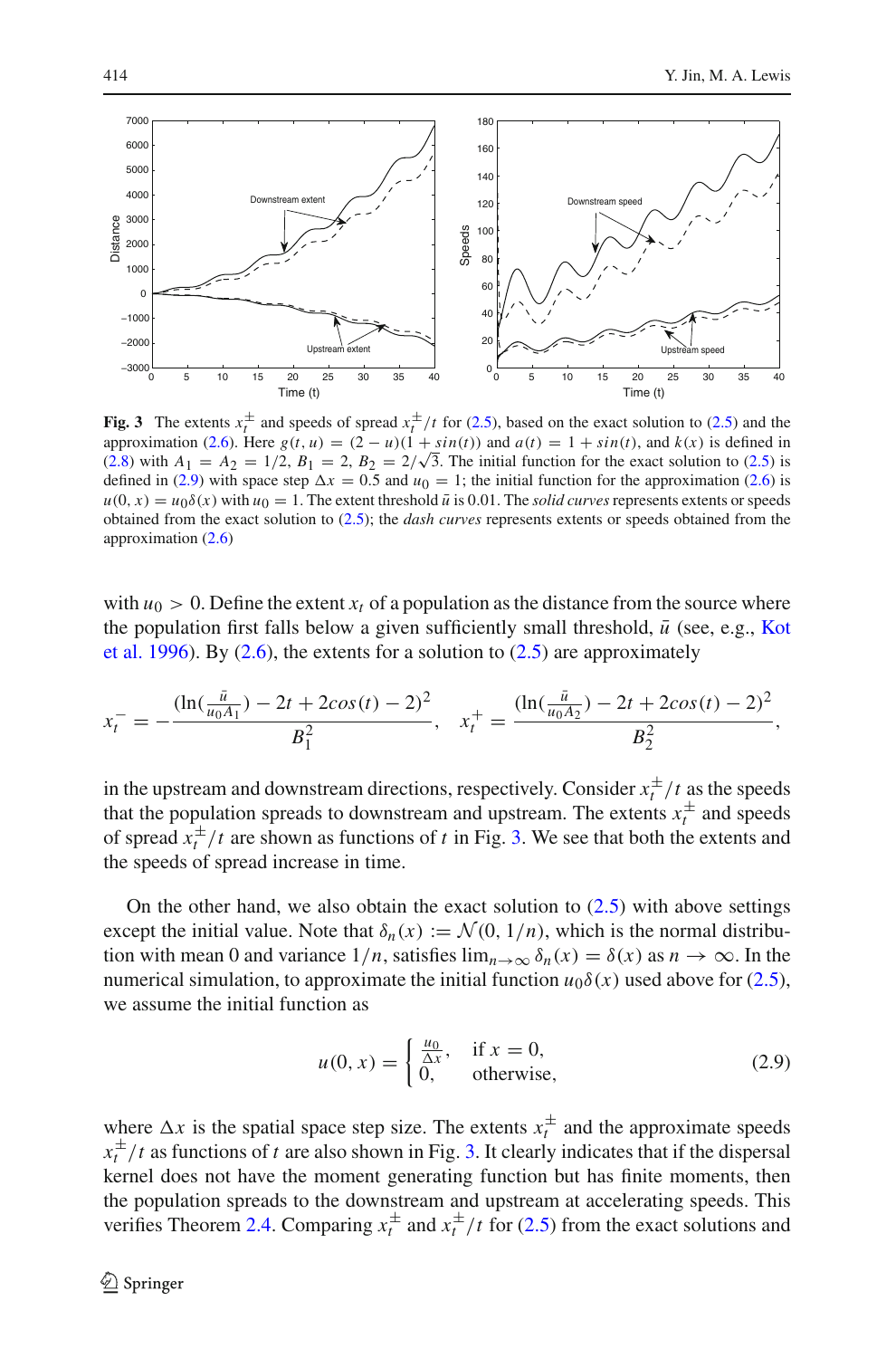the approximation  $(2.6)$ , we also see from Fig. [3](#page-11-1) that  $(2.6)$  underestimates the speeds of spread for the population, but at least it provides a lower bound for the spread.

#### <span id="page-12-0"></span>**3 Spreading speeds in a two-season environment**

In this section, we give approximation for upstream and downstream spreading speeds of a population in a two-season environment, and study the combined influences of the flow velocity and the transfer rate, the diffusion coefficient and the settling rate on the spreading speeds in upstream and downstream directions. By a two-season environment, we mean a habitat, which has two significant seasons in a year, such as summer and winter, in either of which the population has distinct dispersal and growth function. In the following analysis, we simply assume that a year length is  $\omega$ with summer length about  $\omega_0$  and winter length about  $\omega - \omega_0$  ( $0 < \omega_0 < \omega$ ).

#### 3.1 Approximations for spreading speeds

We would like to consider upstream and downstream spreading speeds in a two-season environment with dispersal kernel  $k_1$  and transfer rate  $a_1$  in summer and dispersal kernel  $k_2$  and transfer rate  $a_2$  in winter. An abrupt change between seasons will violate the assumption (H1) (i)–(ii) and (H2) (ii) that *a* and *k* are continuous functions of time *t*. Hence, we need to approach the discontinuous dispersal kernel and transfer rate carefully as limits of sequences of continuous (in time) kernels and transfer rates, respectively.

First, we give a theoretical result for the approximation of spreading speeds. Assume that  $k_1(x)$  and  $k_2(x)$  are two dispersal kernels and the maximal interval over which both moment generating functions  $M_1(\alpha) = \int_{\mathbb{R}} k_1(x)e^{\alpha x} dx$  and  $M_2(\alpha) = \int_{\mathbb{R}} k_2(x)e^{\alpha x} dx$ exist is  $(-\Delta_-, \Delta_+)$ . Let  $\{k^{(n)}(t, x)\}_{n \in \mathbb{N}}$  be a sequence of dispersal kernels which are periodic in *t* and defined on  $[0, \omega]$  as

$$
k^{(n)}(t,x) = \begin{cases} k_1(x) & 0 \le t < \omega_0 - \frac{1}{n}, & x \in \mathbb{R}, \\ k_1^{(n)}(t,x) & \omega_0 - \frac{1}{n} \le t < \omega_0, & x \in \mathbb{R}, \\ k_2(x) & \omega_0 \le t < \omega - \frac{1}{n}, & x \in \mathbb{R}, \\ k_2^{(n)}(t,x) & \omega - \frac{1}{n} \le t < \omega, & x \in \mathbb{R}, \end{cases}
$$
(3.1)

<span id="page-12-1"></span>where  $k_1^{(n)}$  and  $k_2^{(n)}$  are functions that patch together  $k_1$  and  $k_2$  over the transitive seasons of length under  $1/n$  so as to ensure that  $k^{(n)}$  varies continuously with time as well as satisfying all other assumptions given in (H2). Moreover, as  $k^{(n)}(t, x)$  is continuous in *t* uniformly for *x* in any bounded interval on  $\mathbb{R}$ , without loss of generality, we assume that

<span id="page-12-2"></span>
$$
\min\{k_1(x), k_2(x)\} \le k_i^{(n)}(t, x) \le \max\{k_1(x), k_2(x)\}\tag{3.2}
$$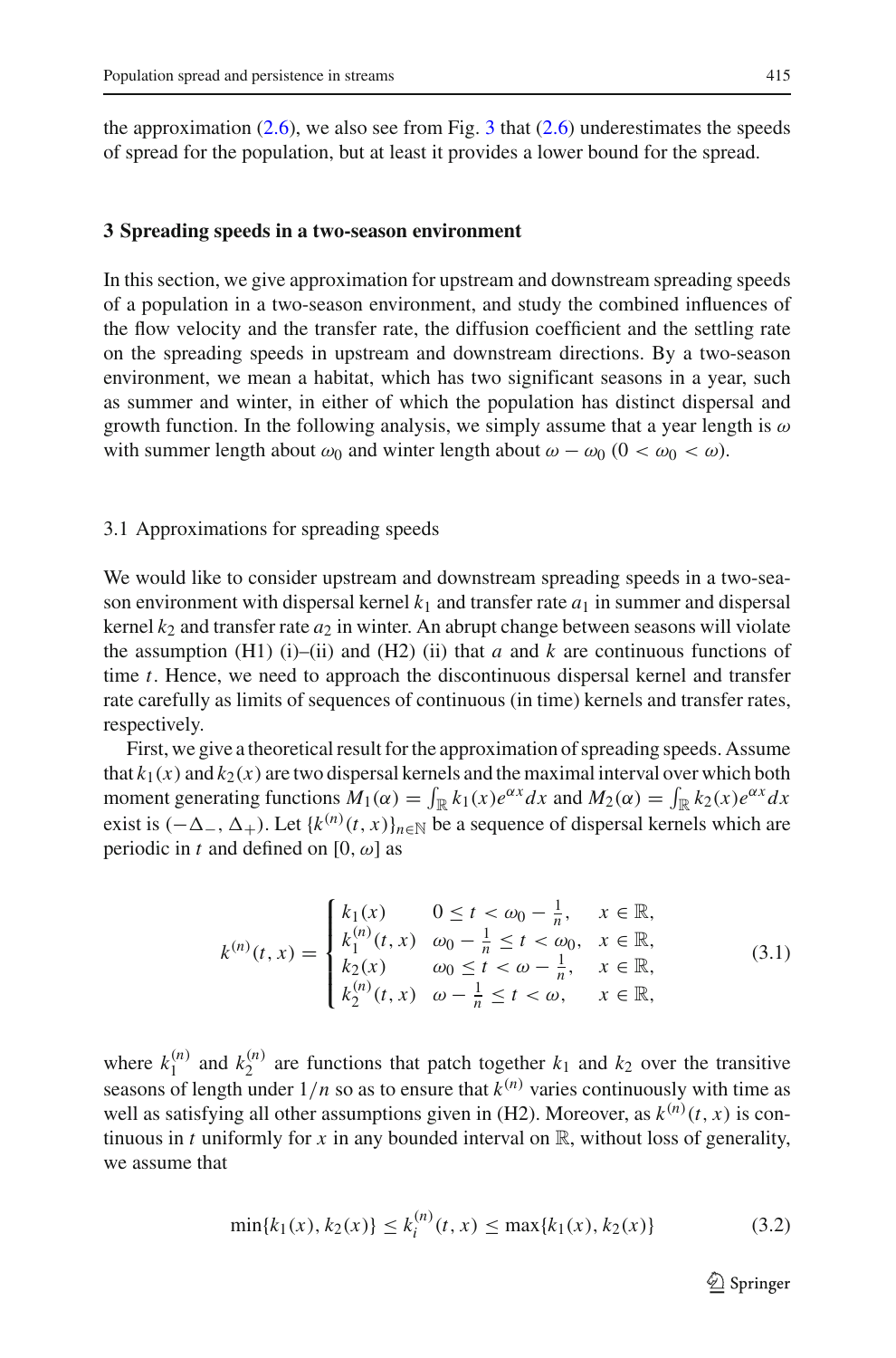for all  $i = 1, 2, t \in [0, \omega]$  and  $x \in \mathbb{R}$ . Similarly, let  $\{a^{(n)}(t)\}_{n \in \mathbb{N}}$  be a sequence of transfer rates, which are periodic in *t* and defined in [0,  $\omega$ ] as

$$
a^{(n)}(t) = \begin{cases} a_1 & 0 \le t < \omega_0 - \frac{1}{n}, \\ a_1^{(n)}(t) & \omega_0 - \frac{1}{n} \le t < \omega_0, \\ a_2 & \omega_0 \le t < \omega - \frac{1}{n}, \\ a_2^{(n)}(t) & \omega - \frac{1}{n} \le t < \omega, \end{cases}
$$
(3.3)

<span id="page-13-2"></span><span id="page-13-0"></span>where  $a_1^{(n)}(t)$  and  $a_2^{(n)}(t)$  are such that  $a^{(n)}(t)$  is continuous in time *t* for each  $n \in \mathbb{N}$ . We then have the following result with proof in Appendix D.

**Theorem 3.1** Assume that (H1) and (H2) hold for [\(1.3\)](#page-4-0) with dispersal kernel  $k^{(n)}(t, x)$ *defined in* [\(3.1\)](#page-12-1) *and transfer rate*  $a^{(n)}(t)$  *defined in* [\(3.3\)](#page-13-0) *and that*  $c_n^{\pm}$  *are the downstream and upstream spreading speeds for* [\(1.3\)](#page-4-0)*, respectively, for each n* ∈ N*. Then the following approximations are valid.*

<span id="page-13-1"></span>
$$
c_n^+ \to \inf_{0 < \alpha < \Delta_+} \frac{\int_0^\omega g(s, 0)ds + a_1 \omega_0(M_1(\alpha) - 1) + a_2(\omega - \omega_0)(M_2(\alpha) - 1)}{\alpha \omega},
$$
\n
$$
c_n^- \to \inf_{0 < \alpha < \Delta_-} \frac{\int_0^\omega g(s, 0)ds + a_1 \omega_0(M_1(-\alpha) - 1) + a_2(\omega - \omega_0)(M_2(-\alpha) - 1)}{\alpha \omega} \tag{3.4}
$$

 $as n \rightarrow \infty$ .

Thus, downstream and upstream spreading speeds in the two-season environment can be approximated by the simple formulae given in Eq. [\(3.4\)](#page-13-1).

*Remark 1* From the proof of Theorem [3.1](#page-13-2) (Appendix D) we see that condition [\(3.2\)](#page-12-2) can be relaxed to any condition such that

$$
M^{(n)}(t,\alpha) = \int_{\mathbb{R}} k^{(n)}(t,x)e^{\alpha x}dx
$$

has a uniform bound for  $t \in [0, \omega]$ ,  $\alpha \in (-\Delta_-, \Delta_+)$  and all  $n \in \mathbb{N}$ .

*Remark 2* In fact, we can further show that the two limits in  $(3.4)$  are the downstream and upstream spreading speeds, respectively, of the system [\(1.3\)](#page-4-0) with *k* and *a* defined as

$$
k(t,x) = \begin{cases} k_1(x) & 0 \le t < \omega_0, \ x \in \mathbb{R}, \\ k_2(x) & \omega_0 \le t < \omega, \ x \in \mathbb{R}, \end{cases} \quad \text{and} \quad a(t) = \begin{cases} a_1 & 0 \le t < \omega_0, \\ a_2 & \omega_0 \le t < \omega. \end{cases}
$$

In this case, the periodic semiflow  $\{Q_t\}_{t>0}$  and Poincarè map  $Q_\omega$  associated with [\(1.3\)](#page-4-0) are also well defined and continuous. Then we can still apply the theories in [Liang et al.](#page-35-4) [\(2006\)](#page-35-4), [Liang and Zhao](#page-35-5) [\(2007](#page-35-5)) and [Weinberger](#page-36-7) [\(1982](#page-36-7)) and follow a similar derivation as in [Jin and Zhao](#page-35-2) [\(2009](#page-35-2)) to obtain the existence of the spreading speeds of  $Q_{\omega}$  and hence the spreading speeds of the periodic semiflow. The linear operator approach in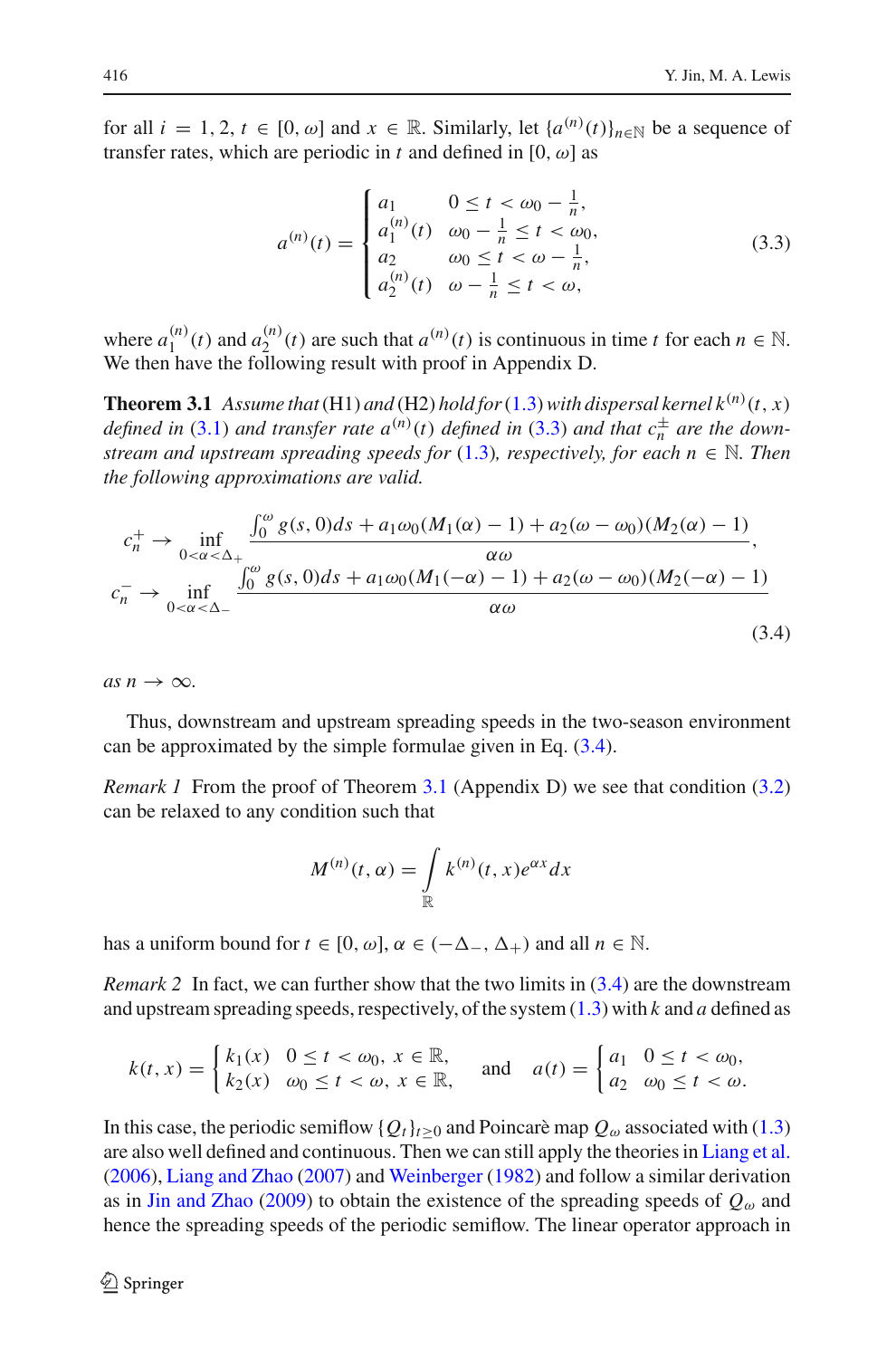[Liang and Zhao](#page-35-5) [\(2007\)](#page-35-5) can still be applied as in [Jin and Zhao](#page-35-2) [\(2009](#page-35-2)), so the formulae of the spreading speeds in the downstream and upstream directions can be obtained. They are [exactly](#page-35-2) [the](#page-35-2) [two](#page-35-2) [limits](#page-35-2) [in](#page-35-2) [\(3.4\)](#page-13-1)[.](#page-35-2) [All](#page-35-2) [the](#page-35-2) [arguments](#page-35-2) [are](#page-35-2) [similar](#page-35-2) [to](#page-35-2) [those](#page-35-2) [in](#page-35-2) Jin and Zhao [\(2009\)](#page-35-2) and Sect. [2](#page-5-0) in this paper.

Now we consider a stream species in a two-season environment. The population growth rate and dispersal patterns are typically different in summer and winter due to very different temperature, food sources, flow discharge, and some other seasonal varying features, while they experience small perturbations around the summer or winter states in spring or fall. As the spring and fall time are assumed to be very short compared to the other two seasons, the spreading speeds of the species in the upstream and downstream directions can be approximated from the population dynamics and dispersal in summer and winter time, via the approximations in Theorem [3.1.](#page-13-2) That is, we may use  $(3.4)$  to approximate the spreading speeds for  $(1.3)$  rather than calculating them via  $(2.1)$ – $(2.3)$ , if the dispersal kernel  $k(t, x)$  and the transfer rate  $a(t)$  in [\(1.3\)](#page-4-0) take the form of  $k^{(n)}(t, x)$  (defined in [\(3.1\)](#page-12-1)) and  $a^{(n)}(t)$  (defined in [\(3.3\)](#page-13-0)), respectively.

We now consider the class of exponential kernels of the form given in Eq.  $(1.1)$ . In the following text, for all parameters except  $g(t, x)$ , we use subscript  $i = 1$  to represent summer and  $i = 2$  to represent winter. Let the summer and winter dispersal kernels  $k_i$ 's be in the form

$$
k_i(x) = \begin{cases} A_i \exp(b_i^{(1)}x), & x \le 0, \\ A_i \exp(b_i^{(2)}x), & x \ge 0, \end{cases}
$$

with

$$
b_i^{(1),(2)} = \frac{v_i}{2D_i} \pm \sqrt{\frac{v_i^2}{4D_i^2} + \frac{\beta_i}{D_i}}
$$

and

$$
A_i = \frac{b_i^{(1)} b_i^{(2)}}{b_i^{(2)} - b_i^{(1)}},
$$

where  $D_i$ ,  $v_i$  and  $\beta_i$  are the diffusion coefficient, the water flow velocity, and the settling rate of a species in a stream environment. These constants are nonnegative and can be considered as the averages of the related variables in summer or winter. For  $i = 1$  or 2, the moment generating function of  $k_i$ 

$$
M_i(\alpha) = \int_{\mathbb{R}} k_i(y) e^{\alpha y} dy = \frac{\beta_i}{\beta_i - \alpha v_i - \alpha^2 D_i}
$$

exists provided that  $-b_i^{(1)} < \alpha < -b_i^{(2)}$ . Let  $\Delta_- = \min\{b_1^{(1)}, b_2^{(1)}\}$  and  $\Delta_+ =$  $\min\{-b_1^{(2)}, -b_2^{(2)}\}\.$  Then  $(-\Delta_-, \Delta_+)$  is the largest interval where both  $M_1(\alpha)$  and

<sup>2</sup> Springer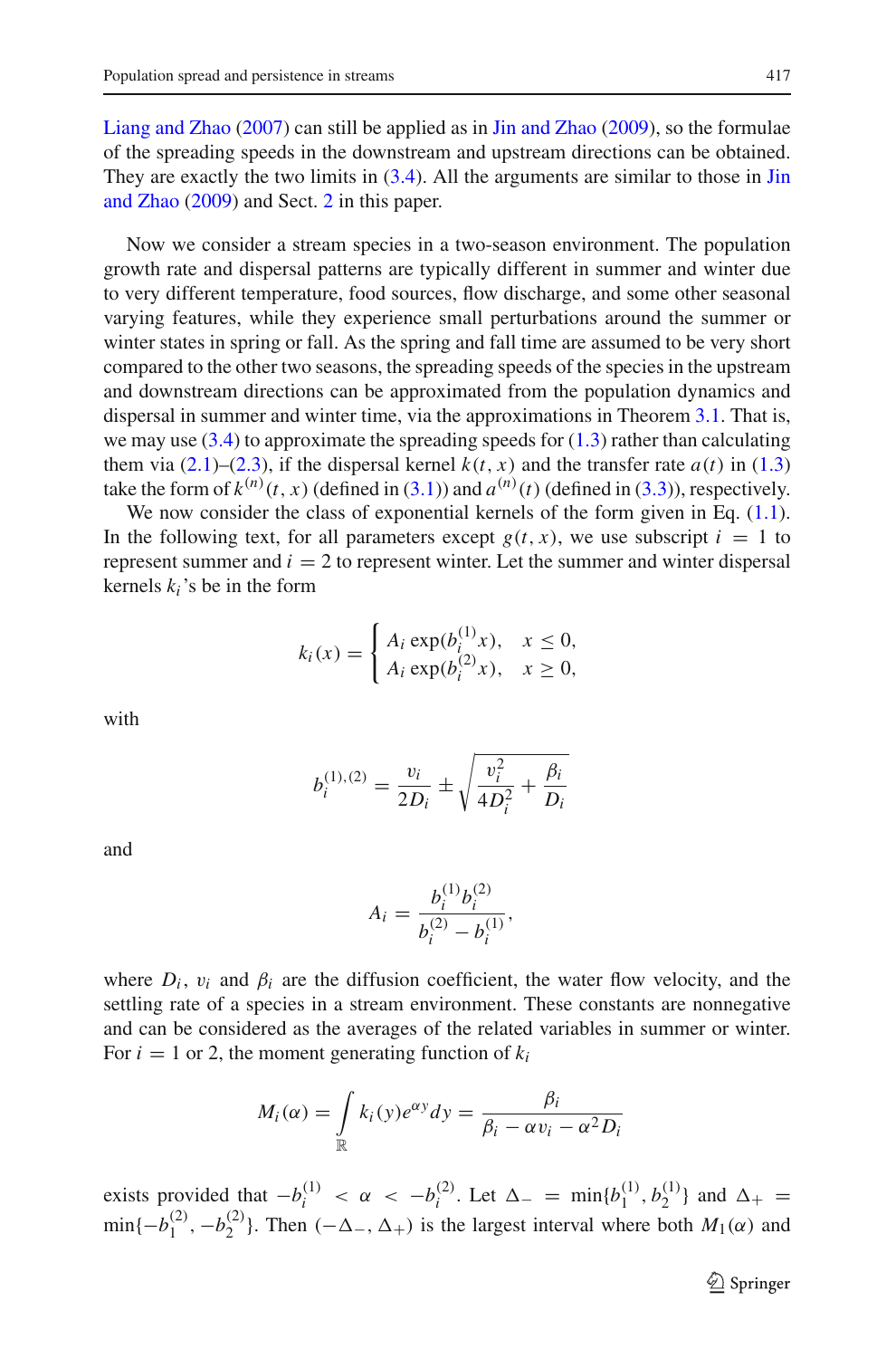$M_2(\alpha)$  exist. Moreover, we assume that the transfer rate is  $a_1$  in summer and  $a_2$  in winter where  $a_i$ 's are nonnegative and may represent the average of the transfer rate in summer or winter. It follows from Theorem [3.1](#page-13-2) that the downstream and upstream spreading speeds can be approximated by

<span id="page-15-0"></span>
$$
c^{+} \approx \inf_{0 < \alpha < \Delta_{+}} \frac{\int_{0}^{\omega} g(s, 0)ds + a_{1}\omega_{0}(M_{1}(\alpha) - 1) + a_{2}(\omega - \omega_{0})(M_{2}(\alpha) - 1)}{\alpha \omega} \tag{3.5}
$$

<span id="page-15-1"></span>and

$$
c^{-} \approx \inf_{0 < \alpha < \Delta_{-}} \frac{\int_{0}^{\omega} g(s, 0)ds + a_{1}\omega_{0}(M_{1}(-\alpha) - 1) + a_{2}(\omega - \omega_{0})(M_{2}(-\alpha) - 1)}{\alpha \omega} \tag{3.6}
$$

respectively.

#### 3.2 Influences of parameters on spreading speeds

In the following, we will study the combined influences of the flow velocity and the transfer rate, the diffusion coefficient and the settling rate on the spreading speeds in upstream and downstream directions via the approximations [\(3.5\)](#page-15-0) and [\(3.6\)](#page-15-1).

First, assume that the diffusion constant and settling rate in a year are constants, i.e.,  $D_2 = D_1 \equiv D$  and  $\beta_2 = \beta_1 \equiv \beta$ , and consider how the transfer rate  $a_i$ 's and the flow velocity  $v_i$ 's influence the spreading speeds. Here *D* and  $\beta$  can be taken as the average over a year. In reality, we may expect higher flow velocity in summer and lower flow velocity in winter (i.e.,  $v_1 > v_2 \ge 0$ ) according to the variation of water discharge, but we will not restrict our analysis to this assumption. An example of *a* and  $v$  is shown in Fig. [4.](#page-16-0)

Note that although the transfer rate  $a(t)$  varies in summer and winter, in a long run, its yearly mean value may oscillate around some constant quantity. So does the water flow velocity  $v(t)$ . Therefore, we fix the mean values

$$
\bar{a} = \frac{1}{\omega} \int_{0}^{\omega} a(s)ds = \frac{a_1 \omega_0 + a_2(\omega - \omega_0)}{\omega},
$$
\n(3.7)

<span id="page-15-3"></span><span id="page-15-2"></span>and

$$
\bar{v} = \frac{1}{\omega} \int_{0}^{\omega} v(s)ds = \frac{v_1 \omega_0 + v_2(\omega - \omega_0)}{\omega},
$$
\n(3.8)

of the transfer rate  $a(t)$  and the flow velocity  $v(t)$  and vary  $a_i$ 's and  $v_i$ 's to see how the variations of them influence the spreading speeds. We assume, unless stated otherwise, that  $a_2 \neq a_1$  and  $v_2 \neq v_1$ .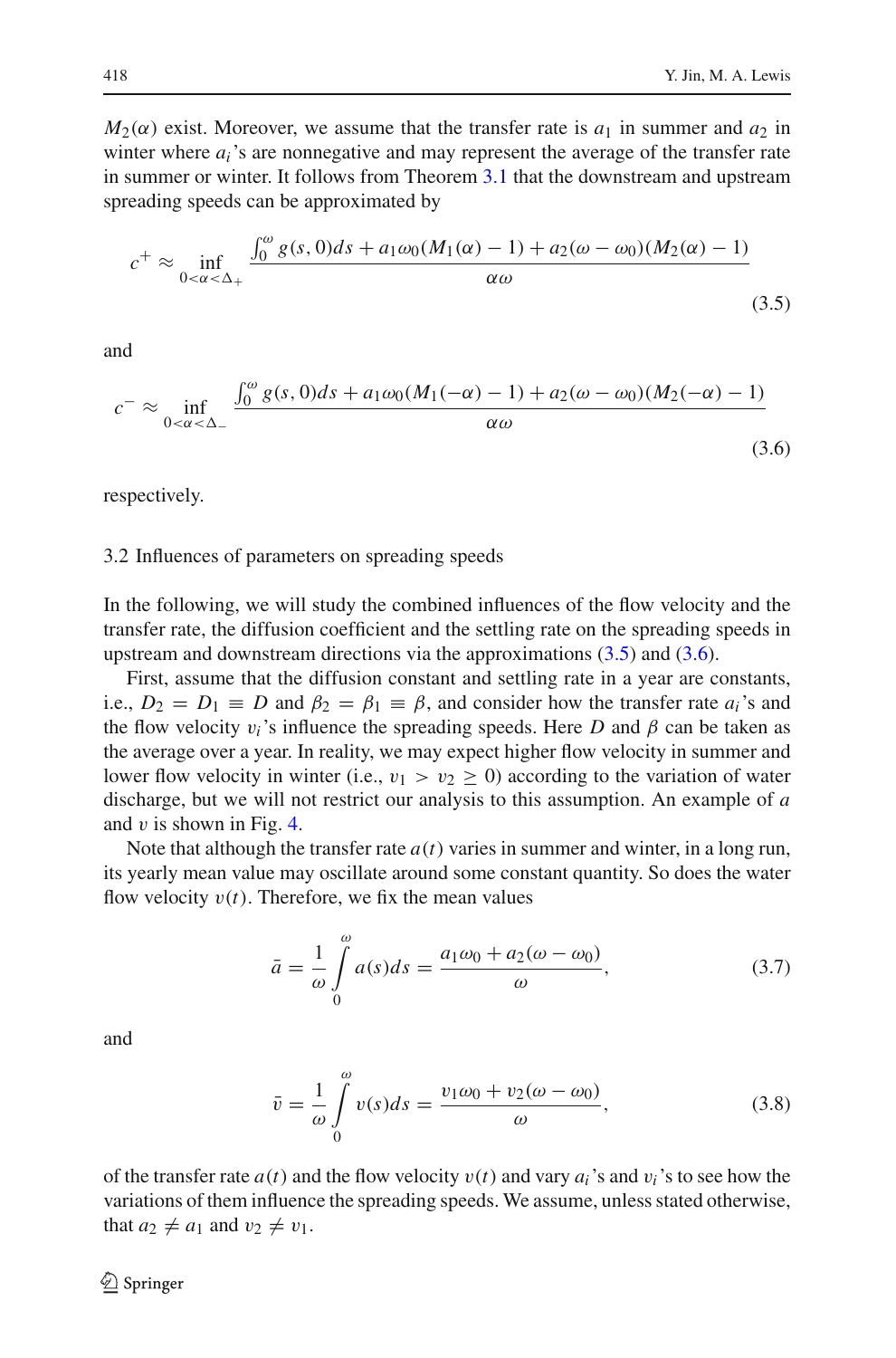

<span id="page-16-0"></span>**Fig. 4** *Left* An example of the transfer rate  $a(t)$  and flow speed  $v(t)$  in a two season environment, where a year length is  $\omega = 2$ , summer length is  $\omega_0 = 1$ , the annual mean of transfer rate is  $\bar{a} = 2$  and the annual mean of flow speed is  $\bar{v} = 2$ . The *solid line* represents  $a(t)$  and the *dash line* represents  $v(t)$ . *Right* The projection of the normalized covariance  $\chi_{a,v}$  between the transfer rate *a* and flow velocity v on the  $a - v$ plane, where  $\bar{a} = 2$ ,  $\bar{v} = 2$ ,  $a_2$  is the winter transfer rate and  $v_2$  is the winter flow velocity. The *contour lines* show the value levels of  $\chi_{a,v}$ 

To investigate the cross-effects of transfer rate  $a(t)$  and water flow velocity  $v(t)$  on the spreading speeds  $c^{\pm}$ , we define the covariance between the normalized transfer rate  $a/\bar{a}$  and flow velocity  $v/\bar{v}$  over a year as

$$
\chi_{a,v} = cov(\frac{a}{\bar{a}}, \frac{v}{\bar{v}}) = \frac{1}{\bar{a}\bar{v}\omega} \int\limits_{0}^{\omega} (a(s) - \bar{a})(v(s) - \bar{v})ds \tag{3.9}
$$

<span id="page-16-2"></span>where  $cov(a, v)$  is the covariance between *a* and *v* defined as

$$
cov(a, v) = \frac{1}{\omega} \int_{0}^{\omega} (a(s) - \bar{a})(v(s) - \bar{v})ds.
$$

Note that  $\chi_{a,v}$  is a dimensionless quantity but has the same sign as the covariance  $cov(a, v)$  between *a* and *v*. Moreover, calculations show that

$$
\chi_{a,v} = \frac{\omega_0(\omega - \omega_0)(v_2 - v_1)(a_2 - a_1)}{\omega^2 \bar{a}\bar{v}},\tag{3.10}
$$

<span id="page-16-1"></span>which implies that  $\chi_{a,v}$  is positive provided that  $a_2 - a_1$  and  $v_2 - v_1$  have the same sign and negative if they have opposite signs. For fixed  $\bar{a}$  and  $\bar{v}$ , the relationship between  $a_2$ ,  $v_2$  and  $\chi_{a,v}$  is shown in Fig. [4.](#page-16-0) In the following, without confusion, we also call  $\chi_{a,v}$ the *normalized covariance* between the transfer rate *a* and the flow velocity v, as the mean values  $\bar{a}$  and  $\bar{v}$  are kept as constants. This is also true for the other covariances we will introduce later.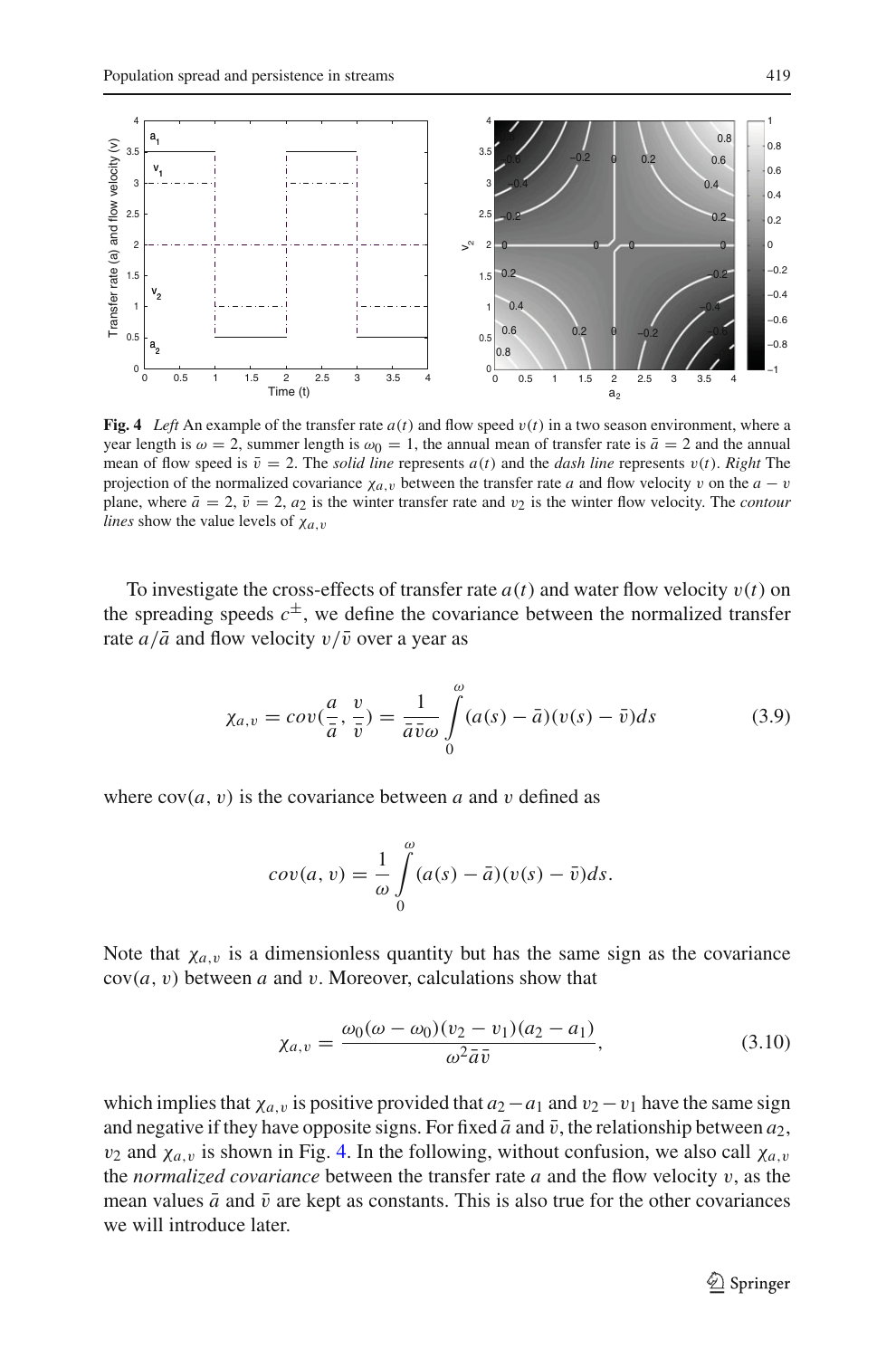It follows from  $(3.5)$ ,  $(3.7)$  and  $(3.10)$  that

<span id="page-17-0"></span>
$$
c^{+}
$$
\n
$$
\approx \inf_{0 < \alpha < \Delta_{+}} \frac{\int_{0}^{\omega} g(s, 0)ds + a_{1}\omega_{0}(M_{1}(\alpha) - 1) + a_{2}(\omega - \omega_{0})(M_{2}(\alpha) - 1)}{\alpha \omega}
$$
\n
$$
= \inf_{0 < \alpha < \Delta_{+}} \frac{\int_{0}^{\omega} g(s, 0)ds - \bar{a}\omega + (\bar{a}\omega - a_{2}(\omega - \omega_{0}))M_{1}(\alpha) + a_{2}(\omega - \omega_{0})M_{2}(\alpha)}{\alpha \omega}
$$
\n
$$
= \inf_{0 < \alpha < \Delta_{+}} \frac{\int_{0}^{\omega} g(s, 0)ds - \bar{a}\omega + \bar{a}\omega M_{1}(\alpha) + a_{2}(\omega - \omega_{0})(M_{2}(\alpha) - M_{1}(\alpha))}{\alpha \omega}
$$
\n
$$
= \inf_{0 < \alpha < \Delta_{+}} \frac{\int_{0}^{\omega} g(s, 0)ds + \bar{a}\omega (M_{1}(\alpha) - 1) + \left(\bar{a}(\omega - \omega_{0}) + \frac{\chi_{a,v}\bar{a}\bar{v}\omega}{(v_{2}-v_{1})}\right)(M_{2}(\alpha) - M_{1}(\alpha))}{\alpha \omega}.
$$
\n(3.11)

For  $\alpha \in (0, \Delta_+)$ , let

$$
c_{\alpha}^{+} = \frac{\int_{0}^{\omega} g(s, 0)ds + a_1 \omega_0 (M_1(\alpha) - 1) + a_2(\omega - \omega_0)(M_2(\alpha) - 1)}{\alpha \omega}.
$$
 (3.12)

Then  $c^+ \approx \inf_{0 < \alpha < \Delta_+} c^+_{\alpha}$  and

$$
\frac{dc_{\alpha}^+}{d\chi_{a,v}} = \frac{\bar{a}\bar{v}(M_2(\alpha) - M_1(\alpha))}{\alpha(v_2 - v_1)} > 0
$$

for  $0 < \alpha < \Delta_+$  since  $M_2(\alpha) - M_1(\alpha)$  and  $v_2 - v_1$  have the same sign for  $0 < \alpha$  $< \Delta_+$  and all the other quantities are positive. Therefore, the downstream spreading speed  $c^+$  is an increasing function of the normalized covariance  $\chi_{a,v}$  between the transfer rate *a* and flow velocity *v*, provided that summer flow velocity  $v_1$ , the winter flow velocity  $v_2$  and the mean value  $\bar{a}$  of the transfer rate  $a(t)$  over a year are fixed. Similarly, we can approximate the upstream spreading speed *c*<sup>−</sup> as

$$
c^{-} \approx \inf_{0 < \alpha < \Delta_{-}} \frac{\int_{0}^{\omega} g(s, 0)ds + a_{1}\omega_{0}(M_{1}(-\alpha) - 1) + a_{2}(\omega - \omega_{0})(M_{2}(-\alpha) - 1)}{\alpha \omega} \tag{3.13}
$$

and define

$$
c_{\alpha}^{-} = \frac{\int_{0}^{\omega} g(s, 0)ds + a_1 \omega_0 (M_1(-\alpha) - 1) + a_2(\omega - \omega_0)(M_2(-\alpha) - 1)}{\alpha \omega}
$$

for  $\alpha \in (0, \Delta_{-})$ . Then we obtain that  $c^{-}$  is a decreasing function of  $\chi_{a,v}$  provided that  $v_1$ ,  $v_2$  and  $\bar{a}$  are fixed.

Moreover, we consider a river with given summer flow velocity  $v_1$  and winter flow velocity  $v_2$  and assume that the annual average of a species' transfer rate  $\bar{a}$  is a constant. It follows from [\(3.11\)](#page-17-0) that when  $v_2 - v_1$  and  $a_2 - a_1$  have the same sign,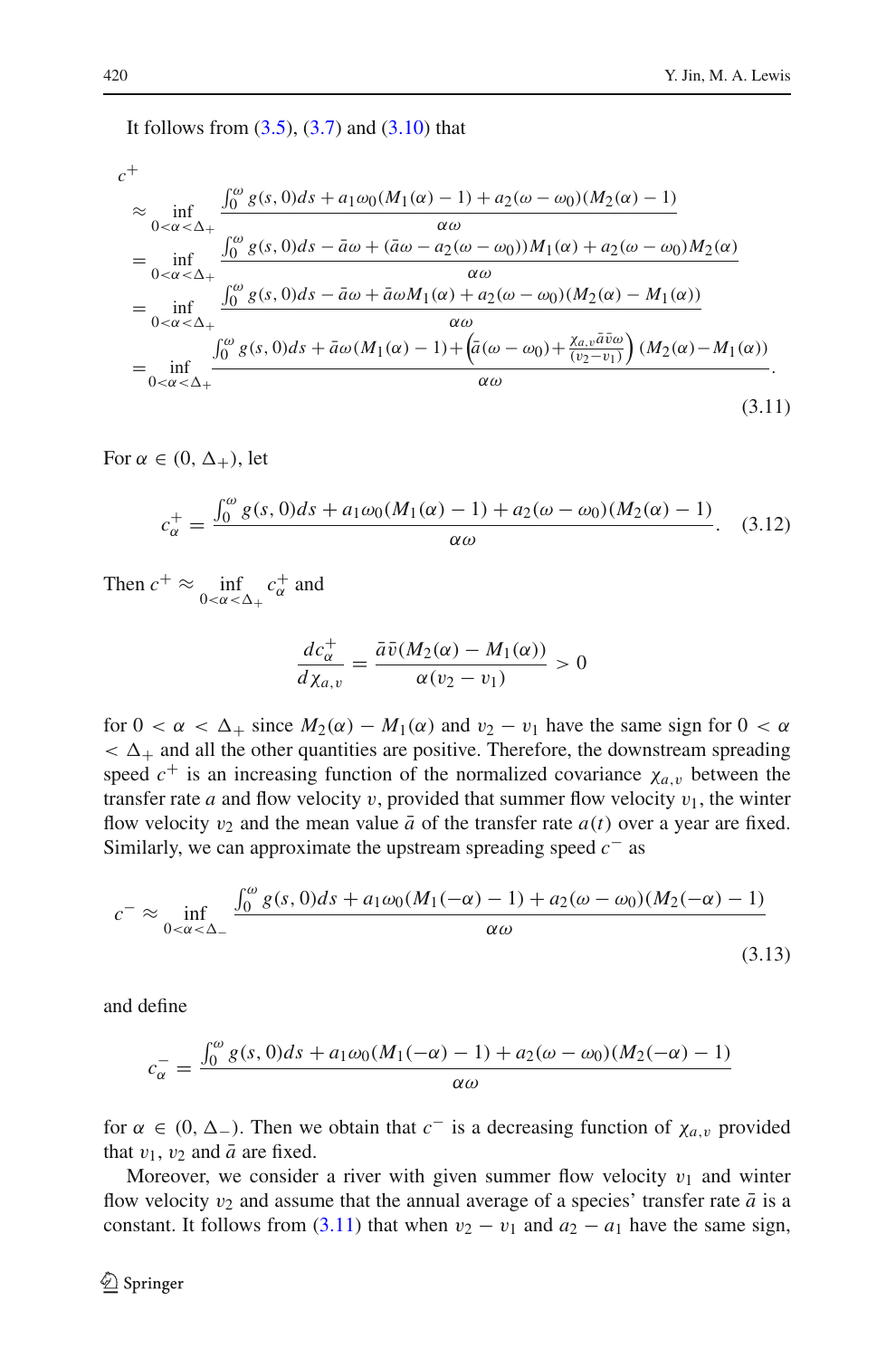

<span id="page-18-0"></span>**Fig. 5** *Left* The relationship between the spreading speeds and the normalized covariance  $\chi_{a,v}$  between the transfer rate *a* and flow velocity v, where  $g(t, u) = 1.2(1 - u/K) - 0.5$ ,  $\beta_2 = \beta_1 = 1$ ,  $D_2 = D_1 = 1$ ,  $\omega = 2, \omega_0 = 1, v_1 = 3, v_2 = 1, \bar{a} = 2, \chi^0_{a,v} = -0.107375$ . *Right* The persistence areas for the population on the  $a_2 - v_2$  plane. Here,  $g(t, u) = 1.2(1 - u/K) - 0.5$ ,  $\beta_2 = \beta_1 = 1$ ,  $D_2 = D_1 = 1$ ,  $\omega = 2$ ,  $\omega_0 = 1$ ,  $\bar{v} = 2$ , and  $\bar{a} = 2$ . The *circle point* "*A*" in the *left graph* corresponds to the *circle point* "*A*" in the *right graph*

the smaller the absolute difference between the summer transfer rate  $a_1$  and the winter transfer rate  $a_2$  is, the smaller the downstream spreading speed is and the bigger the upstream spreading speed is; when  $v_2 - v_1$  and  $a_2 - a_1$  have the opposite signs, the smaller the absolute difference between  $a_1$  and  $a_2$  is, the bigger the downstream spreading speed is and the smaller the upstream spreading speed is. In other words the population has a higher chance of persistence or spatial spread when yearly transfer rate patterns do not follow flow rate patterns and a lower chance of persistence or spatial spread when they do follow flow rate patterns.

<span id="page-18-1"></span>*Example 3.1* Assume the growth function  $g(t, u) = r(1 - u/K) - \mu$  with the intrinsic growth rate  $r = 1.2$ , death rate  $\mu = 0.5$  and carrying capacity  $K > 0$ , which does not influence the spreading speeds, the scaled length of a year  $\omega = 2$ , the summer length of a year  $\omega_0 = 1$ , the diffusion rate  $D_2 = D_1 = 1$ , the settling rate  $\beta_2 = \beta_1 = 1$ , the mean value of the flow velocity  $\bar{v} = 2$  and the mean transfer rate  $\bar{a} = 2$ .

For summer flow velocity  $v_1 = 3$  and winter velocity  $v_2 = 1$ , the upstream and downstream spreading speeds as a function of the normalized covariance  $\chi_{a,v}$  are shown in the left graph of Fig. [5.](#page-18-0) When  $\chi_{a,v}$  increases, the downstream spreading speed is always positive and increases, while the upstream spreading speed decreases from positive to negative. Note that for our definition of the upstream spreading speed in this paper, positive values of the upstream spreading speed indicate population's spreading to upstream and negative values indicate population's spreading to downstream. We say that the larger the normalized covariance between *a* and v is, the easier for the population to be washed out and the harder for the population to persist in the stream.

If we describe the persistence of the population by *c*<sup>−</sup> > 0 and nonpersistence by  $c<sub>0</sub>$ , then the areas for persistence and nonpersistence on the  $a<sub>2</sub> - v<sub>2</sub>$  plane is shown in the right graph of Fig. [5.](#page-18-0) In this figure, the annual averages of the flow velocity and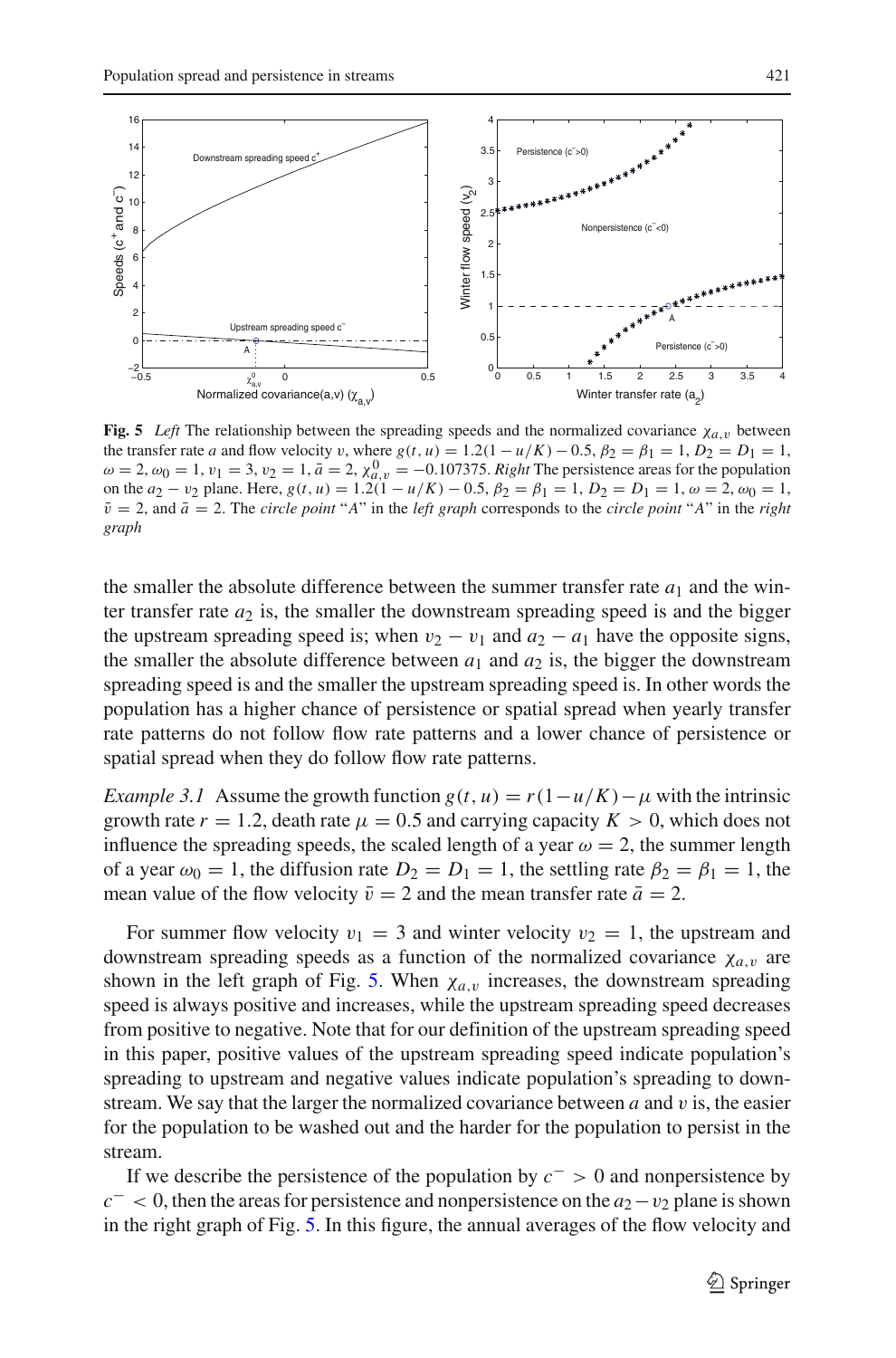

<span id="page-19-0"></span>**Fig. 6** *Left* The relationship between the spreading speeds and the normalized covariance  $\chi_{D,v}$  between the flow velocity v and diffusion coefficient *D*. Here  $g(t, u) = 0.75(1 - u/K) - 0.5$ ,  $\beta_2 = \beta_1 = 1$ ,  $a_2 = a_1 = 1, v_1 = 3, v_2 = 1, \omega = 2, \omega_0 = 1, \text{ and } \overline{D} = 2, \chi_{D,v}^0 = -0.152525$ . *Right* The persistence areas for the population on the  $D_2 - v_2$  plane. Here  $g(t, u) = 0.75(1 - u/K) - 0.5$ ,  $\beta_2 = \beta_1 = 1$ ,  $a_2 = a_1 = 1$ ,  $\omega = 2$ ,  $\omega_0 = 1$ ,  $\bar{v} = 2$ , and  $\bar{D} = 2$ . The *circle point* "*A*" in the *left graph* corresponds to the *circle point* "*A*" in the *right graph*

the population transfer rate are fixed as  $\bar{v} = 2$  and  $\bar{a} = 2$ . If the winter flow velocity  $v_2$ is between 1.5 and 2.5, then the population cannot persist in the stream no matter what constant  $a(t)$  is in summer or winter. When  $v_2$  is less than 1.5 or greater than 2.5, it is possible that the population persists in the stream if  $a(t)$  is the constant  $\bar{a}$  in the whole year but is washed out if  $a(t)$  experiences oscillations in a year (i.e.,  $a(t) \neq \overline{a}$ ) (see e.g.,  $v_2 = 0.5$ ); it is also possible that the population is washed out when  $a(t) \equiv \bar{a}$ but is persistent in the stream when  $a(t) \neq \overline{a}$  (see e.g.,  $v_2 = 1$ ). Therefore, if the flow velocity oscillates close to its annual average, then it is easier for the population to be washed out, while if the flow velocity has big oscillation around its average, then it might be possible to adjust the population's transfer rate to help the population persist in the stream.

We also study the co-effects of the flow velocity  $v(t)$  and the diffusion rate  $D(t)$ or the settling rate  $\beta(t)$  on the spreading speeds. Similar as in [\(3.7\)](#page-15-2), [\(3.8\)](#page-15-3) and [\(3.9\)](#page-16-2), we can define mean values of  $D(t)$  and  $\beta(t)$  as *D* and  $\bar{\beta}$ , the *normalized covariance*  $\chi_{D,\nu}$  between the flow velocity v and diffusion coefficient *D*, and the *normalized covariance*  $\chi_{\beta,\nu}$  between the flow velocity v and settling rate  $\beta$ . However, in these cases, the signs of  $dc_{\alpha}^{\pm}/d\chi_{D,\nu}$  and  $dc_{\alpha}^{\pm}/d\chi_{\beta,\nu}$  depend on not only the sign of  $v_2 - v_1$ , but also  $\chi_{D,\nu}$  and  $\chi_{\beta,\nu}$  themselves and the other parameter relations. They can change signs when  $v_0$ ,  $v_1$  and *D* or  $\beta$  are fixed. This can be seen from the following examples.

<span id="page-19-1"></span>*Example 3.2*  $g(t, u) = 0.75(1 - u/K) - 0.5$ ,  $\beta_2 = \beta_1 = 1$ ,  $a_2 = a_1 = 1$ ,  $\omega = 2$ ,  $\omega_0 = 1$ ,  $\bar{v} = 2$  and  $\bar{D} = 2$ . For  $v_1 = 3$  and  $v_2 = 1$ , the relation between the spreading speeds  $c^{\pm}$  and the normalized covariance  $\chi_{D,v}$  between v and D is shown in Fig. [6.](#page-19-0) For these given  $v_i$ 's,  $c^+$  is an increasing function of  $\chi_{D,v}$  and  $c^-$  decreases from positive to negative as  $\chi_{D,\nu}$  increases. Therefore, in this case, if the normalized covariance between  $v$  and  $D$  is large and negative, the population spreads to the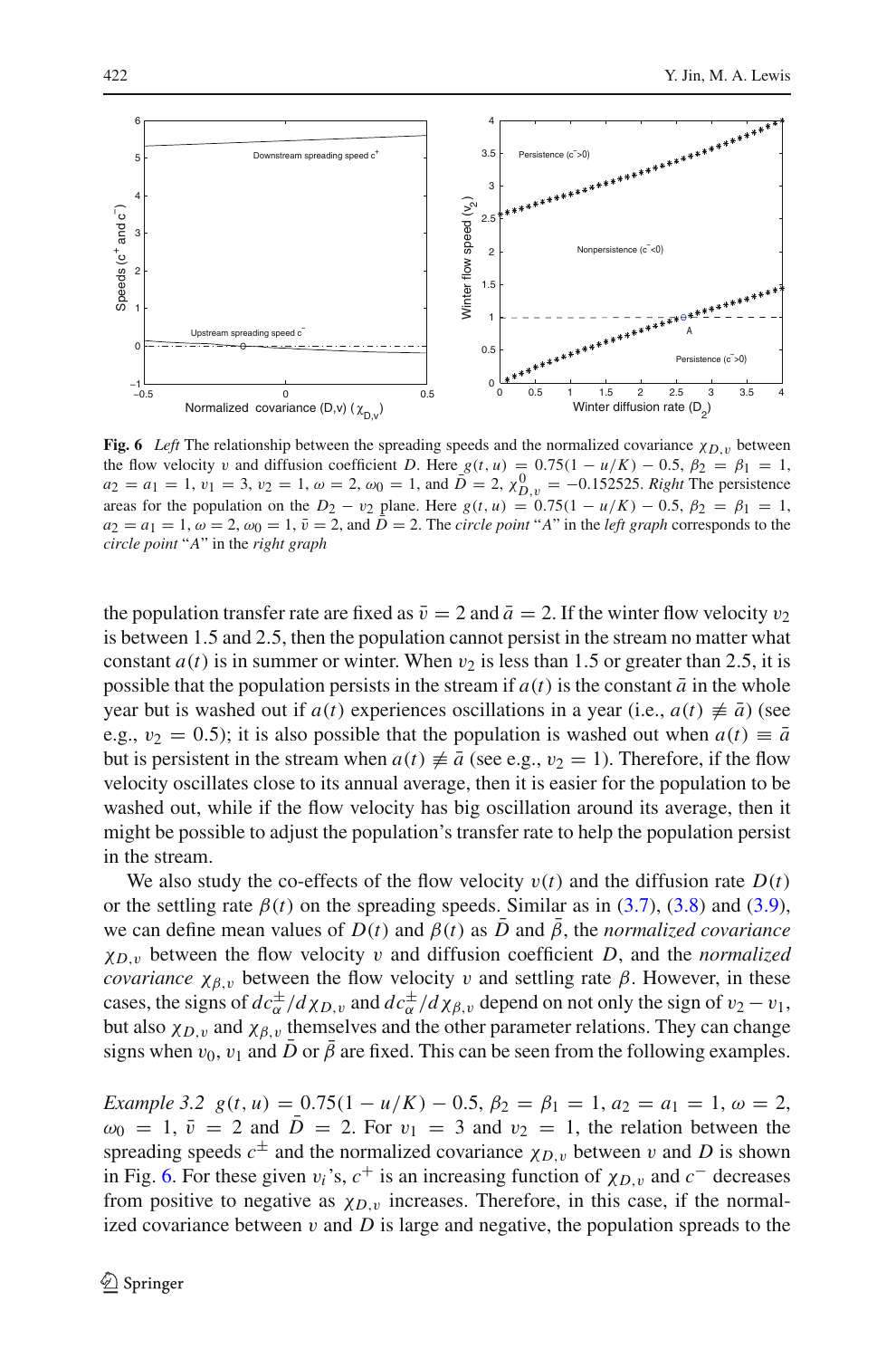

<span id="page-20-0"></span>**Fig. 7** *Left* The relation between the spreading speeds and the normalized covariance  $\chi_{\beta, v}$  between the flow velocity *v* and settling rate β. Here  $g(t, u) = 0.75(1 - u/K) - 0.5$ ,  $a_2 = a_1 = 1$ ,  $D_2 = D_1 = 1$ ,  $ω = 2$ ,  $\omega_0 = 1, v_1 = 3, v_2 = 1, \bar{\beta} = 2.5, \chi^1_{\beta, v} = -0.0631, \chi^2_{\beta, v} = 0.35282. c^- < 0$  when  $-0.5 < \chi_{\beta, v} < \chi^1_{\beta, v}$ or  $\chi^2_{\beta, v} < \chi_{\beta, v} < 0.5$ ;  $c^- > 0$  when  $\chi^1_{\beta, v} < \chi_{\beta, v} < \chi^2_{\beta, v}$ . *Right* The persistence areas for the population on the  $\beta_2 - \nu_2$  plane, where  $g(t, u) = 0.75(1 - u/K) - 0.5$ ,  $a_2 = a_1 = 1$ ,  $D_2 = D_1 = 1$ ,  $\omega = 2$ ,  $\omega_0 = 1$ ,  $\bar{v} = 2$ , and  $\bar{\beta} = 2.5$ . The *circle points* "*A*" and "*B*" in the *left graph* correspond to the *circle points* "*A*" and "*B*" in the *right graph*

upstream and persists in the stream, while if it is positive, the population only spreads to the downstream and is eventually washed out.

<span id="page-20-1"></span>*Example 3.3*  $g(t, u) = 0.75(1 - u/K) - 0.5$ ,  $D_2 = D_1 = 1$ ,  $a_2 = a_1 = 1$ ,  $\omega = 2$ ,  $\omega_0 = 1$ ,  $\bar{v} = 2$  and  $\bar{\beta} = 2.5$ . For  $v_1 = 3$  and  $v_2 = 1$ , the relation between the spreading speeds  $c^{\pm}$  and the normalized covariance  $\chi_{\beta,\nu}$  between v and  $\beta$  is shown in Fig. [7.](#page-20-0) Here *c*<sup>+</sup> decreases first and then increases but is always positive, while *c*<sup>−</sup> increases first and then decreases. As  $\chi_{\beta, \nu}$  increases from negative to positive values, *c*<sup>−</sup> changes from negative to positive, and to negative again. This indicates that, for the population to spread upstream and hence to persist in the stream,  $\chi_{\beta,\nu}$  must neither be very small nor very large.

We also obtain the persistence areas for the population on the  $D_2 - v_2$  and  $\beta_2 - v_2$ planes, respectively, for Examples [3.2](#page-19-1) and [3.3](#page-20-1) (see the right graphs of Figs. [6](#page-19-0) and [7\)](#page-20-0). The persistence areas on the  $D_2 - v_2$  plane is similar to that on the  $a_2 - v_2$  plane, so we may have similar interpretations as before. Figure [7](#page-20-0) shows that when  $\bar{v} = 2$  and  $\beta = 2.5$  are fixed, if the flow velocity in a year (mainly summer and winter) oscillates around its annual mean value  $\bar{v}$ , then it is impossible for the population to spread that for certain winter flow velocity (e.g.,  $v_2 = 1$ ), the winter settling rate should not be too small or too large so that the population can spread upstream and hence persist in the stream. We change the diffusion rate in Example [3.3](#page-20-1) to  $D_1 = D_2 = 2$  and obtain a very different graph for persistence areas on the  $\beta_2 - v_2$  plane in Fig. [8.](#page-21-0) It shows that for almost all possible winter flow velocity  $v_2$ , the population can persist in the stream provided that the winter settling rate  $\beta_2$  is not very large.

In summary, we investigated the effects on persistence of normalized temporal covariances between flow rate  $v$  and the following model parameters: transfer rate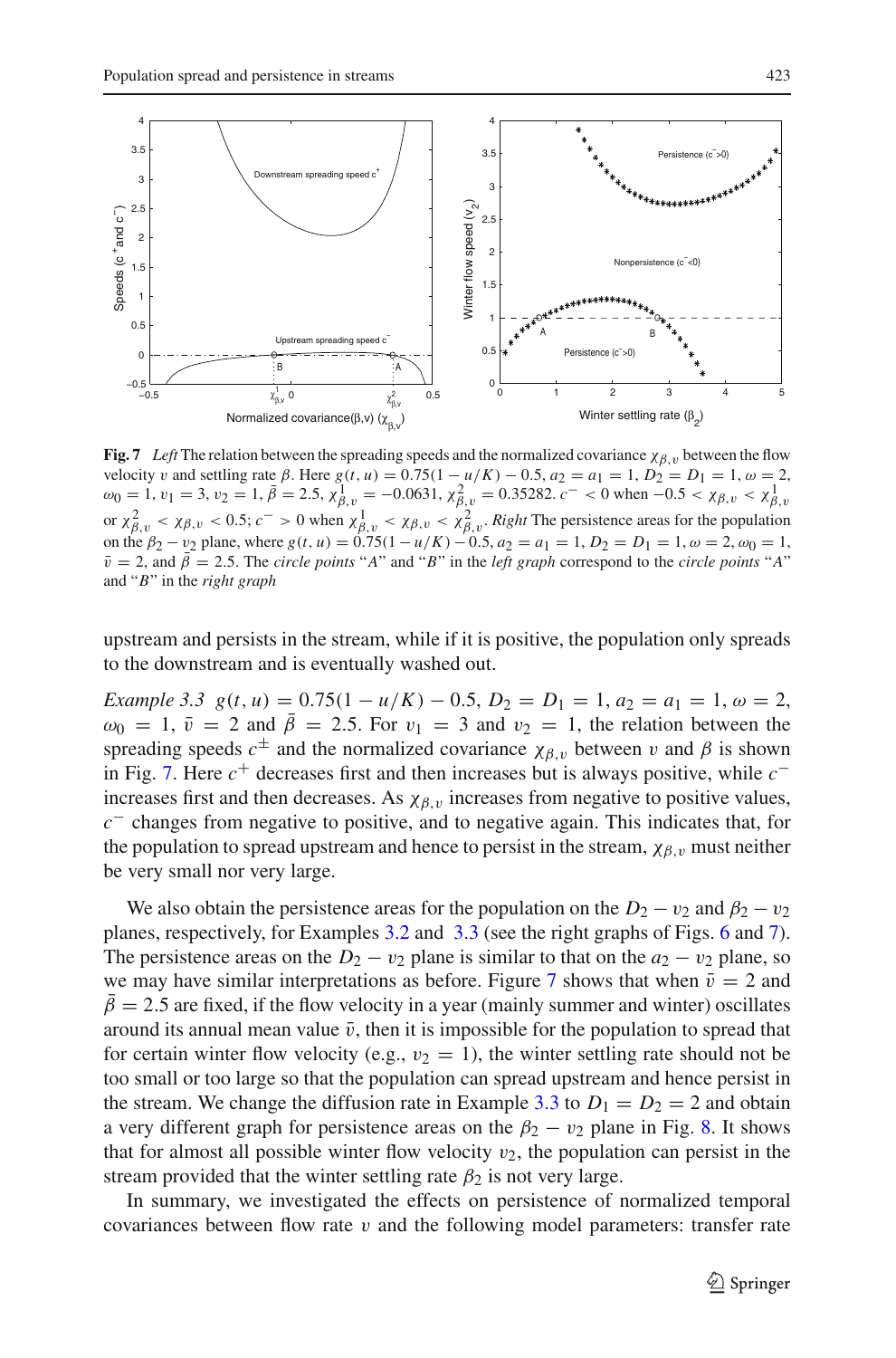

<span id="page-21-0"></span>**Fig. 8** *Left* The relation between the spreading speeds and the normalized covariance  $\chi_{\beta,\nu}$  between the flow velocity v and settling rate  $\beta$ . Here  $g(t, u) = 0.75(1 - u/K) - 0.5$ ,  $a_2 = a_1 = 1$ ,  $D_2 = D_1 = 2$ ,  $\omega = 2$ ,  $\omega_0 = 1$ ,  $v_1 = 3$ ,  $v_2 = 1$ ,  $\beta = 2.5$ ,  $\chi^1_{\beta, v} \approx -0.3$ ,  $\chi^2_{\beta, v} \approx 0.46$ .  $c^- < 0$  when  $-0.5 < \chi_{\beta, v} < \chi$ or  $\chi^2_{\beta, v} < \chi_{\beta, v} < 0.5$ ;  $c^- > 0$  when  $\chi^1_{\beta, v} < \chi_{\beta, v} < \chi^2_{\beta, v}$ . *Right* The persistence areas for the population on the  $\beta_2 - v_2$  plane, where  $g(t, u) = 0.75(1 - u/K) - 0.5$ ,  $a_2 = a_1 = 1$ ,  $D_2 = D_1 = 2$ ,  $\omega = 2$ ,  $\omega_0 = 1$ ,  $\bar{v} = 2$ , and  $\bar{\beta} = 2.5$ . The *circle points* "*A*" and "*B*" in the *left graph* correspond to the *circle points* "*A*" and "*B*" in the *right graph*

between growth and dispersal classes *a*, diffusion coefficient *D*, and settling rate β. On average, high flow rates have a tendency to wash resident populations down stream. Hence, a strategy that reduces transfer to the dispersal class when flow rates are high will ameliorates dispersal loss. Thus large  $\chi_{a,v}$  leads to washout while small  $\chi_{a,v}$  can allow for persistence (Fig. [5\)](#page-18-0). When it comes to random movement via diffusion, a strategy that maximizes upstream dispersal when it likely to most effective (i.e., when it is not overpowered by high flow rates) will help ensure species persistence. Thus large  $\chi_{D,v}$  leads to washout while small  $\chi_{D,v}$  can allow for persistence (Fig. [6\)](#page-19-0). The pattern is the same as the one for transfer rate, given previously, although for a different reason. Finally, a low settling rate  $\beta$  will simultaneously enhance the effects of flow v and diffusion D whereas a high settling rate  $\beta$  will simultaneously diminish the effects. Persistence requires a diminishment of the effects of flow to prevent washout, and an enhancement of the effects of diffusion to allow for upstream spread. Hence the overall impact of  $\chi_{\beta,\nu}$  on persistence is subtle, and depends upon the diffusion levels *D*. However, as an overall principle, intermediate settling rates enhance the likelihood persistence, whereas high or low rates diminish the likelihood of persistence (Figs. [7](#page-20-0) and [8\)](#page-21-0).

Recall that in the earlier work on critical domain size [\(Jin and Lewis 2011](#page-35-7)), we obtained the relationship between normalized covariances  $\chi_{a,v}$ ,  $\chi_{D,v}$  and  $\chi_{\beta,v}$ , and the critical domain size for Examples  $3.1-3.3$  $3.1-3.3$  but in a bounded stream. It was shown that the critical domain size exists for  $\chi_{a,v} < \chi_{a,v}^0$  in Example [3.1,](#page-18-1) for  $\chi_{D,v} < \chi_{D,v}^0$ in Example [3.2,](#page-19-1) and for  $\chi^1_{\beta,\nu} < \chi_{\beta,\nu} < \chi^2_{\beta,\nu}$  in Example [3.3.](#page-20-1) This indicates that the normalized covariance values ( $\chi_{a,v}$ ,  $\chi_{D,v}$  and  $\chi_{\beta,v}$ ) such that the critical domain size (in a bounded stream) tends to infinity are exactly the values such that the upstream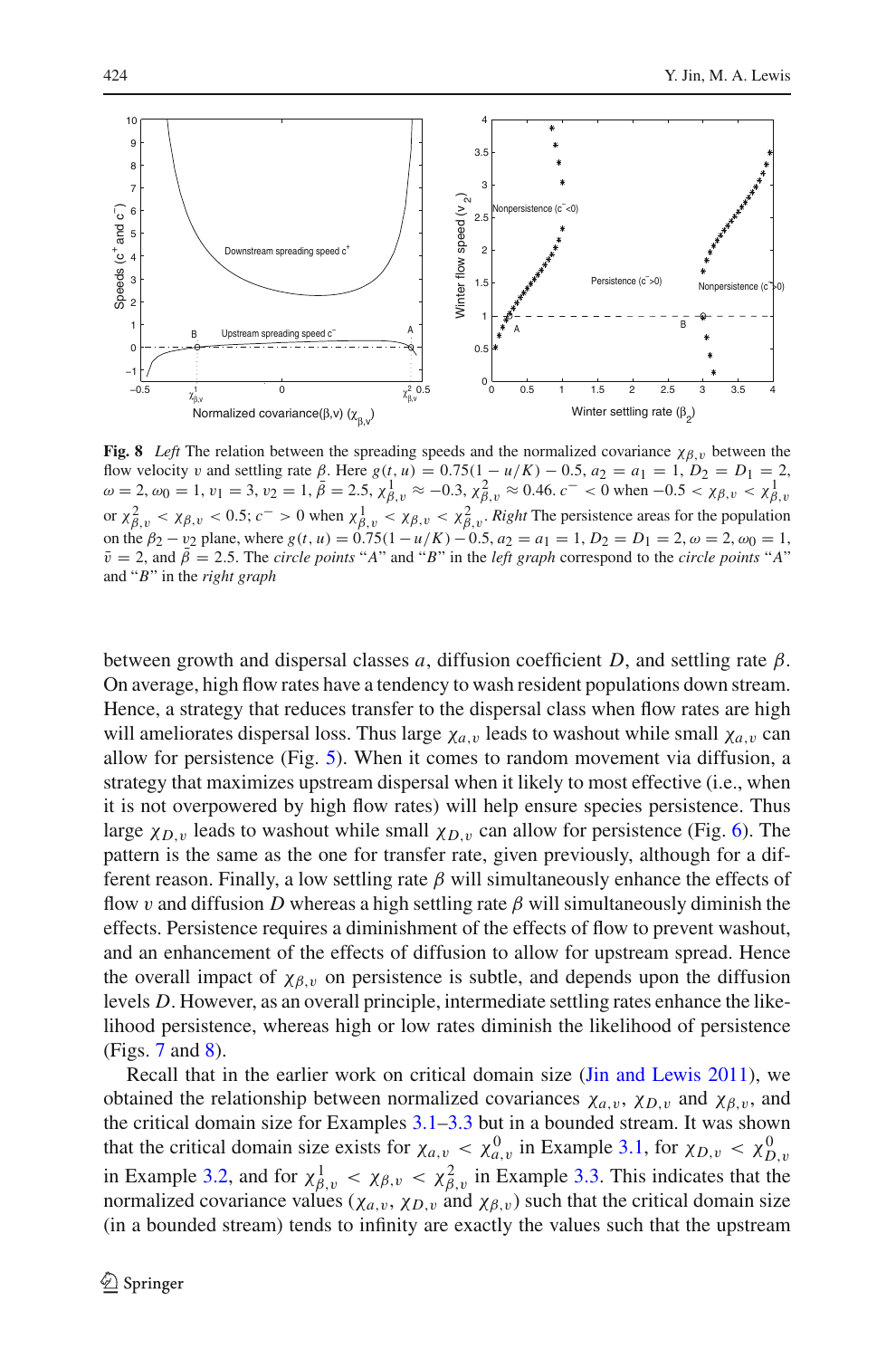spreading speed (in an infinitely long stream) tends to 0 from positive values. Note that the upstream spreading speed *c*<sup>−</sup> is positive if the population spreads to the upstream and *c*<sup>−</sup> is negative if it spreads to the downstream (see Fig. [2\)](#page-3-0). The above result then provides evidence for the contention that a result given by [Lutscher et al.](#page-36-10) [\(2010](#page-36-10)) for temporally constant environments may be extended to temporally variable environments. That is, a stream species can persist in a bounded stream only if it has a positive upstream spreading speed in an infinitely long stream and, as the length of the stream becomes infinite, conditions for persistence approach those for a nonnegative upstream spreading velocity.

## <span id="page-22-0"></span>**4 Discussion**

This paper is the sequel to the paper [\(Jin and Lewis 2011](#page-35-7)), which focused on the study of the critical domain size of a periodic integro-differential equation [\(1.2\)](#page-3-1) with  $\Omega = [0, L]$  for species in a seasonally varying stream. We reconsider the model here to investigate the seasonal influences on the population spread and dispersal in streams and rivers. Again, we assume that the population dynamics and the dispersal kernel are periodic functions with respect to time  $t$  with the same period  $\omega$ , which can be taken as the scaled length of a year. Moreover, the dispersal between two locations is assumed to depend on the signed distance between them, i.e., the kernel is written as  $k(t, x)$  and the model becomes [\(1.3\)](#page-4-0). We study the spreading speeds and periodic traveling waves in an infinitely long stream, and attempt to solve the drift paradox problem by finding conditions for the upstream spreading speed to be positive. It turns out that the time-varying population dynamics and movements do affect the invasions and persistence of a species in streams. However, it is not exactly the population dynamics and movements themselves  $(g(t, u), a(t)$  and  $k(t, x)$ ), but the (weighted) sums  $(\int_0^\omega g(t, 0)dt, \int_0^\omega a(t)dt, \int_0^\omega a(t)k(t, x)dt)$ , that actually play an import role in the invasions of a species. This can be seen from the formulae of the spreading speeds (see [\(2.1\)](#page-7-3) and [2.2\)](#page-7-1)). When the environment is considered to have two main seasons, e.g., summer and winter, the spreading speeds are approximated and the effects of the normalized covariances of the flow velocity and the transfer rate, the diffusion rate, and the settling rate, on the spreading speeds and population persistence have been investigated. Compared to numerical results for Examples 3.1–3.3 in [Jin and Lewis](#page-35-7) [\(2011\)](#page-35-7), we see that the condition for the species to spread upstream in an infinitely long stream is exactly the same as the condition for the species to have some positive critical domain size in a bounded stream.

In the assumption (H2)(iii), we assume that the moment generating function  $M(t, \alpha)$ satisfies  $M(t_0, -\Delta_-) = \infty$  and  $M(t_1, \Delta_+) = \infty$  for some  $t_0, t_1 \geq 0$ . It is used to govern that the infima in [\(2.1\)](#page-7-3) and [\(2.2\)](#page-7-1) are taken in the interior of  $(0, \Delta_{-})$  and  $(0, \Delta_+)$  $(0, \Delta_+)$  $(0, \Delta_+)$ . In fact, if  $\Delta_- = \infty$  $\Delta_- = \infty$  $\Delta_- = \infty$  or  $\Delta_+ = \infty$ , [this](#page-35-2) [can](#page-35-2) [be](#page-35-2) [proved](#page-35-2) [as](#page-35-2) in [the](#page-35-2) [proof](#page-35-2) [of](#page-35-2) Jin and Zhao [\(2009,](#page-35-2) Proposition 3.4), so this assumption is actually only applied when  $\Delta_{-}$  or  $\Delta_+$  is finite. In the case that  $\Delta_-$  or  $\Delta_+$  is finite but the infimum in [\(2.1\)](#page-7-3) or [\(2.2\)](#page-7-1) is taken at  $\Delta$  or  $\Delta$ <sub>+</sub>, we expect that the expressions for the spreading speeds are still true by adapting the process in [Weinberger and Zhao](#page-36-8) [\(2010\)](#page-36-8) for an integro-difference equation. However, it is not addressed here in this paper.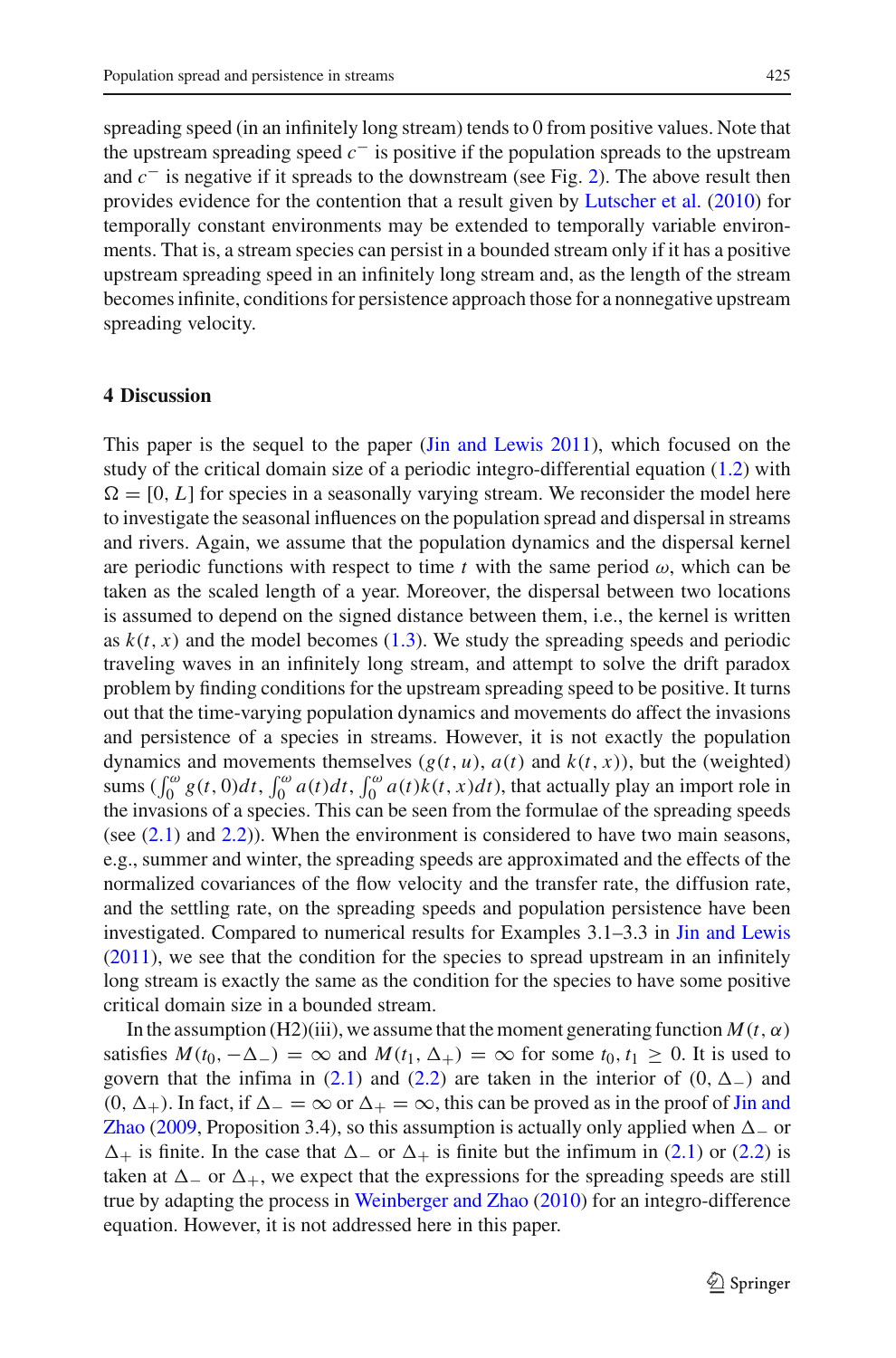In the following two subsections, we give two further observations based on the results in this paper and [Jin and Lewis](#page-35-7) [\(2011\)](#page-35-7).

## 4.1 Spreading speeds for the periodic model [\(1.3\)](#page-4-0) and associated autonomous models

We find an interesting relationship between the periodic model  $(1.3)$  and the associated autonomous models. It follows from Theorem [2.1](#page-7-0) that for the autonomous case of [\(1.3\)](#page-4-0) with asymmetric dispersal kernel

$$
\frac{\partial u(t,x)}{\partial t} = u(t,x)f(u(t,x)) - \varsigma u(t,x) + \varsigma \int_{\mathbb{R}} k(x-y)u(t,y)dy,\qquad(4.1)
$$

<span id="page-23-0"></span>if *f* , ς and *k* satisfy corresponding conditions for *g*, *a* and *k* in (H1) and (H2), then the spreading speeds for [\(4.1\)](#page-23-0) in the downstream and upstream directions are, respectively,

$$
c_0^+ = \inf_{0 < \alpha < \Delta_+} \frac{f(0) - \varsigma + \varsigma \int_{\mathbb{R}} k(y) e^{\alpha y} dy}{\alpha}
$$
(4.2)

and

$$
c_0^- = \inf_{0 < \alpha < \Delta_-} \frac{f(0) - \varsigma + \varsigma \int_{\mathbb{R}} k(\upsilon) e^{-\alpha \upsilon} d\upsilon}{\alpha}.
$$
 (4.3)

Similarly, for the model [\(2.4\)](#page-9-2) where the dynamics are time-periodic but the dispersal kernel does not vary with time, the spreading speeds are

$$
c^{+} = \frac{1}{\omega} \inf_{\alpha \in (0, \Delta_{+})} \frac{\int_{0}^{\omega} (g(s, 0) - a(s))ds + \int_{0}^{\omega} a(s)ds \int_{\mathbb{R}} k(y)e^{\alpha y}dy}{\alpha}
$$
(4.4)

<span id="page-23-3"></span><span id="page-23-2"></span>and

$$
c^{-} = \frac{1}{\omega} \inf_{\alpha \in (0, \Delta_{-})} \frac{\int_{0}^{\omega} (g(s, 0) - a(s))ds + \int_{0}^{\omega} a(s)ds \int_{\mathbb{R}} k(y) e^{-\alpha y} dy}{\alpha}, \quad (4.5)
$$

<span id="page-23-1"></span>in the downstream and upstream directions, respectively. Define an autonomous model associated with  $(2.4)$  as

$$
\frac{\partial u(t,x)}{\partial t} = u(t,x)\frac{\int_0^\omega g(s,u)ds}{\omega} - \frac{\int_0^\omega a(s)ds}{\omega}u(t,x) + \frac{\int_0^\omega a(s)ds}{\omega} \int_{\mathbb{R}} k(x-y)u(t,y)dy.
$$
\n(4.6)

Comparing the Eqs.  $(4.1)$  and  $(4.6)$ , we can easily write the spreading speeds for  $(4.6)$ and then find that the spreading speeds for the periodic model [\(2.4\)](#page-9-2) are equal to those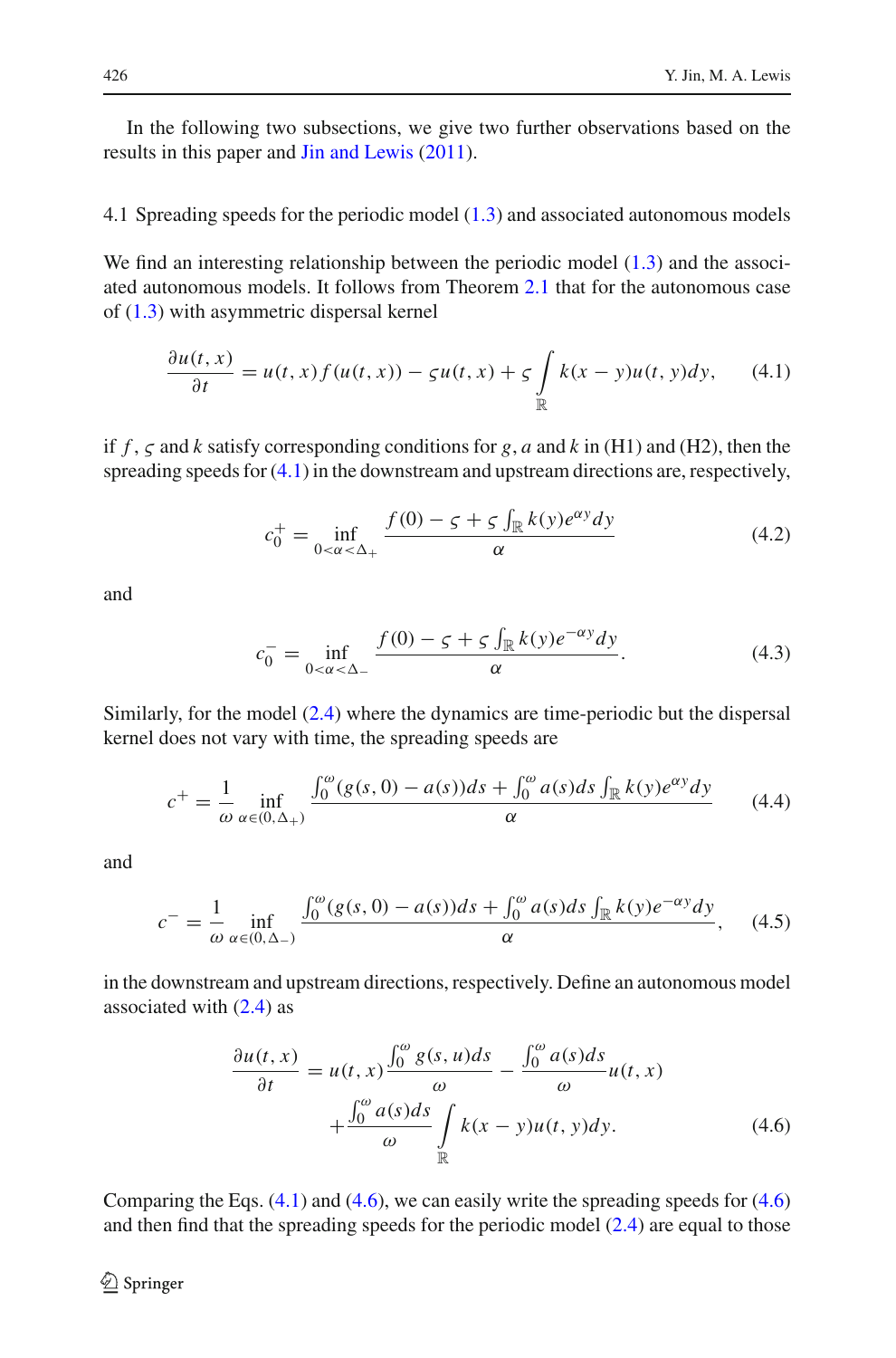for the autonomous model [\(4.6\)](#page-23-1), in the downstream and upstream directions, respectively. Define a weighted time-averaged dispersal kernel  $K(x - y)$  for the dispersal kernel  $k(t, x - y)$  as

$$
\mathcal{K}(x - y) := \int_{0}^{\omega} \frac{a(s)}{\int_{0}^{\omega} a(\xi) d\xi} k(s, x - y) ds, \quad \forall x, y \in \mathbb{R}.
$$
 (4.7)

<span id="page-24-2"></span>Here the weighting is given by the normalized transfer rate. We rewrite the expressions of  $c^+$  and  $c^-$  in [\(2.1\)](#page-7-3)–[\(2.3\)](#page-7-2) for [\(1.3\)](#page-4-0) in the form of  $K(x - y)$  as

$$
c^{+} = \inf_{0 < \alpha < \Delta_{+}} \frac{\frac{1}{\omega} \int_{0}^{\omega} (g(s, 0) - a(s)) ds + \frac{1}{\omega} \int_{0}^{\omega} a(s) ds \int_{\mathbb{R}} \mathcal{K}(y) e^{\alpha y} dy}{\alpha} \tag{4.8}
$$

<span id="page-24-1"></span><span id="page-24-0"></span>and

$$
c^{-} = \inf_{0 < \alpha < \Delta_{-}} \frac{\frac{1}{\omega} \int_{0}^{\omega} (g(s, 0) - a(s))ds + \frac{1}{\omega} \int_{0}^{\omega} a(s)ds \int_{\mathbb{R}} \mathcal{K}(y) e^{-\alpha y} dy}{\alpha}.
$$
 (4.9)

Comparing  $(4.8)$  and  $(4.9)$  with  $(4.4)$  and  $(4.5)$ , we see that the spreading speeds for  $(1.3)$  are the same as those for  $(2.4)$  with the time-averaged weighted dispersal kernel  $K$ , in the downstream and upstream directions, respectively.

It follows from above analysis that, to study the spreading speeds for  $(1.3)$ , it suffices to study those for  $(2.4)$  with the weighted time-averaged dispersal kernel  $K$ , for which it only suffices to study the spreading speeds for the time-averaged model  $(4.6)$ with  $K$ . Then we conclude that when studying the spreading speeds for a periodic integro-differential equation, a periodic dispersal kernel  $k(t, x - y)$  has the same effect as its associated weighted time-averaged dispersal kernel  $K(x - y)$ ; moreover, the study of spreading speeds for a periodic integro-differential equation can be reduced to the study of spreading speeds for its weighted time-averaged autonomous integrodifferential equation. However, it is important to note that this simplification can only be applied for the estimation of spreading speeds. There is no hint that local or global dynamics of these models are the same.

Therefore, the influences of the time-variations of population dynamics and dispersal features on the invasions can be time-averaged providing the averaging uses the appropriate weighting. Significant changes of population dynamics or dispersal features  $(g(t, u), a(t),$  and  $k(t, x - y)$  at a few times may not influence the long-term invasions of a species as long as the changes of their totals  $\left(\int_0^\omega g(t, 0)dt, \int_0^\omega a(t)dt\right)$ and  $K(x - y)$ ) can be neglected. In more details, if the dispersal kernel is independent of time, then it is the sums of population dynamics and transfer rate over a period, other than their values at specific times, besides the kernel, that influence the spreading speeds; if the dispersal kernel is a time-periodic function, then besides the sums of population dynamics and transfer rate over a period, the time-averaged weighted dispersal kernel plays an important role for the spreading speeds. Note that this averaged kernel is not just the average of the original kernel over a period, but the weighted average of the original kernel and the transfer rate. Thus, when the dispersal kernel is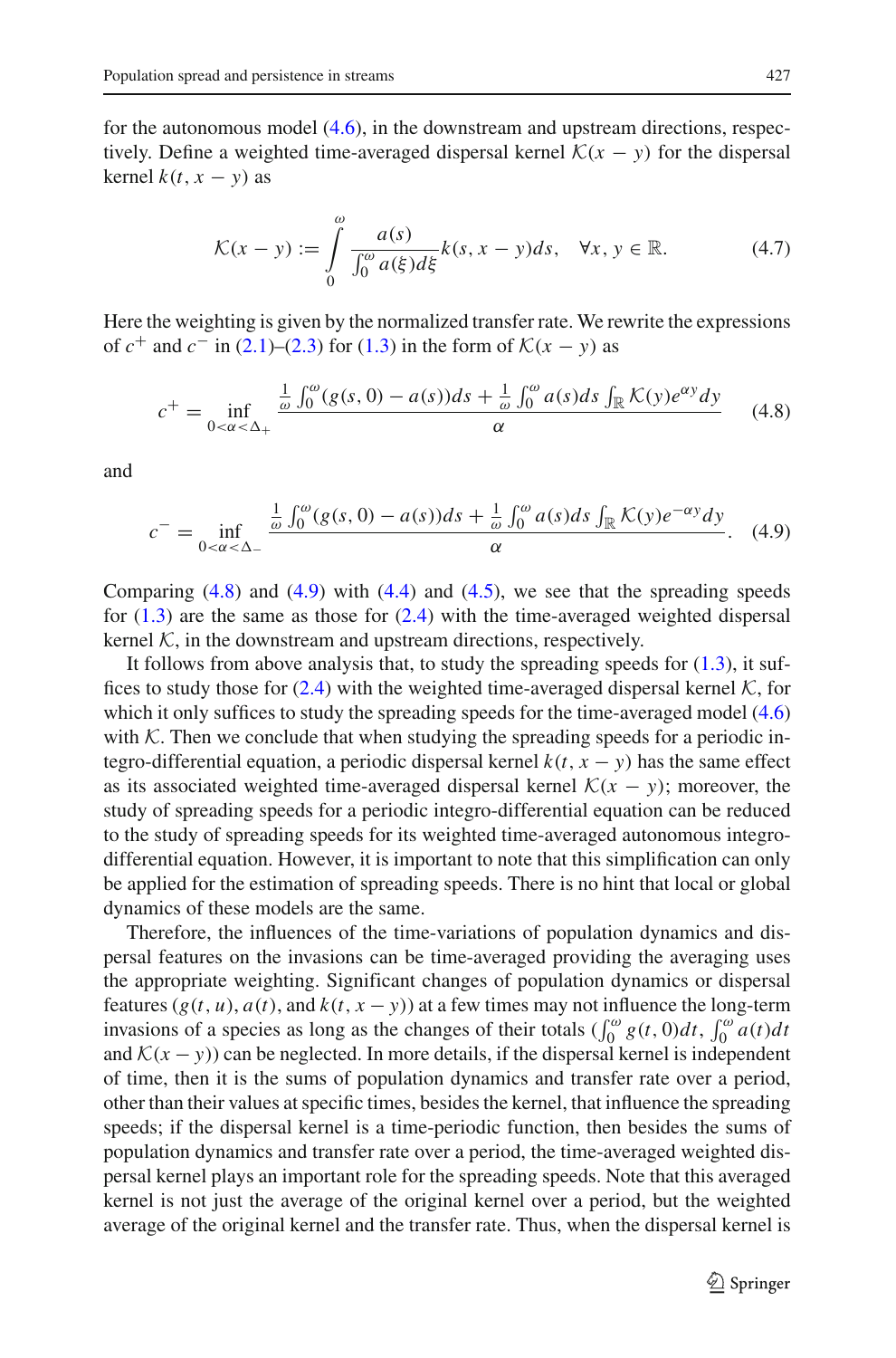time-dependent, it is not as intuitive as it might seem to see the effects of the kernel and the transfer rate on the spreading of the population.

#### 4.2 Population persistence in bounded and infinitely long streams

As both this paper and the paper [\(Jin and Lewis 2011](#page-35-7)) focus on the invasions of a population in streams whether infinitely long or bounded in different perspectives, we are interested in the connection between the results in these two papers. In particular, we hope to build relationship between the persistence of a population in a bounded stream and the upstream spreading speed of the population in an infinitely long stream.

Consider [\(1.3\)](#page-4-0) in a bounded stream, i.e.,

<span id="page-25-0"></span>
$$
\frac{\partial u(t, x)}{\partial t} = u(t, x)g(t, u(t, x)) - a(t)u(t, x) + a(t)\int_{\Omega} k(t, x - y)u(t, y)dy
$$
\n(4.10)

with  $\Omega = [0, L]$  where  $L > 0$ . [Jin and Lewis](#page-35-7) [\(2011](#page-35-7), Theorem 2.3) implies that if  $\int_0^{\omega} g(s, 0) ds \ge \int_0^{\omega} a(s) ds$ , then the population persists in the stream no matter what the length of the stream is; if  $\int_0^\omega g(s, 0)ds < \int_0^\omega a(s)ds$ , then the critical domain size *L* can be obtained by solving the threshold condition

$$
\lambda(L) = 1 - \frac{\int_0^{\omega} g(s, 0) ds}{\int_0^{\omega} a(s) ds},
$$

where  $\lambda$  is the principal eigenvalue of the operator *I* defined as

$$
I[\psi](x) := \int_{0}^{L} \mathcal{K}(x - y)\psi(y)dy, \quad \forall x \in [0, L], \quad \forall \psi \in C([0, L], W)
$$

with  $K$  defined in [\(4.7\)](#page-24-2), and hence, the population can persist in the stream provided that the stream length is larger than the critical domain size.

Clearly, it follows from [\(2.2\)](#page-7-1) that if  $\int_0^{\omega} g(s, 0) ds > \int_0^{\omega} a(s) ds$ , then the upstream spreading speed  $c^-$  for [\(1.3\)](#page-4-0) is positive and that if  $\int_0^\omega g(s, 0)ds = \int_0^\omega a(s)ds$ , then  $c^$ is nonnegative. If  $\int_0^\omega g(s, 0)ds < \int_0^\omega a(s)ds$ , it is not intuitive to see the sign of *c*<sup>−</sup>. However, we can determine its sign in the case where the dispersal is described by a diffusion-advection plus settling process. For  $(1.3)$  with the dispersal kernel  $(1.1)$  and constant  $\beta$ , v and D, the upstream spreading speed is given as

<span id="page-25-1"></span>
$$
c^{-} = \inf_{0 < \alpha < b_1} \frac{\int_0^{\omega} (g(s, 0) - a(s)) ds + \int_0^{\omega} a(s) ds \frac{\beta}{\beta + \alpha v - \alpha^2 D}}{\alpha \omega}.
$$
 (4.11)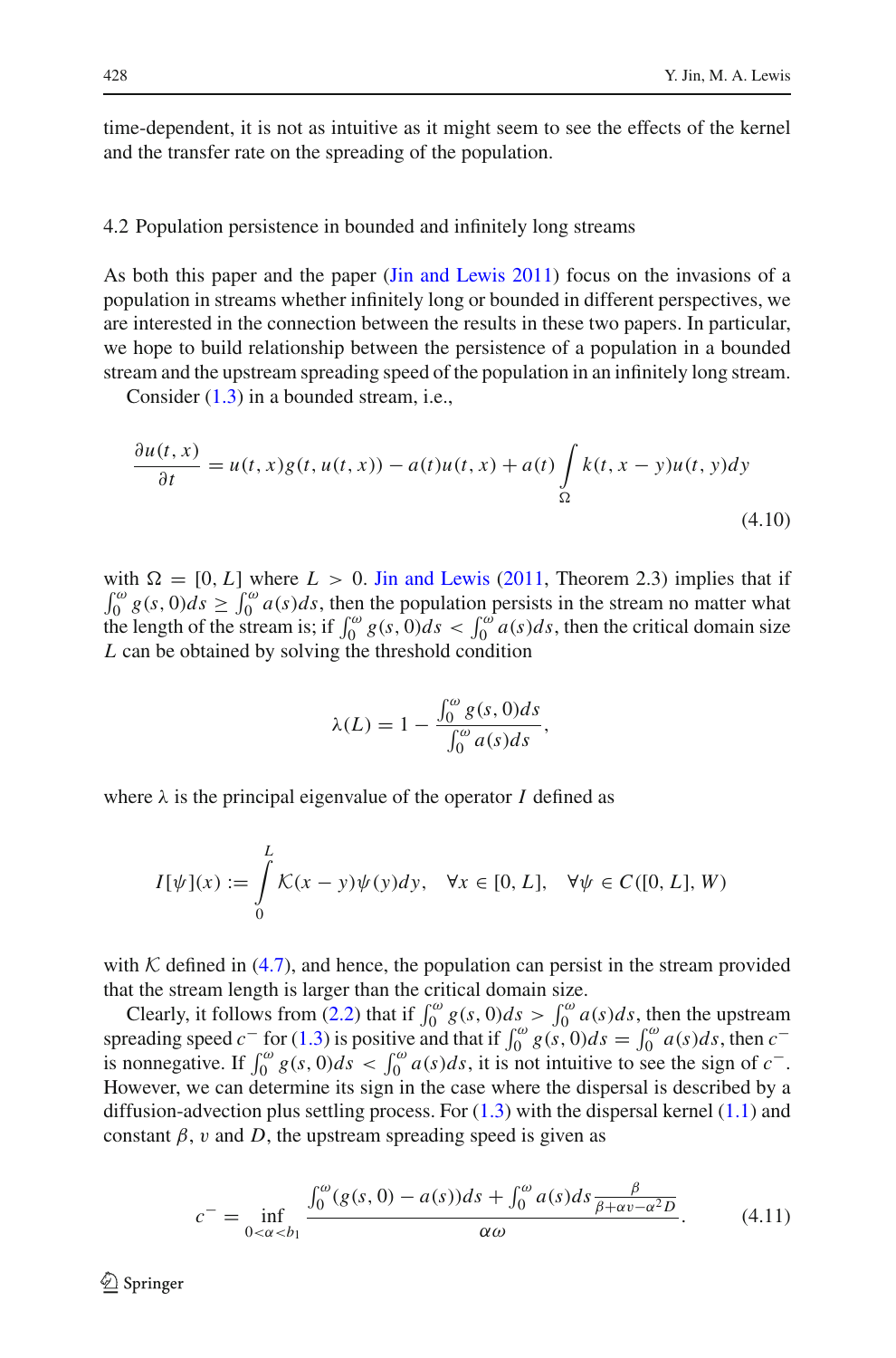The critical domain size for [\(4.10\)](#page-25-0) with the same kernel is

$$
L(\lambda) = \frac{4 \arctan\left(\sqrt{\frac{4b_1|b_2|}{\lambda(b_1-b_2)^2} - 1}\right)^{-1}}{(b_1 - b_2)\sqrt{\frac{4b_1|b_2|}{\lambda(b_1-b_2)^2} - 1}},
$$

where  $\lambda = 1 - \int_0^{\omega} g(s, 0) ds / \int_0^{\omega} a(s) ds$  (see (2.14) in [Jin and Lewis 2011](#page-35-7)). We then obtain

$$
L\left(1 - \frac{\int_0^{\omega} g(s, 0)ds}{\int_0^{\omega} a(s)ds}\right) = \infty
$$

<span id="page-26-0"></span>if and only if

$$
1 - \frac{\int_0^{\omega} g(s, 0)ds}{\int_0^{\omega} a(s)ds} = \frac{4b_1|b_2|}{(b_1 - b_2)^2}.
$$
 (4.12)

Substituting [\(4.12\)](#page-26-0) into [\(4.11\)](#page-25-1), we obtain  $c^{-} = 0$  with the infimum attained at  $\alpha =$  $v/(2D) \in (0, b_1)$ . Moreover, we can show that

$$
L\left(1-\frac{\int_0^\omega g(s,0)ds}{\int_0^\omega a(s)ds}\right)<\infty \Leftrightarrow c^->0.
$$

Therefore, the condition for the critical domain size for  $(4.10)$  to tend to infinity is exactly the one for which the upstream spreading speed for  $(1.3)$  tends to 0 (from positive values). We then conclude that a population can persist in a bounded stream (i.e., the critical domain size is finite) if and only if it has a nonnegative upstream spreading speed in an infinitely long stream, which has been illustrated in the numerical examples in Sect. [3.](#page-12-0) This allows us to use the condition of the upstream spreading speed *c*<sup>−</sup> ≥ 0 to represent persistence for the population in an infinitely long stream.

For more general dispersal kernels, we expect that the result here is still true, but it is beyond the scope of this paper.

There are still many new problems in the mathematical investigation of single species models for spread and persistence in streams. Future work includes analyzing stream systems with random as opposed to time periodic fluctuations in water flow. Also the interplay between the coeffects of temporal and spatial variability in stream systems is a rich area for complex dynamical outcomes.

**Acknowledgments** The authors are grateful to the anonymous reviewers who greatly helped to improve the paper. YJ thanks Xiaoqiang Zhao for insightful discussions and introduction of his recent works.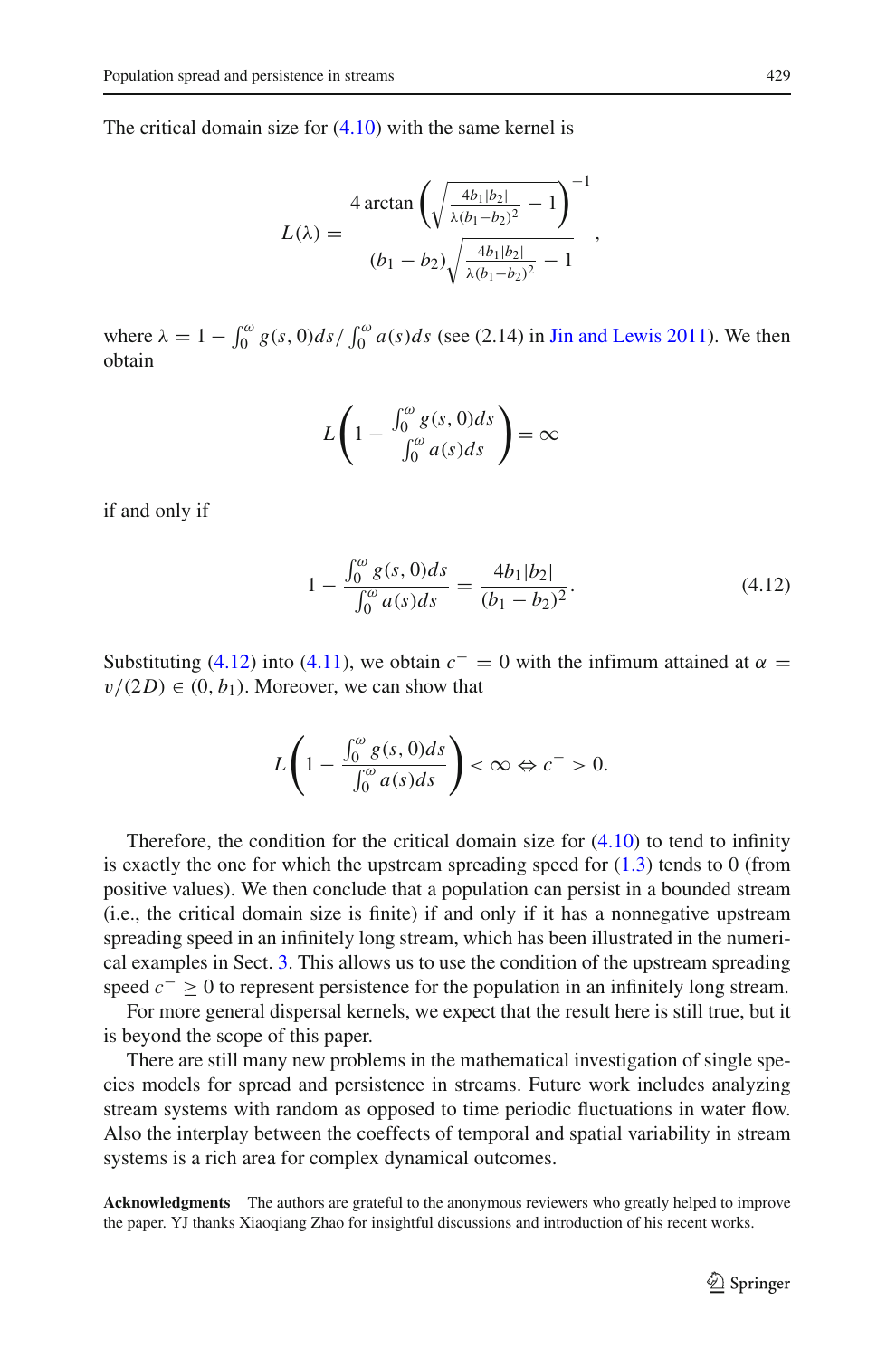## **5 Appendices**

## **Appendix A: Derivation of model [\(1.2\)](#page-3-1)**

To understand the population dynamics and invasions of stream species, the autonomous version of [\(1.2\)](#page-3-1)

$$
\frac{\partial u(t,x)}{\partial t} = u(t,x)g(u(t,x)) - au(t,x) + a \int_{\Omega} k(x,y)u(t,y)dy, \quad t \ge 0, \ x \in \Omega
$$

has been well established and studied in (e.g., [Hutson et al. 2003](#page-35-9); [Lutscher et al.](#page-36-1) [2005;](#page-36-1) [Othmer et al. 1988;](#page-36-11) [Turchin 1998\)](#page-36-12), and the temporally constant but spatially heterogeneous version of [\(1.2\)](#page-3-1)

$$
\frac{\partial u(t,x)}{\partial t} = u(t,x)g(x,u(t,x)) - a(x)u(t,x) + \int_{\Omega} k(x,y)a(y)u(t,y)dy, \quad t \ge 0,
$$
  

$$
x \in \Omega
$$

has also been derived and investigated in, e.g., [Anderson et al.](#page-35-10) [\(2005\)](#page-35-10) and [Diehl et al.](#page-35-11) [\(2008\)](#page-35-11). These models describe growth and dispersal where dispersal is effectively instantaneous when compared to the time scale for growth. The first term in the above equations describes population growth. The second term describes transfer (uptake) into the dispersing class. The third term describes the effectively instantaneous reappearance of the disperser in a new spatial location. Unlike the above models, our model (1.2) includes temporal heterogeneity in the growth, transfer and dispersal, so for self-completeness, we derive (1.2) from first principles.

It is well known that almost all species of invertebrates in streams have a part of the population living in the benthic zone as well as the rest of the population drifting in water [\(Allan 1995\)](#page-35-12). Drift invertebrates transfer (uptake) from the benthic zone, drift in the water column for a short time, reattach to the benthic zone, re-enter the drift once again, and so on [\(Elliott 2002](#page-35-13); [Waters 1965](#page-36-13)). In fact, most invertebrates spend very little time in water during each drift. For example, experiments in [Elliott](#page-35-13) [\(2002\)](#page-35-13) showed that, at a site in Wilfin Beck (a small stream (length 4 km) in the English Lake District), 25% of the drifting *Baetis* or *Gammarus*returned to the substratum after only 3 s, 1% remained in the drift for 43 s, and most of the other organisms drifted in water for about 3–43 s. This results in organisms' settling rate (from water to the benthic zone) on the order of 2009–28,800 day<sup>-1</sup>. Comparing this settling rate to Baetis's growth rate (e.g.,  $\langle 0.04 \text{ day}^{-1} \rangle$  in [Humpesch 1979\)](#page-35-14) and taxa's approximate transfer rate (or uptake rate) from the benthic zone to water (e.g., 0.29–6 day<sup>-1</sup> in [Diehl et al.](#page-35-11) [2008\)](#page-35-11), we can clearly conclude that for stream invertebrates, settling process is very fast relative to transfer (or uptake) process or growth. As our goal is to understand the long-term behaviors of stream invertebrates, we would like to consider their dynamics on the time scale of average uptake.

We divide the population of stream invertebrates into two classes: stationary individuals that stay in the benthic zone and mobile individuals that drift in water. We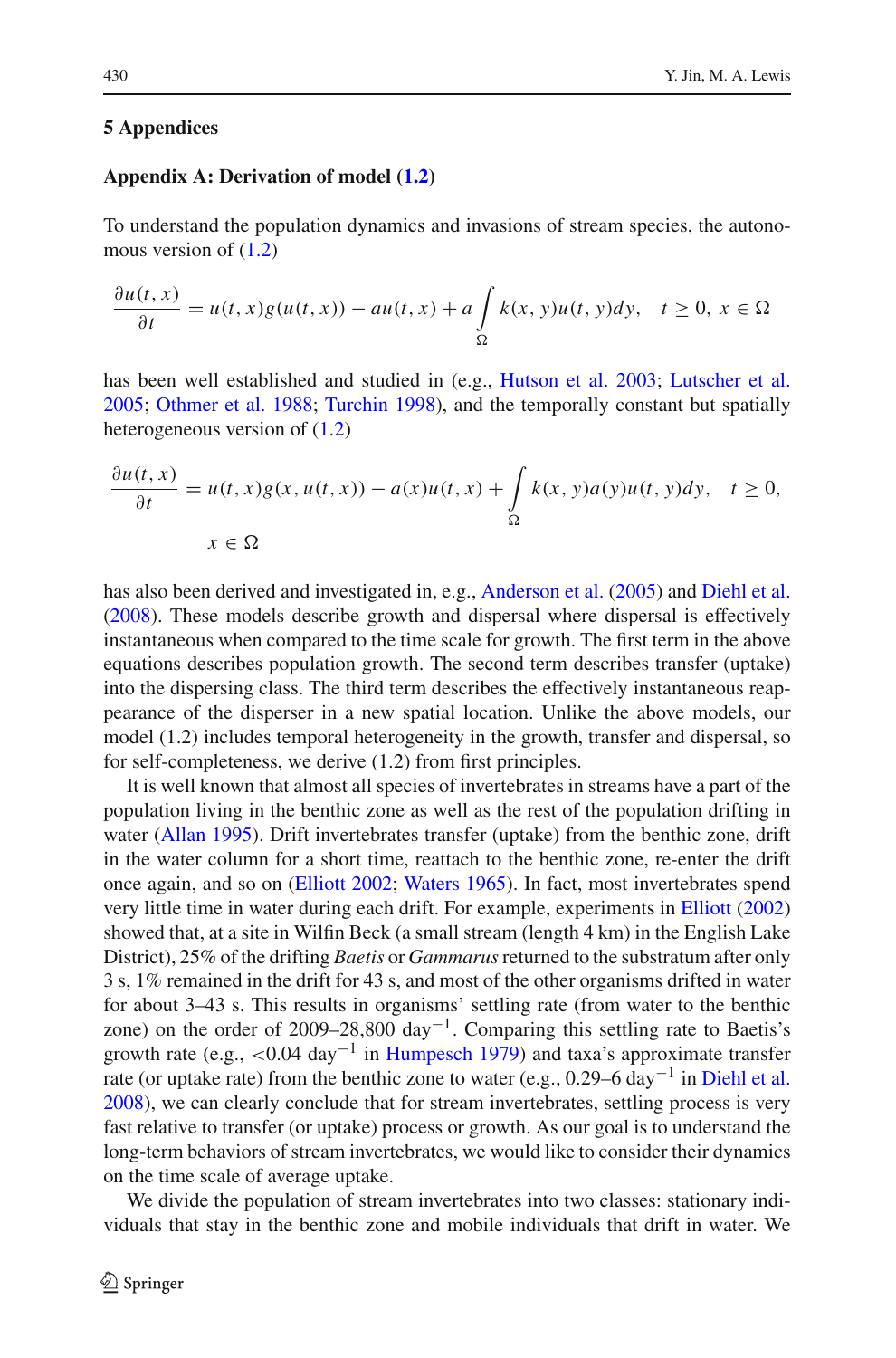assume that birth only occurs in the stationary class in the benthic zone, but that mortality occurs in both classes. Let  $u(1/\text{space}^2)$  be the density of the stationary individuals and w  $(1/\text{space}^2)$  be the depth-integrated spatial density of individuals in the water column, respectively. The per capita growth rate is  $g(t, u)$  (1/time); the transfer rate (or uptake rate) from the stationary class to the mobile class is  $a(t)$  (1/time); the settling rate from the mobile class to the stationary class is  $\beta(t)$  (1/time); the mortality rate of the mobile individuals is  $\mu(t)$  (1/time); the movement for the mobile individuals is governed by a differential operator

$$
G(t) = D(t)\frac{\partial^2}{\partial x^2} - v(t)\frac{\partial}{\partial x}
$$

with  $D(t)$  (space<sup>2</sup>/time) being the diffusion rate and  $v(t)$  (space/time) being the flow speed. It follows from the conservation of the population that the population dynamics is governed by

<span id="page-28-0"></span>
$$
\begin{cases}\n\frac{\partial u(t,x)}{\partial t} = u(t,x)g(t,u(t,x)) - a(t)u(t,x) + \beta(t)w(t,x), \\
\frac{\partial w(t,x)}{\partial t} = D(t)\frac{\partial^2 w(t,x)}{\partial x^2} - v(t)\frac{\partial w(t,x)}{\partial x} + a(t)u(t,x) - \beta(t)w(t,x) \\
-\mu(t)w(t,x).\n\end{cases}
$$
\n(5.1)

Reasonably, we assume that  $a(t)$ ,  $\beta(t)$ ,  $\mu(t)$ ,  $D(t)$  and  $v(t)$  are all positive, continuous and bounded functions. Furthermore, assume that *g* is continuous in *t* and *u* and is decreasing in *u*,  $\lim_{T\to\infty} \frac{1}{T} \int_0^T g(t, 0) dt > 0$ , and that there exists  $\hat{u} > 0$  such that  $g(t, \hat{u}) \le 0$  for all  $t \ge 0$ . Let  $\tilde{u}(t)$  be the population's carrying capacity at time  $t \geq 0$ , which can be defined as the largest solution  $u(t)$  to  $u(t)g(t, u(t)) = 0$ . That is, if  $g(t, 0) > 0$ , then we know  $\tilde{u}(t) > 0$  for some  $t \ge 0$  because  $g(t, \hat{u}) \le 0$  for  $\hat{u}$  and *g* is continuous in *u*; if  $g(t, 0) \le 0$ , it may be that  $\tilde{u}(t) = 0$  for some  $t > 0$ . Define  $\bar{a}$ ,  $\bar{v}$  and  $\bar{u}$  as the average values attained by  $a(t)$ ,  $v(t)$ , and  $\tilde{u}(t)$ , respectively:

$$
\bar{a} = \lim_{T \to \infty} \frac{1}{T} \int_{0}^{T} a(t)dt, \ \bar{v} = \lim_{T \to \infty} \frac{1}{T} \int_{0}^{T} v(t)dt, \ \bar{u} = \lim_{T \to \infty} \frac{1}{T} \int_{0}^{T} \tilde{u}(t)dt.
$$

By the assumptions in *g* it follows that  $\bar{u} > 0$ . Since settling is much faster than transfer, we can assume that  $\frac{a(t)}{\beta(t)}$  is  $O(\varepsilon)$  uniformly in time for some  $\varepsilon$  with  $0 < \varepsilon \ll 1$ . That is,

$$
\frac{a(t)}{\beta(t)} = \varepsilon h(t),
$$

where  $h(t)$  is a positive bounded function of order 1. Assume that the first time  $a(t)$ attains its average value  $\bar{a}$  is at time  $t = \bar{t}$ , i.e.,  $a(\bar{t}) = \bar{a}$ . Let  $\bar{\beta} = \beta(\bar{t})$ . Without loss of generality, we further assume  $\varepsilon$  is chosen such that  $h(\bar{t}) = 1$ . Then  $\varepsilon = \frac{a(\bar{t})}{\beta(\bar{t})}$  $\frac{a(\bar{t})}{\beta(\bar{t})} = \frac{\bar{a}}{\bar{\beta}}.$ 

<sup>2</sup> Springer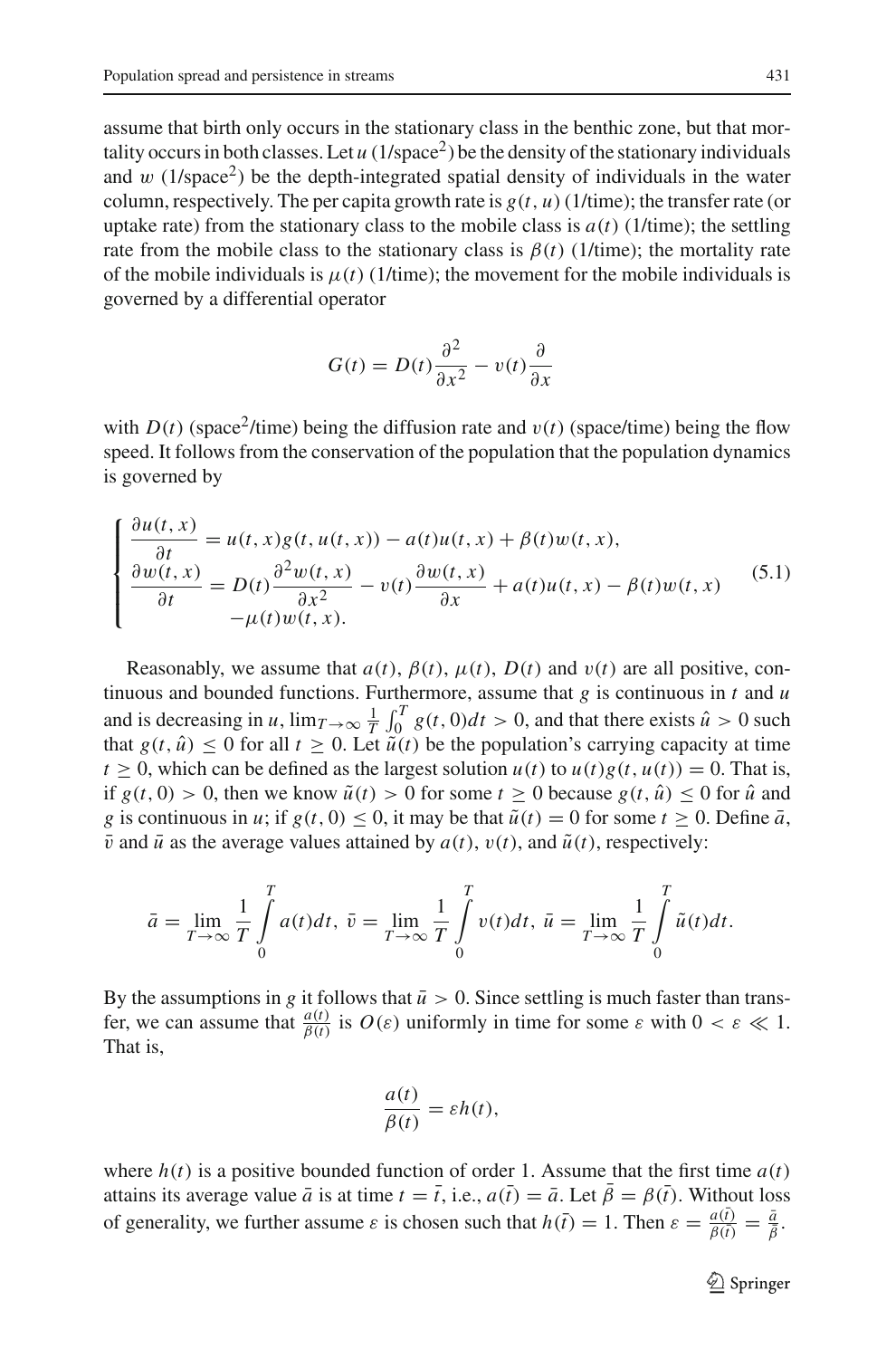Rescale space and time appropriately by

$$
t^* = t\overline{a}
$$
,  $x^* = \frac{x\overline{\beta}}{\overline{v}}$ ,  $u^* = \frac{u}{\overline{u}}$ ,  $w^* = \frac{w}{\overline{u}}$ .

The system  $(5.1)$  becomes

$$
\begin{cases} \frac{\partial u^*}{\partial t^*} = u^* \frac{g(t, u)}{\bar{a}} - \frac{a(t)}{\bar{a}} u^* + \frac{\beta(t)}{\bar{a}} w^*,\\ \frac{\partial w^*}{\partial t^*} = \frac{D(t) \beta^2}{\bar{v}^2 \bar{a}} \frac{\partial^2 w^*}{\partial x^{*2}} - \frac{v(t) \bar{\beta}}{\bar{v} \bar{a}} \frac{\partial w^*}{\partial x^*} + \frac{a(t)}{\bar{a}} u^* - \frac{\beta(t)}{\bar{a}} w^* - \frac{\mu(t)}{\bar{a}} w^*, \end{cases} \tag{5.2}
$$

<span id="page-29-0"></span>where  $u^*$  and  $w^*$  are functions of  $t^*$  and  $x^*$ . Let  $g^*(t^*, u^*) = g(t, u)/\bar{a}$ ,  $a^*(t^*) =$  $a(t)/\bar{a}$ ,  $\mu^*(t^*) = \mu(t)/\bar{a}$ ,  $\beta^*(t^*) = \beta(t)/\bar{\beta}$ ,  $D^*(t^*) = D(t)\bar{\beta}/\bar{v}^2$ , and  $v^*(t^*) =$  $v(t)/\bar{v}$ . Dropping asterisks for notational simplicity and substituting  $\varepsilon = \frac{\bar{a}}{\beta}$ , we rewrite [\(5.2\)](#page-29-0) as follows

$$
\begin{cases}\n\varepsilon \frac{\partial u(t,x)}{\partial t} = \varepsilon u(t,x)g(t,u(t,x)) - \varepsilon a(t)u(t,x) + \beta(t)w(t,x), \\
\varepsilon \frac{\partial w(t,x)}{\partial t} = D(t) \frac{\partial^2 w(t,x)}{\partial x^2} - v(t) \frac{\partial w(t,x)}{\partial x} + \varepsilon a(t)u(t,x) \\
-\beta(t)w(t,x) - \varepsilon \mu(t)w(t,x).\n\end{cases} (5.3)
$$

<span id="page-29-1"></span>Next we [derive](#page-35-15) [\(1.2\)](#page-3-1) [from](#page-35-15) [\(5.3\)](#page-29-1) [by](#page-35-15) [singular](#page-35-15) [perturbation](#page-35-15) [theory](#page-35-15) [\(see](#page-35-15) [e.g.,](#page-35-15) Kevorkian and Cole [1996\)](#page-35-15). Substituting a regular asymptotic series solution

$$
u(t, x) = u0(t, x) + \varepsilon u1(t, x) + \cdots
$$
  
\n
$$
w(t, x) = w0(t, x) + \varepsilon w1(t, x) + \cdots
$$

into [\(5.3\)](#page-29-1) and comparing the coefficients of the orders of  $\varepsilon$ , we obtain  $w^0(t, x) = 0$  at *O*(1) and

$$
\begin{cases} \frac{\partial u^{0}(t,x)}{\partial t} = u^{0}(t,x)g(t,u^{0}(t,x)) - a(t)u^{0}(t,x) + \beta(t)w^{1}(t,x), \\ 0 = D(t)\frac{\partial^{2}w^{1}(t,x)}{\partial x^{2}} - v(t)\frac{\partial w^{1}(t,x)}{\partial x} + a(t)u^{0}(t,x) - \beta(t)w^{1}(t,x) \end{cases}
$$
(5.4)

<span id="page-29-2"></span>at  $O(\varepsilon)$ . The second equation of [\(5.4\)](#page-29-2) is equivalent to

$$
-u^{0}(t,x) = \frac{D(t)}{a(t)} \frac{\partial^{2} w^{1}(t,x)}{\partial x^{2}} - \frac{v(t)}{a(t)} \frac{\partial w^{1}(t,x)}{\partial x} - \frac{\beta(t)}{a(t)} w^{1}(t,x)
$$

at  $O(\varepsilon)$ . Let  $k(t, x, y)$  satisfy  $\int_{\mathbb{R}} k(t, x, y) dx = 1$  and

$$
\frac{D(t)}{\beta(t)} \frac{\partial^2 k(t, x, y)}{\partial x^2} - \frac{v(t)}{\beta(t)} \frac{\partial k(t, x, y)}{\partial x} - k(t, x, y) = -\delta(x - y).
$$

 $\bigcircled{2}$  Springer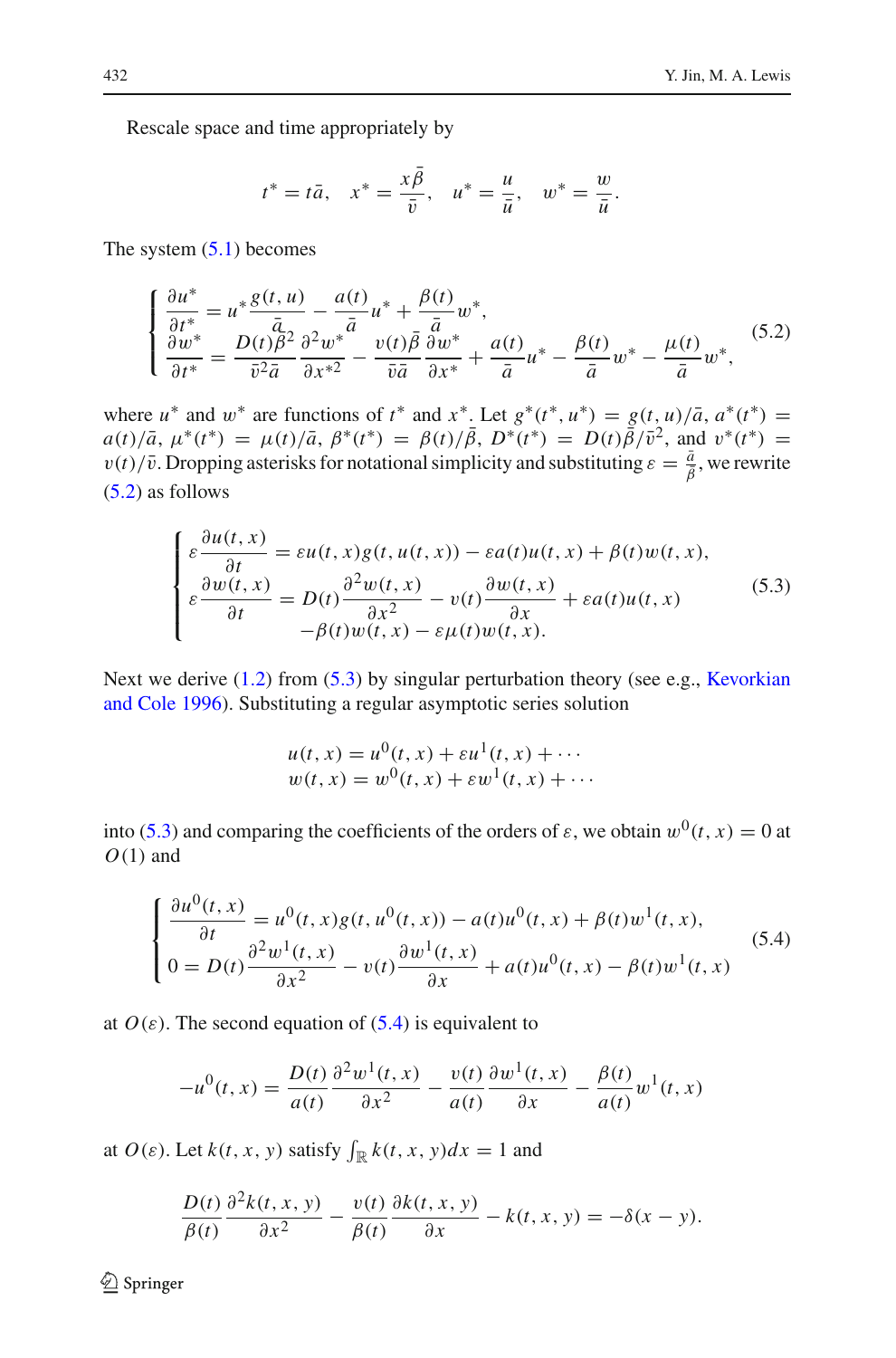By a similar analysis as in section 4.1 in [Lutscher et al.](#page-36-1) [\(2005\)](#page-36-1), the kernel  $k(t, x, y)$ can be derived as in the form in  $(1.1)$ . Then

$$
w^{1}(t,x) = \frac{a(t)}{\beta(t)} \int\limits_{\mathbb{R}} k(t,x,y)u^{0}(t,y)dy,
$$

and hence,

$$
\frac{\partial u^0(t,x)}{\partial t} = u^0(t,x)g(t,u^0(t,x)) - a(t)u^0(t,x) + a(t)\int\limits_{\mathbb{R}} k(t,x,y)u^0(t,y)dy,
$$

which takes the form of  $(1.2)$  and is valid to  $O(\varepsilon)$ . Indeed, this is the equation describing population dynamics of stream invertebrates on the time scale of the average uptake.

#### **Appendix B: Proof of Proposition [2.1](#page-7-4)**

*Case 1.*  $\Delta_{\pm} = \infty$ . In this case, we can apply the theory of spreading speeds for monotone scalar maps in [Liang and Zhao](#page-35-5) [\(2007\)](#page-35-5) and [Weinberger](#page-36-7) [\(1982\)](#page-36-7) to [\(1.3\)](#page-4-0) to show the existence of the spreading speeds of  $Q_{\omega}$  in the downstream and upstream directions. The details are omitted here as they are similar to those in [Jin and Zhao](#page-35-2) [\(2009](#page-35-2), Lemma 3.2). Then we estimate the spreading speeds  $c_{\omega}^{\pm}$  of  $Q_{\omega}$  by using the linear approach introduced in [Liang and Zhao](#page-35-5) [\(2007](#page-35-5)[\)](#page-35-2) [and](#page-35-2) [following](#page-35-2) [similar](#page-35-2) [arguments](#page-35-2) [as](#page-35-2) [in](#page-35-2) Jin and Zhao [\(2009](#page-35-2), Proposition 3.4). The formulae of downstream and upstream spreading speeds of  $Q_{\omega}$  when  $\Delta_{+} = \infty$  are given in [\(2.1\)](#page-7-3) and [\(2.2\)](#page-7-1), respectively.

*Case 2.*  $\Delta_{-} < \infty$  *or*  $\Delta_{+} < \infty$ . In this cases, we follow a similar limiting argument as mentioned in the proof of Proposition 3.4 in [Jin and Zhao](#page-35-2) [\(2009](#page-35-2)) to show the existence of the spreading speeds in the associated directions. We show [\(2.2\)](#page-7-1) when  $\Delta_- < \infty$ . If  $\Delta_+ < \infty$ , [\(2.1\)](#page-7-3) can be similarly obtained. For  $t \ge 0$  and  $m > 0$ , define

$$
k_m(t, x) = \begin{cases} k(t, x), & x \ge -m, \\ 0, & x < -m. \end{cases}
$$
 (5.5)

<span id="page-30-0"></span>Let  $h_m = \int_{\mathbb{R}} k_m(t, y) dy$ . Then  $k_m/h_m$  satisfies (H2) with  $\Delta_{\pm}(m) = \infty$  and the result in Case 1 can be applied to the period map  $Q_{\omega}(m)$  of the system

<span id="page-30-1"></span>
$$
\frac{\partial u(t, x)}{\partial t} = u(t, x)g(t, u(t, x)) - a(t)u(t, x) + a(t) \int_{\mathbb{R}} k_m(t, x - y)u(t, y)dy,
$$
  
=  $u(t, x)g(t, u(t, x)) - a(t)u(t, x) + a(t)h_m \int_{\mathbb{R}} \frac{k_m(t, x - y)}{h_m}u(t, y)dy,$  (5.6)

<sup>2</sup> Springer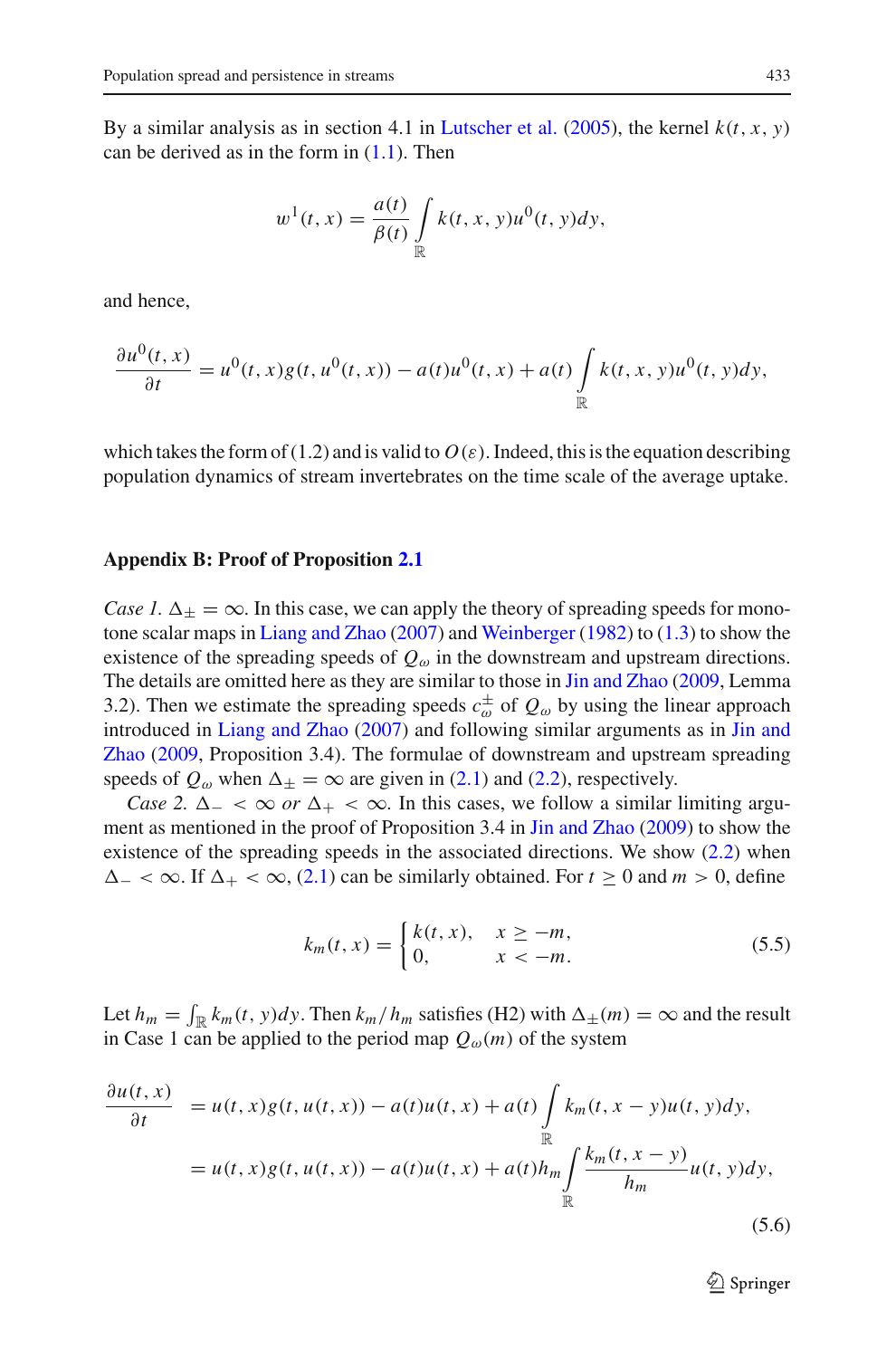for  $m \ge m_0$  with  $m_0 > 0$  being some sufficiently large number. Hence, for  $m \ge m_0$ , the upstream spreading speed of  $Q_{\omega}(m)$  is

$$
c_{\omega}^-(m) = \inf_{\alpha > 0} \Phi_m(\alpha),\tag{5.7}
$$

where  $\Phi_m(\alpha) = \left[\int_0^{\omega} (g(s, 0) - a(s))ds + \int_0^{\omega} a(s) \int_{\mathbb{R}} k_m(s, y) e^{-\alpha y} dy ds\right] / \alpha$ . Define

$$
\Phi(\alpha) = \frac{\int_0^{\omega} (g(s, 0) - a(s))ds + \int_0^{\omega} a(s) \int_{\mathbb{R}} k(s, y)e^{-\alpha y}dyds}{\alpha}
$$
(5.8)

for  $\alpha \in (0, \Delta_-)$  and  $c_{\omega}^-$  as in [\(2.2\)](#page-7-1).

*Claim:*  $\lim_{m\to\infty} c_{\omega}^-(m) = c_{\omega}^-\text{.}$  Note that, for  $m \geq m_0$ ,  $\Phi_m(\alpha)$  is a positive continuous function of  $\alpha > 0$ . For each  $\alpha > 0$ ,  $\Phi_m(\alpha)$  is monotone increasing in *m*. For each  $\alpha \in (0, \Delta_-), \Phi_m(\alpha) < \Phi(\alpha)$  and  $\Phi_m(\alpha) \to \Phi(\alpha)$  as  $m \to \infty$ . It then follows that  $c_{\omega}^-(m) \leq c_{\omega}^-(B)$  [Jin and Zhao](#page-35-2) [\(2009,](#page-35-2) Lemma 3.2 and Proposition 3.4),  $\Phi_m(\alpha) \to +\infty$ as  $\alpha \to 0$  or  $+\infty$ . Let  $\bar{\alpha}_m$  be the value of  $\alpha$  satisfying  $c_\omega^-(m) = \Phi_m(\bar{\alpha}_m)$ . By the fact that  $\lim_{\alpha \to 0} \Phi_m(\alpha) = +\infty$  and the monotonicity of  $\Phi_m$  in *m*, there exists  $\alpha_1 > 0$ such that  $\Phi_m(\alpha) > c_\omega^-$  for  $0 < \alpha < \alpha_1$  for all  $m \ge m_0$ . Note that (H2)(iii) implies  $\Phi(\Delta_-) = \infty$ . Given  $K_0 > c_0$ , there exists a  $\delta \in (0, \Delta_-)$  such that  $\Phi(\alpha) > K_0$  for  $\alpha \in [\Delta_- - \delta, \Delta_-)$ . Then there exists an  $m_1 \geq m_0$ , such that  $\Phi_m(\Delta_- - \delta) > K_0$  for all  $m > m_1$ . It follows that  $\bar{\alpha}_m \in [\alpha_1, \Delta_--\delta]$  for all  $m \ge m_1$ . Thus, there is a convergent subsequence  $\{\bar{\alpha}_{m_n}\}$  of  $\{\bar{\alpha}_m\}_{m \geq m_1}$  and for some  $\alpha^0 \in [\alpha_1, \Delta - \delta]$ ,  $\bar{\alpha}_{m_n} \to \alpha^0$  as  $n \to \infty$ . Then  $c_{\omega}^- \ge \limsup_{n \to \infty} c_{\omega}^-(m_n) \ge \liminf_{n \to \infty} \Phi_{m_n}(\bar{\alpha}_{m_n}) = \Phi(\alpha^0) \ge c_{\omega}^-,$ and hence  $\lim_{n\to\infty} c_{\omega}^-(m_n) = c_{\omega}^-$ . Since  $c_{\omega}^-(m)$  is increasing in  $m \ge m_0$ , we then have  $\lim_{m\to\infty} c_\omega^-(m) = c_\omega^-$ .

We now show that  $c_{\omega}^-$  is the upstream spreading speed of the periodic map  $Q_{\omega}$  of [\(1.3\)](#page-4-0). For any  $c > c_{\omega}^-/\omega$ , we fix  $\hat{c} \in (c_{\omega}^-/\omega, c)$ . Then there exists  $\bar{\alpha} \in (0, \Delta_-)$ , such that  $\hat{c}\omega \geq \Phi(\bar{\alpha}) \geq \bar{c}_{\omega}^-$ . Let  $\varphi \in C_{\mu^*(0)}$  and  $\varphi(x) = 0$  for  $x < \rho$  with  $\rho \in \mathbb{R}$  and  $u(t, \cdot; \varphi)$  be the solution of [\(1.3\)](#page-4-0) satisfying  $u(0, \cdot; \varphi) = \varphi$ . Choose  $\bar{\gamma} > 0$  such that  $0 \le \varphi(x) \le \bar{\gamma} e^{\bar{\alpha}x}$  for all  $x \in \mathbb{R}$ . Then we can verify that  $\bar{u}(t, x) = \bar{\gamma} e^{\bar{\alpha}(\hat{c}t + x)}$  is an upper solution of the linearized system to  $(1.3)$  at  $u = 0$ . It then follows from the comparison principle that

$$
0 \le u(n\omega, x; \varphi) \le \bar{u}(n\omega, x) = \bar{\gamma}e^{\bar{\alpha}(\hat{c}n\omega + x)} \le \bar{\gamma}e^{\bar{\alpha}(\hat{c}-c)n\omega}, \quad \forall n \in \mathbb{N}, \ x \le -cn\omega,
$$

which implies that  $\lim_{n\to\infty} x \leq -cn\omega u$  (*n*ω, *x*;  $\varphi$ ) = 0. Let  $c \in (0, c_{\omega}^-/\omega)$  be fixed,  $\varphi \in C_{u^*(0)}, \varphi \neq 0$  and  $u(t, \cdot; \varphi)$  be the solution of [\(1.3\)](#page-4-0) satisfying  $u(0, \cdot; \varphi) = \varphi$ . Since  $\lim_{m\to\infty} c_\omega^-(m) = c_\omega^-$  and  $c_\omega^-(m) \leq c_\omega^-$ , there exists a sufficiently large number  $\bar{m}_1 \ge m_0$  such that  $c\omega < c_{\omega}^-(m) \le c_{\omega}^-, \forall m \ge \bar{m}_1$ . For any given  $m \ge \bar{m}_1$ , let  $\varphi_1^m(x) = \min{\varphi(x), u_m^*(0)}$  for all  $x \in \mathbb{R}$ , where  $u_m^*(t)$  is the periodic solution of [\(5.6\)](#page-30-1) and its existence can be shown similarly as we do for  $u^*(t)$  to [\(1.3\)](#page-4-0). Moreover, we can show that  $\lim_{m\to\infty} u_m^*(0) = u^*(0)$ . Note that  $u(t, \cdot; \varphi)$  is an upper solution of [\(5.6\)](#page-30-1). Then  $u(t, x; \varphi) \ge u_m(t, x; \varphi_1^m)$ , for all  $(t, x) \in [0, \infty) \times \mathbb{R}$  and  $m \ge \overline{m}_1$ , where  $u_m(t, \cdot; \varphi_1^m)$  is the unique solution of [\(5.6\)](#page-30-1) with  $u_m(0, \cdot; \varphi_1^m) = \varphi_1^m$ . Since  $c_{\omega}(m)$  is the upstream spreading speed of  $Q_{\omega}(m)$ , we have  $\lim_{n\to\infty, x\leq -cn\omega} u_m(n\omega, x; \varphi_1^m)$  $u_m^*(0)$ . Then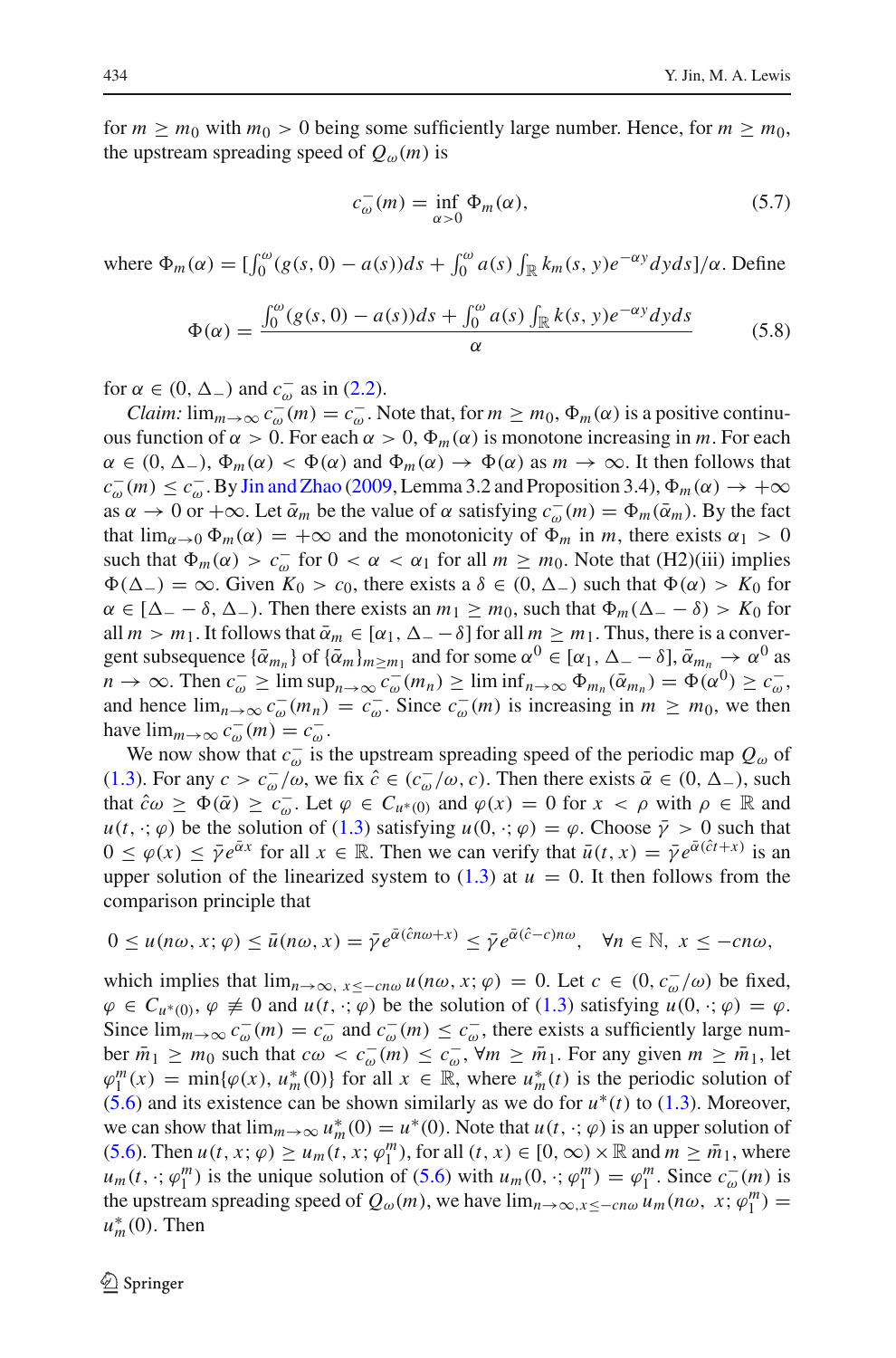$$
u^*(0) \ge \limsup_{n \to \infty, x \le -cn\omega} u(n\omega, x; \varphi) \ge \liminf_{n \to \infty, x \le -cn\omega} u(n\omega, x; \varphi)
$$
  
 
$$
\ge \liminf_{n \to \infty, x \le -cn\omega} u_m(n\omega, x; \varphi_1^m) = u_m^*(0)
$$

for all  $m \geq \overline{m}_1$ . Letting  $m \to \infty$ , we obtain  $\lim_{n \to \infty, x \leq -cn\omega} u(n\omega, x; \varphi) = u^*(0)$ . Therefore,  $c_{\omega}^-$  is the upstream spreading speed of  $Q_{\omega}$ .

## **Appendix C: Proof of Theorem [2.5](#page-10-1)**

Let

$$
U(t,\theta) = \int_{\mathbb{R}} u(t,x)e^{-i\theta x}dx, \quad K(\theta) = \int_{\mathbb{R}} k(x)e^{-i\theta x}dx, \quad \forall t \ge 0, \ \theta \in \mathbb{R}.
$$

Applying the Fourier transform to both sides of [\(2.5\)](#page-10-0) yields

$$
\frac{\partial U(t,\theta)}{\partial t}=g(t,0)U(t,\theta)-a(t)U(t,\theta)+a(t)K(\theta)U(t,\theta), \quad \forall t\geq 0, \ \theta\in\mathbb{R},
$$

which implies that

$$
U(t,\theta) = U(0,\theta)e^{\int_0^t [g(s,0) - a(s) + K(\theta)a(s)]ds}, \quad \forall t \ge 0, \ \theta \in \mathbb{R},
$$
 (5.9)

<span id="page-32-0"></span>where  $U(0, \theta) = \int_{\mathbb{R}} u_0 \delta(x) e^{-i\theta x} dx = u_0$ . Note that  $K(\theta)$  can be rewritten as

$$
K(\theta) = \sum_{n=0}^{\infty} \zeta_n \frac{(i\theta)^n}{n!}
$$

where

$$
\zeta_n = \int\limits_{\mathbb{R}} x^n k(x) dx
$$

<sup>2</sup> Springer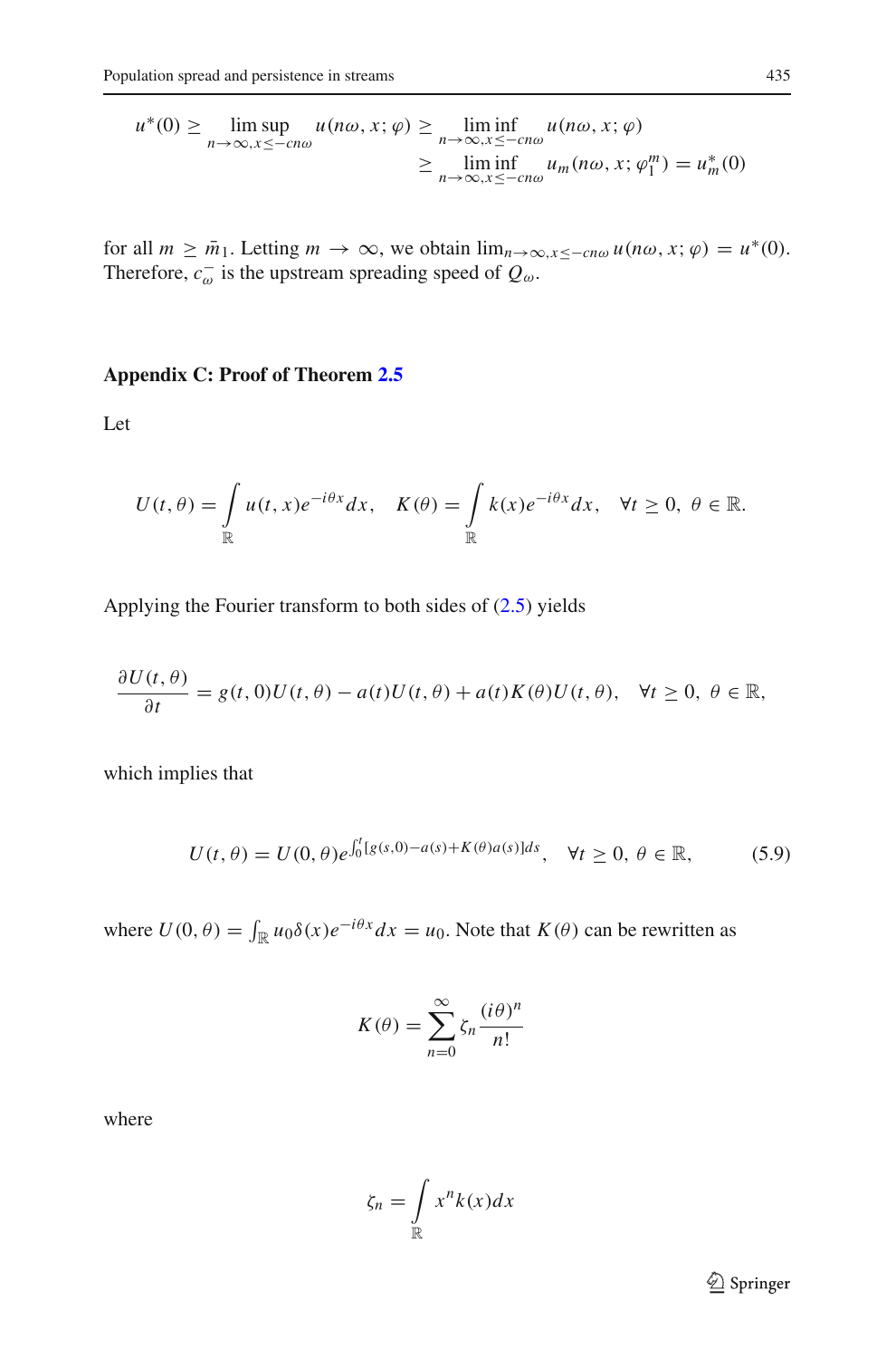(see e.g., [Kot et al. 1996;](#page-35-0) [Weiss 1994\)](#page-36-14). Then we take the inverse Fourier transform of [\(5.9\)](#page-32-0) and obtain

$$
u(t, x)
$$
\n
$$
= \frac{1}{2\pi} \int_{\mathbb{R}} U(t, \theta) e^{i\theta x} d\theta
$$
\n
$$
= \frac{1}{2\pi} \int_{\mathbb{R}} U(0, \theta) e^{\int_{0}^{t} (g(s, 0) - a(s)) ds} e^{\int_{0}^{t} a(s) ds K(\theta)} e^{i\theta x} d\theta
$$
\n
$$
= u_0 e^{\int_{0}^{t} (g(s, 0) - a(s)) ds} \int_{\mathbb{R}} \frac{1}{2\pi} e^{\int_{0}^{t} a(s) ds K(\theta)} e^{i\theta x} d\theta
$$
\n
$$
= u_0 e^{\int_{0}^{t} (g(s, 0) - a(s)) ds} \int_{\mathbb{R}} \frac{1}{2\pi} \sum_{m=0}^{\infty} \frac{1}{m!} \left\{ \left[ \int_{0}^{t} a(s) ds \right]^{m} [K(\theta)]^{m} \right\} e^{i\theta x} d\theta
$$
\n
$$
= u_0 e^{\int_{0}^{t} (g(s, 0) - a(s)) ds} \sum_{m=0}^{\infty} \frac{1}{m!} \left\{ \left[ \int_{0}^{t} a(s) ds \right]^{m} \int_{\mathbb{R}} \frac{1}{2\pi} [K(\theta)]^{m} e^{i\theta x} d\theta \right\}
$$
\n
$$
= u_0 e^{\int_{0}^{t} (g(s, 0) - a(s)) ds} \sum_{m=0}^{\infty} \frac{1}{m!} \left\{ \left[ \int_{0}^{t} a(s) ds \right]^{m} \int_{\mathbb{R}} \frac{1}{2\pi} K(\theta) \left[ \sum_{n=0}^{\infty} \zeta_n \frac{(i\theta)^n}{n!} \right]^{m-1} e^{i\theta x} d\theta \right\}.
$$

Note that  $(i\theta)^n K(\theta)$  is the Fourier transform of  $(-1)^n d^n k(x)/dx^n$ . Similarly as in [Kot et al.](#page-35-0) [\(1996,](#page-35-0) Appendix A), we can obtain that

$$
\int\limits_{\mathbb{R}}\frac{1}{2\pi}K(\theta)\left[\sum\limits_{n=0}^{\infty}\zeta_{n}\frac{(i\theta)^{n}}{n!}\right]^{m-1}e^{i\theta x}d\theta\sim k(x),\quad |x|\gg1,\quad m=1,2,\ldots,
$$

provided that

$$
\lim_{|x| \to \infty} \left[ \frac{1}{k(x)} \frac{d^n k(x)}{dx^n} \right] = 0
$$

uniformly for all  $n \geq 0$ . Therefore, if the above equation is true, then we can obtain an approximation of the solution to  $(2.5)$  with an initial point source of strength  $u_0$ :

$$
u(t,x) \sim u_0 e^{\int_0^t (g(s,0) - a(s))ds} e^{\int_0^t a(s)ds} k(x) = u_0 k(x) e^{\int_0^t [(g(s,0) - a(s)) + a(s)]ds}
$$

for  $|x| \gg 1, t > 0$ .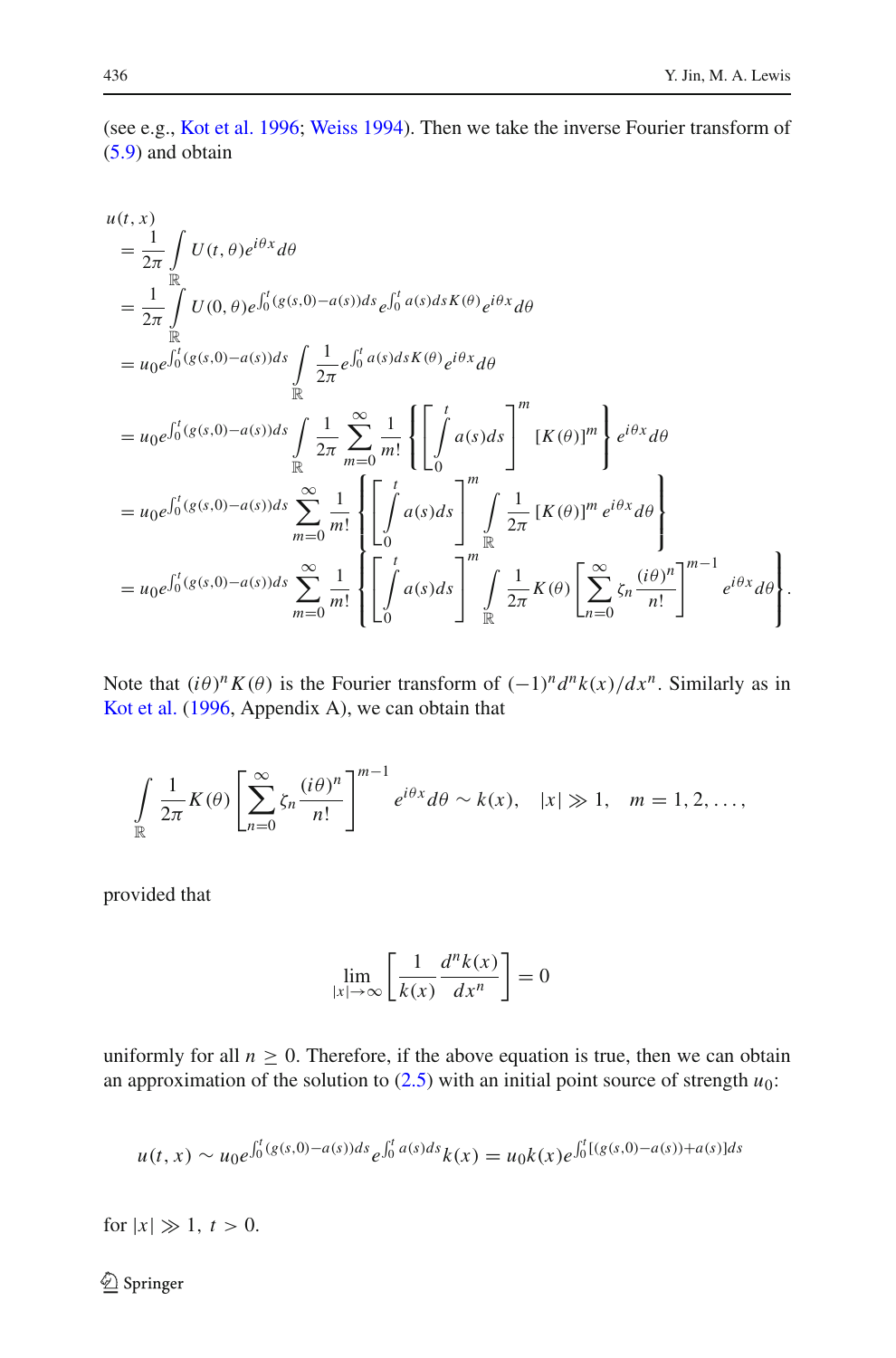## **Appendix D: Proof of Theorem [3.1](#page-13-2)**

It follows from [\(3.2\)](#page-12-2) that the moment generating function of  $k^{(n)}(t, x)$  satisfies

$$
M^{(n)}(t, \alpha) = \int_{\mathbb{R}} k^{(n)}(t, x) e^{\alpha x} dx \le \int_{\mathbb{R}} k_2(x) e^{\alpha x} dx + \int_{\mathbb{R}} k_1(x) e^{\alpha x} dx
$$
  
=  $M_2(\alpha) + M_1(\alpha)$ ,

for any  $n \in \mathbb{N}$ ,  $t \ge 0$  and  $\alpha \in (-\Delta_-, \Delta_+)$ , which implies that for any  $n \in \mathbb{N}$  and  $t \in [0, \omega]$ ,  $M^{(n)}(t, \alpha)$  exists for all  $\alpha \in (-\Delta_-, \Delta_+)$ . Let

$$
I_n(\alpha) = -\int\limits_0^{\omega} a^{(n)}(s)ds + \int\limits_0^{\omega} a^{(n)}(s) \int\limits_{\mathbb{R}} k^{(n)}(s, y) e^{\alpha y} dy ds,
$$

for all  $n \in \mathbb{N}$  and  $\alpha \in (-\Delta_-, \Delta_+)$ . By [\(3.2\)](#page-12-2) again, for any  $\alpha \in (-\Delta_-, \Delta_+)$  and  $n \in \mathbb{N}$ , we have

$$
-a_{1}(\omega_{0} - \frac{1}{n}) - a_{2}(\omega - \frac{1}{n} - \omega_{0}) - \int_{\omega_{0} - \frac{1}{n}}^{\omega_{0}} a_{1}^{(n)}(s) ds - \int_{\omega_{-} - \frac{1}{n}}^{\omega_{0}} a_{2}^{(n)}(s) ds
$$
  
+ 
$$
\left(\int_{\omega_{0} - \frac{1}{n}}^{\omega_{0} - \frac{1}{n}} \omega - \frac{1}{n}\right) \int_{\mathbb{R}} a^{(n)}(s) \min\{k_{2}(y), k_{1}(y)\} e^{\alpha y} dy ds
$$
  
+ 
$$
\int_{0}^{\omega_{0} - \frac{1}{n}} \int_{\mathbb{R}} a_{1}k_{1}(y) e^{\alpha y} dy ds + \int_{\omega_{0}}^{\omega - \frac{1}{n}} \int_{\mathbb{R}} a_{2}k_{2}(y) e^{\alpha y} dy ds
$$
  

$$
\leq I_{n}(\alpha)
$$
  

$$
\leq -a_{1}(\omega_{0} - \frac{1}{n}) - a_{2}(\omega - \frac{1}{n} - \omega_{0}) - \int_{\omega_{0} - \frac{1}{n}}^{\omega_{0}} a_{1}^{(n)}(s) ds - \int_{\omega_{0} - \frac{1}{n}}^{\omega_{0}} a_{2}^{(n)}(s) ds
$$
  
+ 
$$
\left(\int_{\omega_{0} - \frac{1}{n}}^{\omega_{0} - \frac{1}{n}} \omega - \frac{1}{n}\right) \int_{\mathbb{R}} a^{(n)}(s) \max\{k_{2}(y), k_{1}(y)\} e^{\alpha y} dy ds
$$
  
+ 
$$
\int_{0}^{\omega_{0} - \frac{1}{n}} \int_{\mathbb{R}} a_{1}k_{1}(y) e^{\alpha y} dy ds + \int_{\omega_{0}}^{\omega - \frac{1}{n}} \int_{\mathbb{R}} a_{2}k_{2}(y) e^{\alpha y} dy ds.
$$

Therefore, for any  $\alpha \in (-\Delta_-, \Delta_+),$ 

$$
I_n(\alpha) \to -a_1\omega_0 - a_2(\omega - \omega_0) + a_1\omega_0 M_1(\alpha) + a_2(\omega - \omega_0) M_2(\alpha)
$$
 as  $n \to \infty$ .

<sup>2</sup> Springer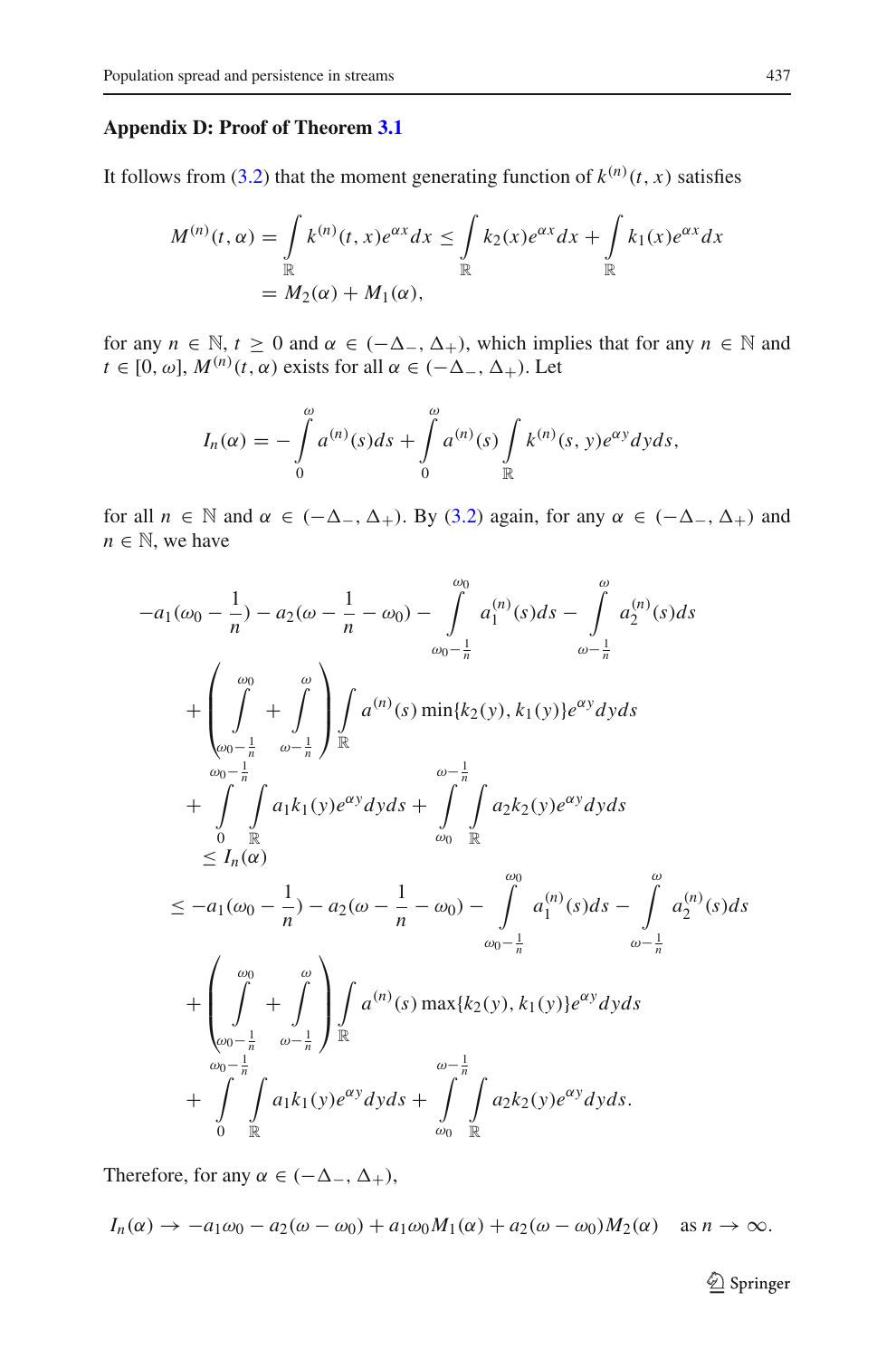(5.11)

By  $(2.1)$  and  $(2.3)$ , the downstream spreading speed for  $(1.3)$  with dispersal kernel  $k^{(n)}(t, x)$  and transfer rate  $a^{(n)}(t)$  satisfies

$$
c_n^+ = \frac{1}{\omega} \inf_{0 < \alpha < \Delta_+} \frac{\int_0^{\omega} g(s, 0) ds - \int_0^{\omega} a^{(n)}(s) ds + \int_0^{\omega} a(s) \int_{\mathbb{R}} k^{(n)}(s, y) e^{\alpha y} dy ds}{\alpha}
$$
  
\n
$$
\to \frac{1}{\omega} \inf_{0 < \alpha < \Delta_+} \frac{\int_0^{\omega} g(s, 0) ds + a_1 \omega_0 (M_1(\alpha) - 1) + a_2(\omega - \omega_0) (M_2(\alpha) - 1)}{\alpha}
$$
(5.10)

as  $n \to \infty$ . Similarly, we obtain that the upstream spreading speed for [\(1.3\)](#page-4-0) with dispersal kernel  $k^{(n)}(t, x)$  satisfies

$$
c_n^- \to \frac{1}{\omega} \inf_{0 < \alpha < \Delta_-} \frac{\int_0^{\omega} g(s, 0) ds + a_1 \omega_0 (M_1(-\alpha) - 1) + a_2 (\omega - \omega_0) (M_2(-\alpha) - 1)}{\alpha}
$$

as  $n \to \infty$ .

## **References**

<span id="page-35-12"></span>Allan JD (1995) Stream ecology structure and function of running waters. Chapman & Hall, London

- <span id="page-35-10"></span>Anderson KE, Nisbet RM, Diehl S, Cooper SD (2005) Scaling population responses to spatial environmental variability in advection-dominated systems. Ecol Lett 8:933–943
- <span id="page-35-3"></span>Aronson DG, Weinberger HF (1975) Nonlinear diffusion in population genetics, combustion, and nerve pulse propagation. In: Goldstein JA (ed) Partial differential equations and related topics. Lecture notes in Mathematics, vol 446. Springer, Berlin pp 5–49
- <span id="page-35-11"></span>Diehl S, Anderson K, Nisbet RM (2008) Population responses of drifting stream invertebrates to spatial environmental variability: an emerging conceptual framework. In: Lancaster J, Briers R (eds) Aquatic insects: challenges to populations
- <span id="page-35-13"></span>Elliott JM (2002) Time spent in the drift by downstream-dispersing invertebrates in a Lake District stream. Freshw Biol 47:97–106
- <span id="page-35-14"></span>Humpesch UH (1979) Life cycles and growth rates of Baetis spp. (Ephemeroptera: Baetidae) in the laboratory and in two stony streams in Austria. Freshw Biol 9:467–479
- <span id="page-35-9"></span>Hutson V, Martinez S, Mischaikow K, Vickers GT (2003) The evolution of dispersal. J Math Biol 47: 483–517
- <span id="page-35-7"></span>Jin Y, Lewis MA (2011) Seasonal influences on population spread and persistence in streams: critical domain size. SIAM J Appl Math 71(4):1241–1262
- <span id="page-35-2"></span>Jin Y, Zhao X-Q (2009) Spatial dynamics of a periodic population model with dispersal. Nonlinearity 22:1167–1189
- <span id="page-35-15"></span>Kevorkian J, Cole JD (1996) Multiple scale and singular perturbation methods. Springer, New York
- <span id="page-35-1"></span>Kot M, Schaffer WM (1986) Discrete-time growth-dispersal models. Math Biosci 80:109–136
- <span id="page-35-0"></span>Kot M, Lewis MA, van den Driesche P (1996) Dispersal data and the spread of invading organisms. Ecology 77:2027–2042
- <span id="page-35-5"></span>Liang X, Zhao X-Q (2007) Asymptotic speeds of spread and traveling waves for monotone semiflows with applications. Commun Pure Appl Math 60:1–40. Erratum 61:137–138 (2008)
- <span id="page-35-4"></span>Liang X, Yi Y, Zhao X-Q (2006) Spreading speeds and traveling waves for periodic evolution systems. J Differ Equ 231:57–77
- <span id="page-35-6"></span>Lockwood D, Hastings A, Botsford L (2002) The effects of dispersal patterns on marine reserve: does the tail wag the dog? Theoret Popul Biol 61:297–309
- <span id="page-35-8"></span>Lou Y, Zhao X-Q (2010) The periodic Ross-Macdonald model with diffusion and advection. Appl Anal 89:1067–1089